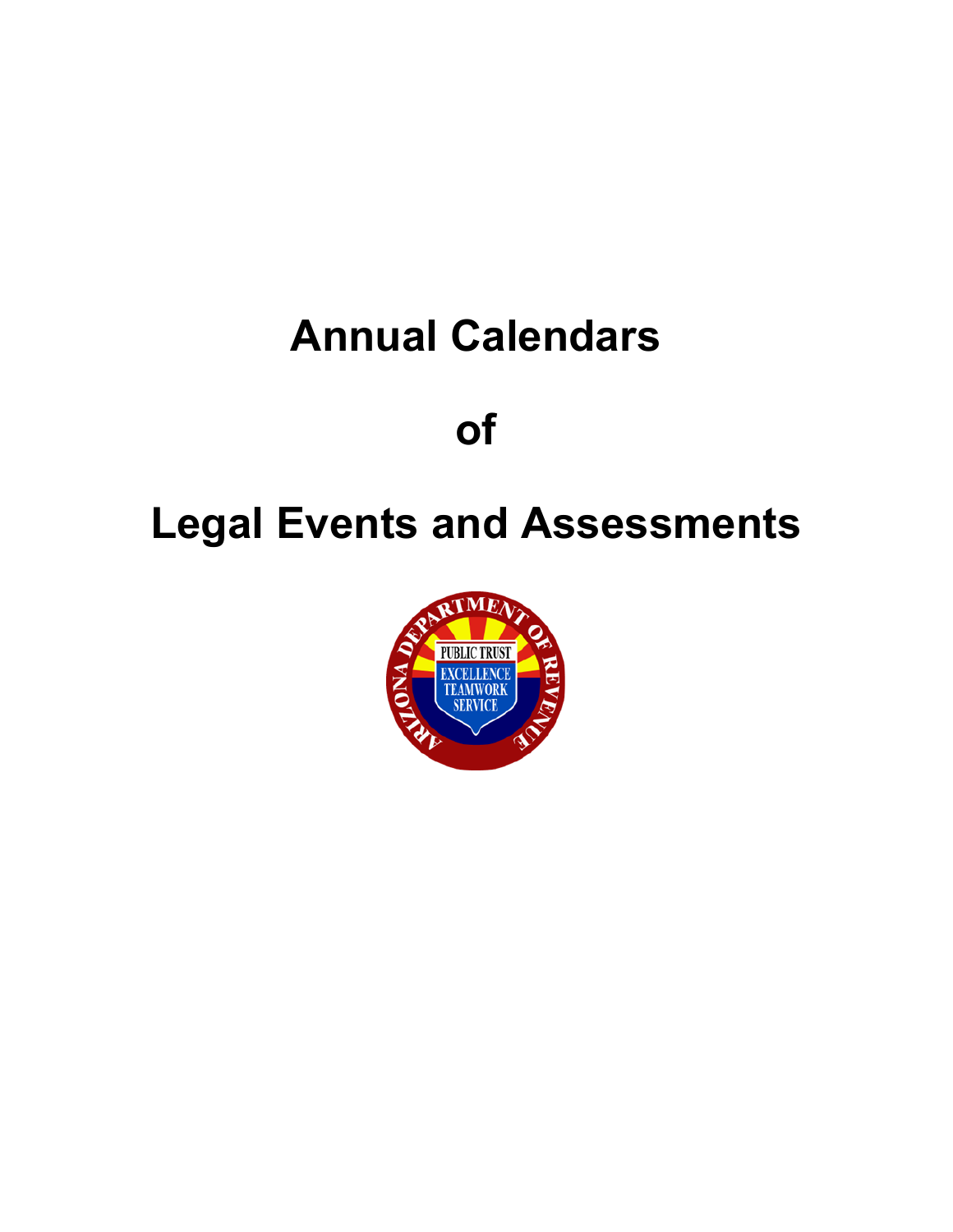#### <span id="page-1-0"></span>**Preface**

This document's first three sections contain the three Property Tax Calendars of Legal Events and Assessments as they were affected by the 2019 legislative session (the 54th Legislature, 1st Regular Session.) Section four contains a listing of those statutory provisions that have no established calendar dates.

The locally assessed (valued by the local county assessors) real property and personal property calendars, the centrally assessed (valued by the Arizona Department of Revenue) property calendar, and the listing of those statutory provisions that have no established calendar dates, are each shown separately.

#### **Arizona's Property Tax Legal Events Due Dates**

The ANNUAL CALENDARS OF LEGAL EVENTS AND ASSESSMENTS references certain statutory events that occur on specific dates, or actionable property tax assessment activities that the Arizona Department of Revenue, county assessor offices, and property owners are required to complete on or before a specified due date.

The ANNUAL CALENDARS OF LEGAL EVENTS AND ASSESSMENTS provide the calendar dates that are cited in statutory provisions. *Users of this document are reminded to adjust where applicable the due dates shown to correspond to the year-to-year variations in the date/day of the week*.

A.R.S. 42-11001(5) defines due date as "the next business day if a due date

The complete text of the statutes, session laws, and constitutional provisions that are referenced in the various citations throughout this document can be accessed through the Arizona Legislature's website at [www.azleg.gov](http://www.azleg.gov/) by selecting the "Arizona Revised Statutes" and "State Constitution" links located under the topic of "Legislative Council". The complete text of the Administrative Rules that are referenced in certain citations can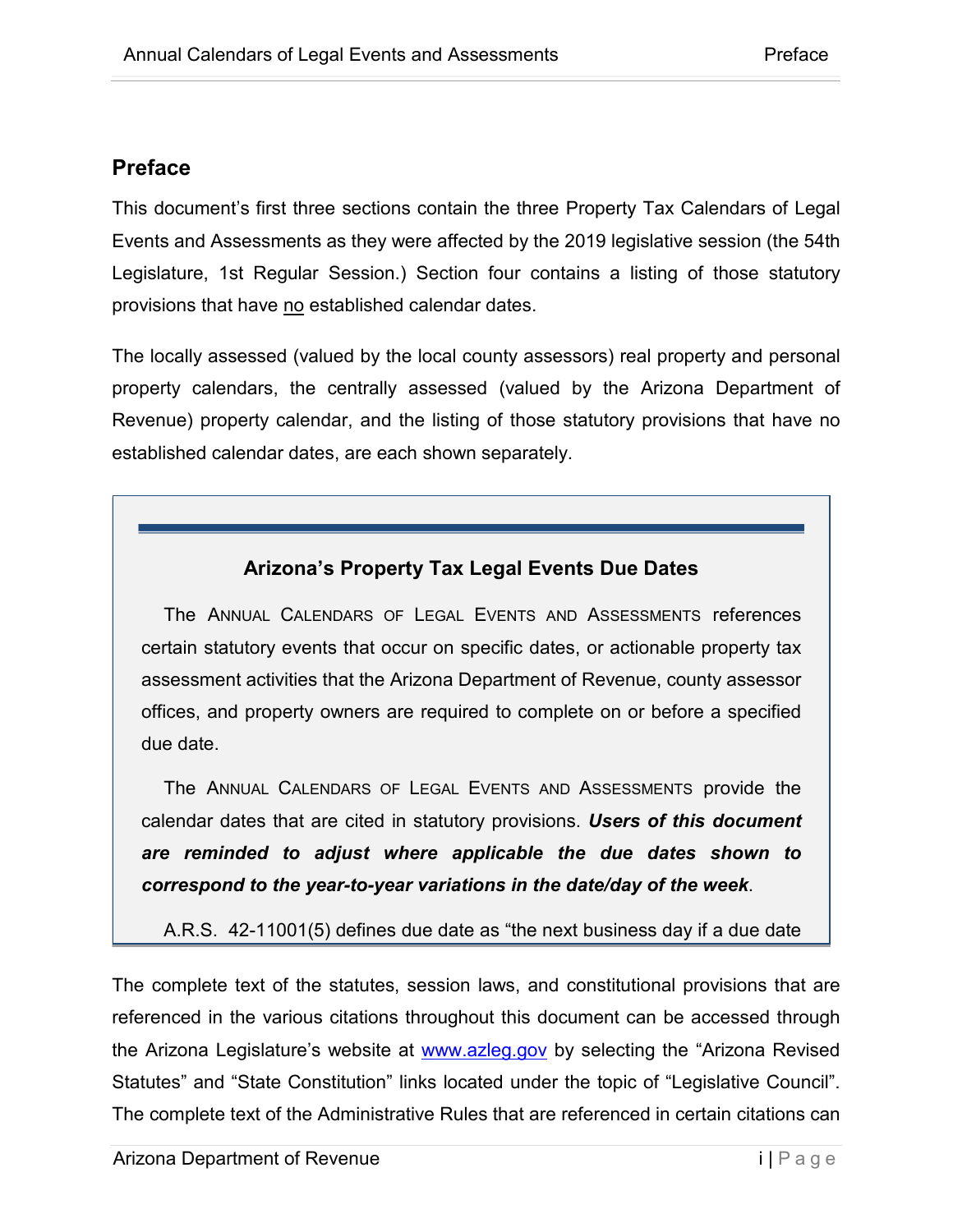be accessed through the Secretary of State's website at **[www.azsos.gov](http://www.azsos.gov/)** under the "Rules" topic by selecting the "Arizona Administrative Code" link.

This document can also be accessed through the Department of Revenue's website homepage at [www.azdor.gov](http://www.azdor.gov/) by selecting the "Property Tax" link under either the Individual or Business topics. This 2020 ANNUAL CALENDARS OF LEGAL EVENTS AND ASSESSMENTS is found on the list of publications available under "Property Tax Assessment Guidelines and Manuals."

All inquiries, comments, and suggestions concerning the material in this document may be submitted to the following:

Arizona Department of Revenue Local Jurisdictions District Property Tax Unit 1600 West Monroe Street Phoenix, AZ 85007-2650 (602) 716-6843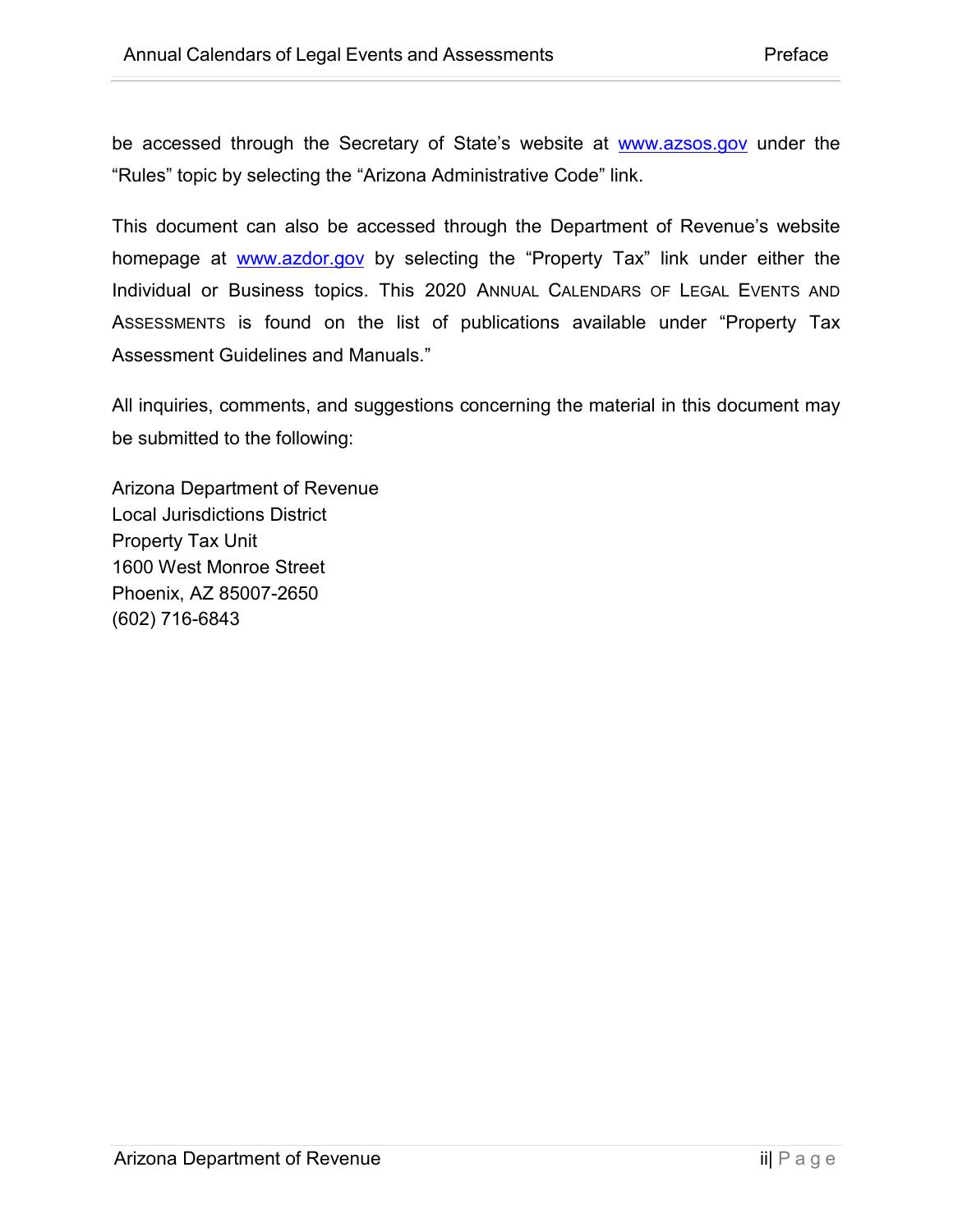## **Contents**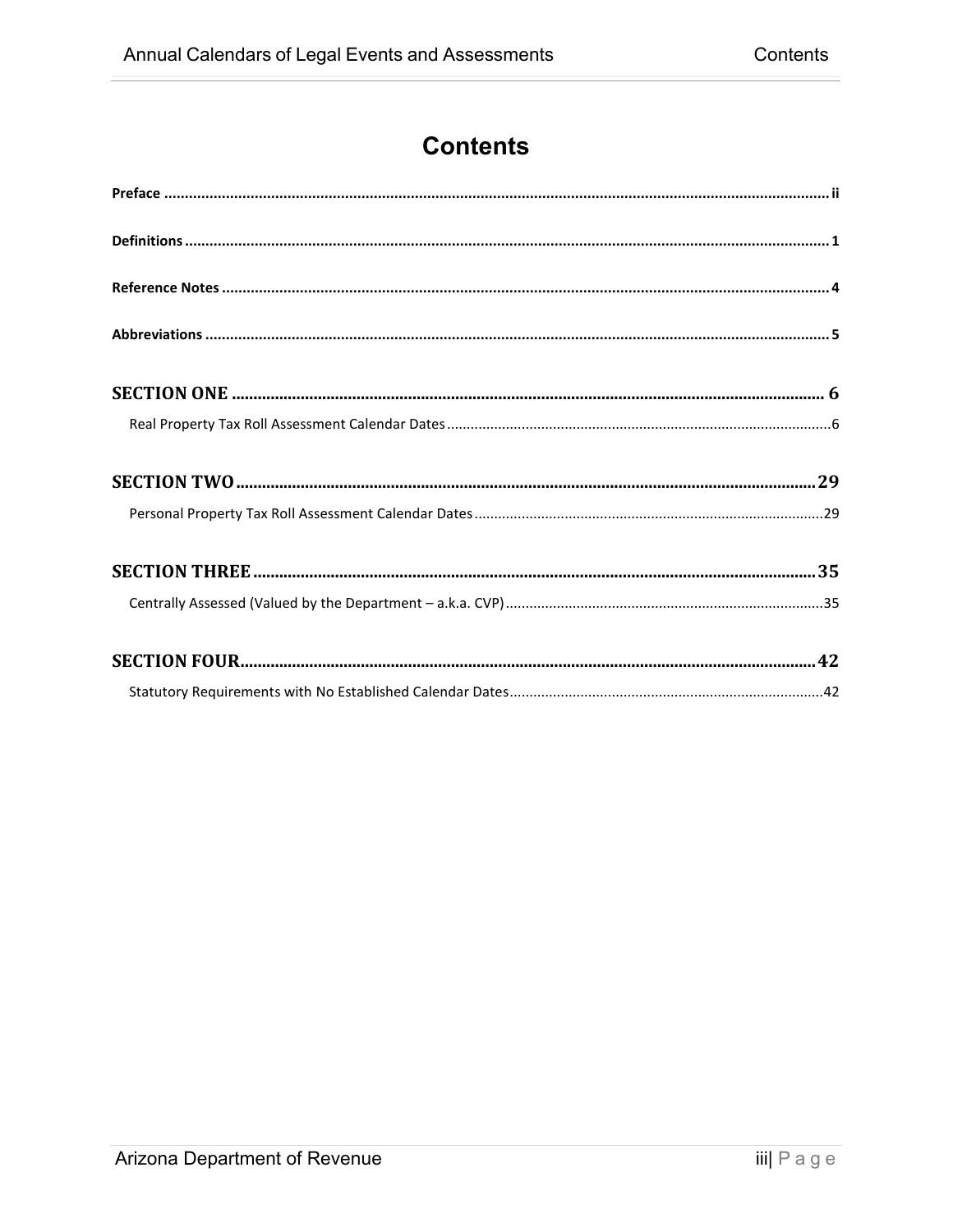#### <span id="page-4-0"></span>**Definitions**

The following definitions, as they are specified in Arizona Revised Statutes (A.R.S.) Title 42 (Taxation), Chapter 11 (Property Tax), Article 1 (General Provisions), are applicable to the citations in the property tax assessment calendars in this document.

#### **42-11001. Definitions**

In chapters 11 through 19 of this title, unless the context otherwise requires:

- 1. **"Assessed valuation"** means the value derived by applying the applicable percentage prescribed by chapter 15, article 1 of this title to the full cash value or limited property value of the property, as applicable.
- 2. **"Board" or "state board"** means the state board of equalization.
- 3. **"County board"** means the county board of supervisors sitting as the county board of equalization.
- 4. **"Current usage"** means the use to which property is put at the time of valuation by the assessor or the department.
- 5. **"Due date"** means the next business day if a due date of any report, claim, return, statement, payment, deposit, petition, notice or other document or filing falls on Saturday, Sunday or a legal holiday.
- 6. "**Full cash value"** for property tax purposes means the value determined as prescribed by statute. If a statutory method is not prescribed, full cash value is synonymous with market value, which means the estimate of value that is derived annually by using standard appraisal methods and techniques. Full cash value is the basis for assessing, fixing, determining and levying primary and secondary property taxes on property described in section 42-13304. Full cash value shall not be greater than market value regardless of the method prescribed to determine value for property tax purposes.
- 7. **"Limited property value"** means the value determined pursuant to section 42-13301. Limited property value is the basis for: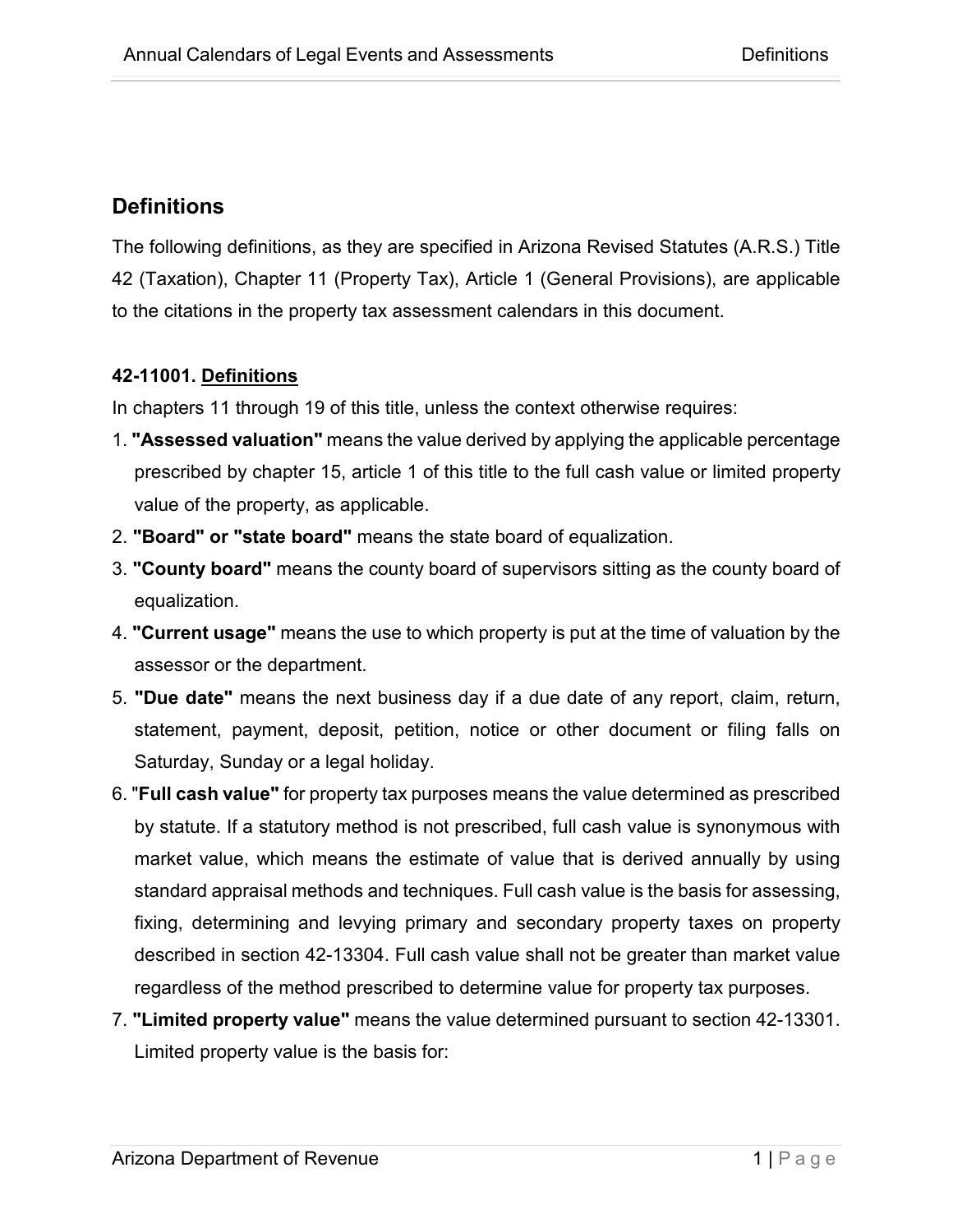- (a) Computing levy limitations for counties, cities, towns and community college districts.
- (b) Assessing, fixing, determining and levying primary and secondary property taxes on all property except property described in section 42-13304.
- 8. **"Net assessed value"** means the assessed value minus any exempt property.
- 9. **"Person"** means a natural person, individual, proprietor, proprietorship, company, corporation, organization, association, joint venture, partner, partnership, trust, estate or limited liability company, the federal or state government, a political subdivision of a state or any other legal entity or combination of entities that owns, controls or has possession of real or personal property.
- 10. **"Personal property"** includes property of every kind, both tangible and intangible, that is not included as real estate.
- 11. **"Primary property taxes"** means all ad valorem taxes except for secondary property taxes.
- 12. **"Producing mine" or "mining claim"** means a mine or mining claim from which coal or any other mineral or mineral substance, except for clay, sand, gravel, building stone or a mineral or mineral substance that is normally processed into artificial stone, has been extracted for commercial purposes at any time during a period of one year before the first Monday in January of the valuation year.
- 13. **"Real estate"** includes the ownership of, claim to, possession of or right of possession to lands or patented mines.
- 14. **"Residential treatment and education facility"** means any residential facility that is subject to title 15, chapter 10, article 6.
- 15. **"Roll"** means the assessment and tax roll.
- 16. **"Secondary property taxes"** means:
	- (a) Ad valorem taxes or special property assessments that are used to pay the principal of and the interest and redemption charges on bonded indebtedness or other lawful long-term obligations that are issued or incurred for a specific capital purpose by a municipality, county or taxing district.
	- (b) Ad valorem taxes or assessments levied by or for special taxing districts and assessment districts other than school districts and community college districts.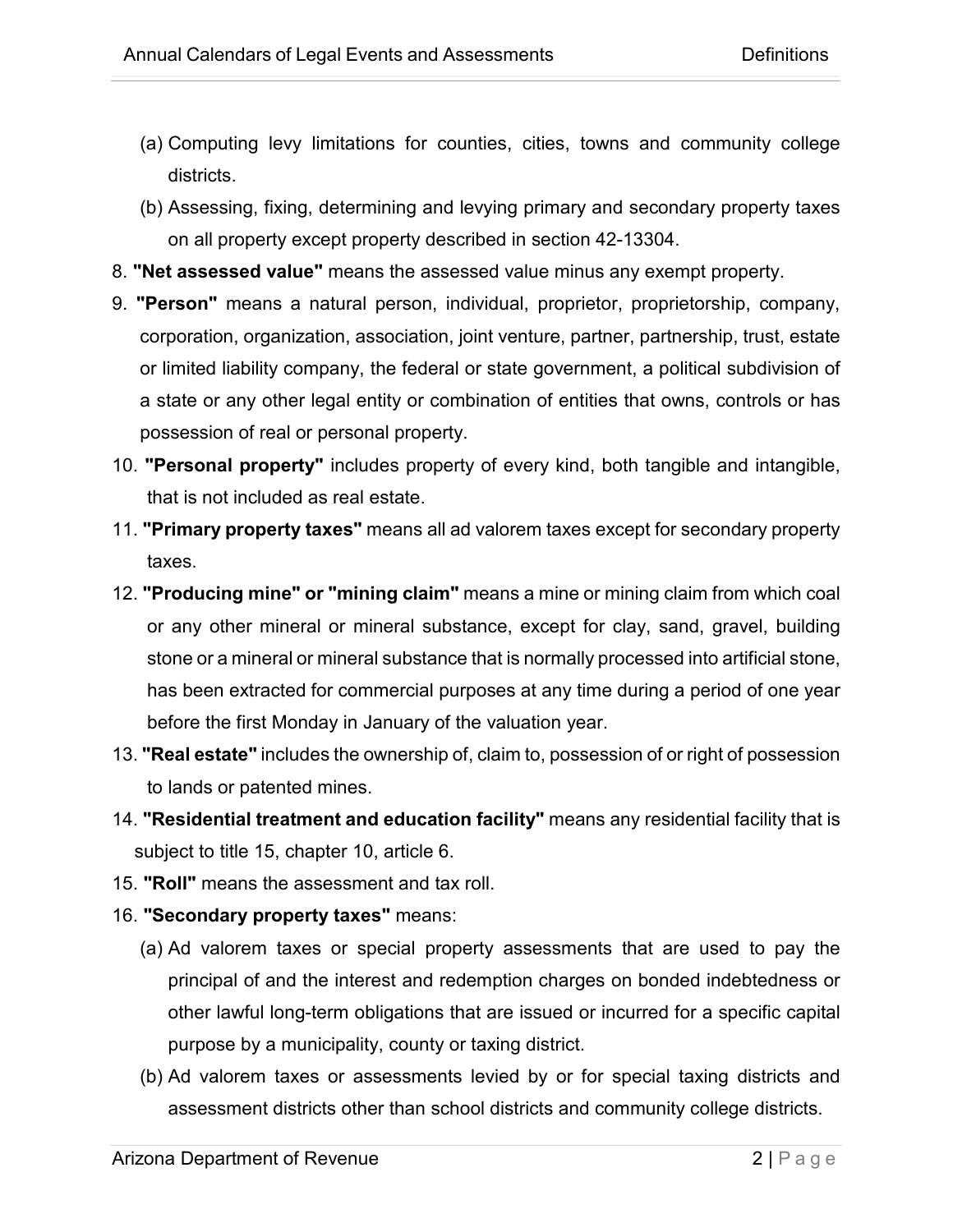- (c) Amounts that are levied pursuant to an election to exceed a budget, expenditure or tax limitation.
- 17. **"Tax year"** for all property means the calendar year in which the taxes are levied.
- 18. **"Valuation"** means the full cash value or limited property value that is determined for real or personal property, as applicable.
- 19. **"Valuation date"**, for the purposes of real property and property valued by the department, means January 1 of the year preceding the year in which taxes are levied.
- 20. **"Valuation year"** means:
- (a) For real property and property valued by the department, the calendar year preceding the year in which the taxes are levied.
- (b) For personal property, the calendar year in which the taxes are levied.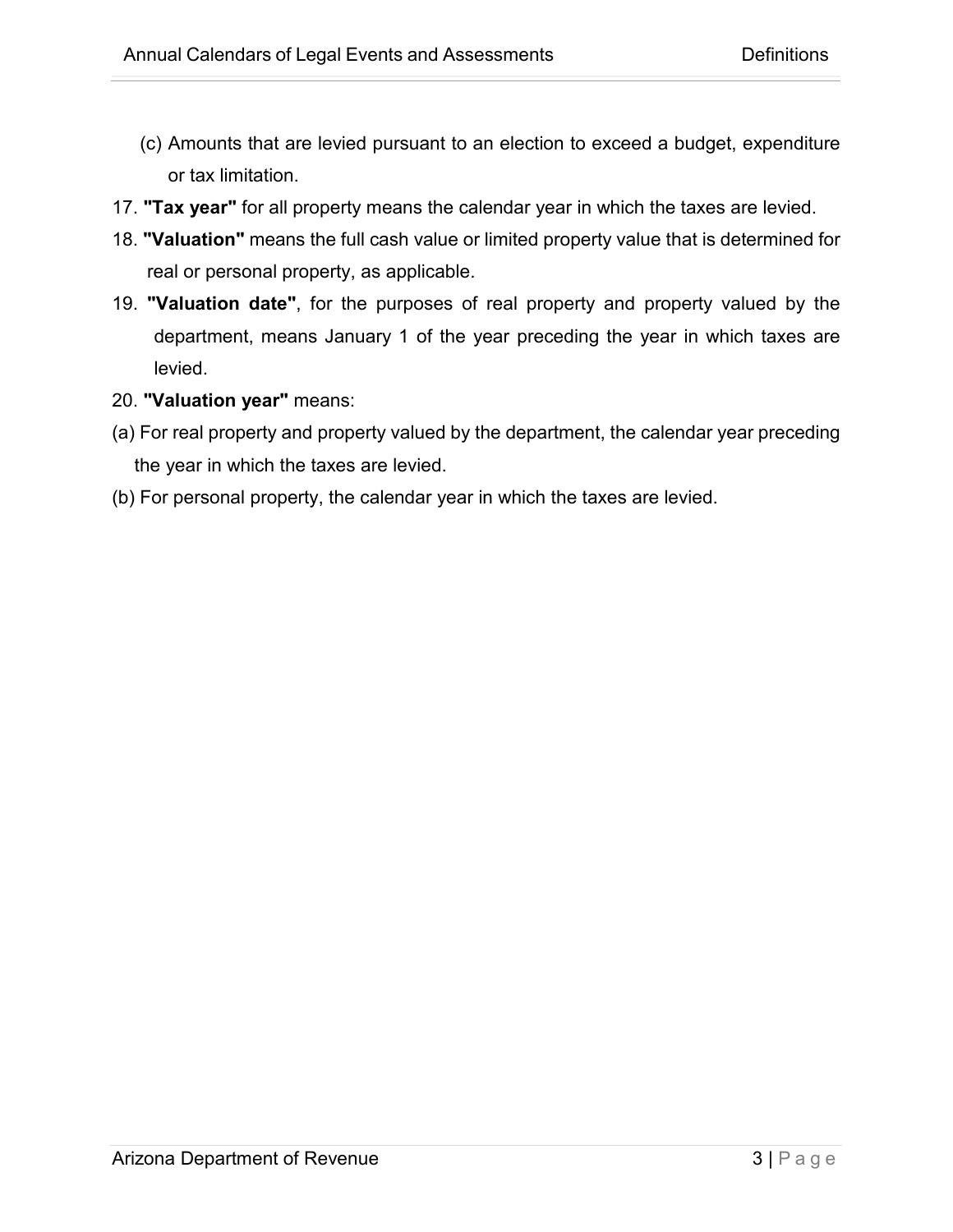#### <span id="page-7-0"></span>**Reference Notes**

In this document:

- All references to the "Department" or "department" indicate the Department of Revenue, unless another department is specified.
- All references to the "Director" or "director" indicate the Director of the Department of Revenue, unless another department is specified.
- The term "Taxpayer" or "taxpayer" refers to the person that owns, controls, or has possession of real or personal property and who is liable for the payment of property taxes assessed against that property.
- The term "Petitioner" or "petitioner" refers to the person that owns, controls, or has possession of real or personal property, or that person's authorized agent, who files an administrative valuation or property classification appeal or an error correction appeal with a county assessor, a county or the State Board of Equalization, or who files an appeal directly with the court.
- $\triangleright$  All references to "the Court" or "the court" indicate the Arizona Tax Court, unless the context otherwise requires or another court has been specified.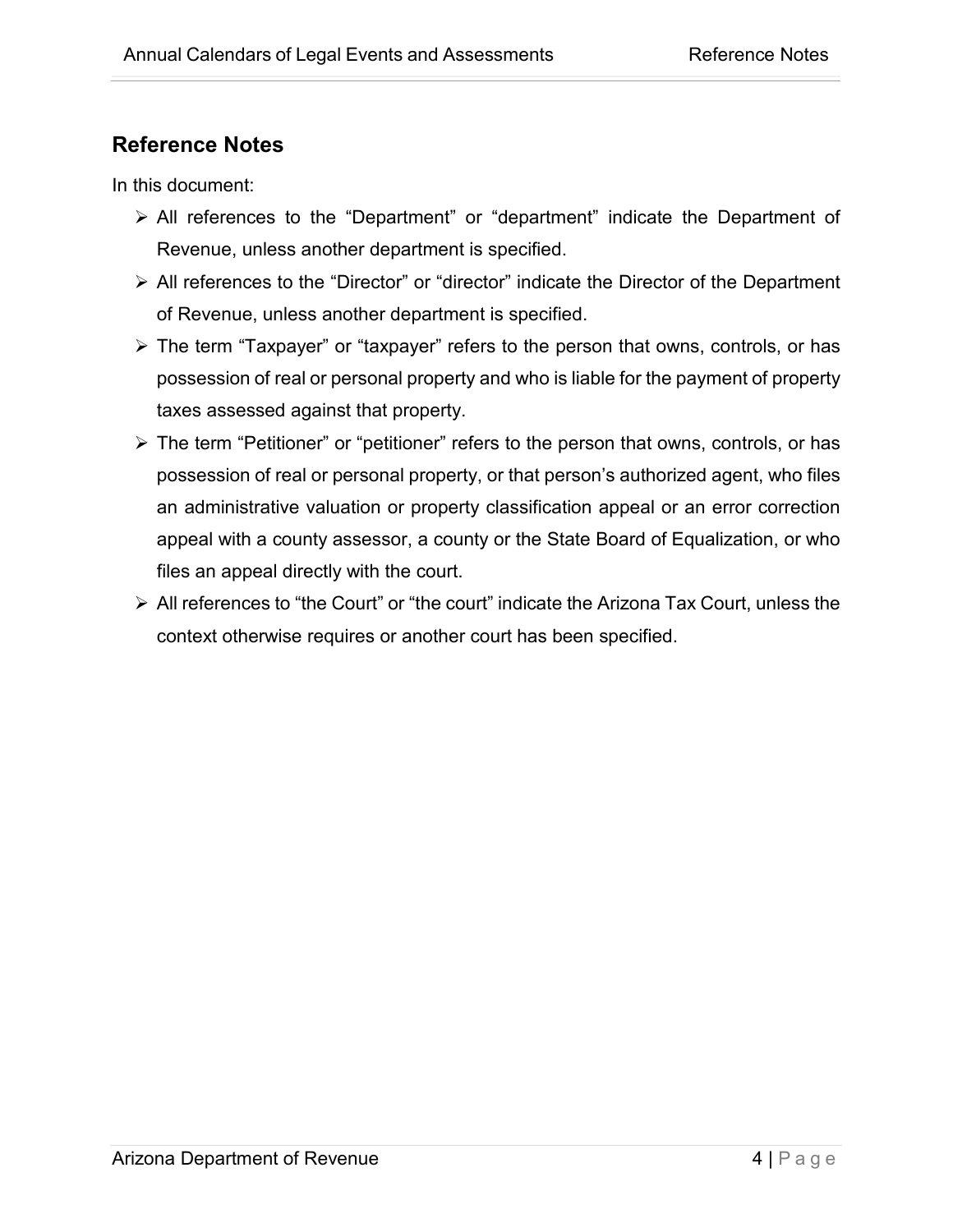#### <span id="page-8-0"></span>**Abbreviations**

In this document:

- **DOR** = Arizona Department of Revenue.
- **LJD/PTU** = Local Jurisdictions District, Property Tax Unit.
- **CVP** = Centrally Valued Property Unit of the PTU (technically, Centrally Assessed).
- **I RS** = federal Internal Revenue Service.
- **A.R.S.** = Arizona Revised Statutes.
- **I. R.C.** = Internal Revenue Code (of the Internal Revenue Service).
- **A.A.C.** = Arizona Administrative Code (the Secretary of State's official compilation of Arizona's state agency rules).
- **H.C.R.** = A House [of Representatives] Concurrent Resolution.
- **a.k.a.** = "also known as." Used to indicate an abbreviated name, or a more common name, for some more lengthy or detailed reference or title (e.g., reference the Laws 2000 H.C.R. 2028, titled "Property taxation valuation limitation; seniors", a.k.a. the "Valuation Protection Option" program, a.k.a. the "Senior Freeze").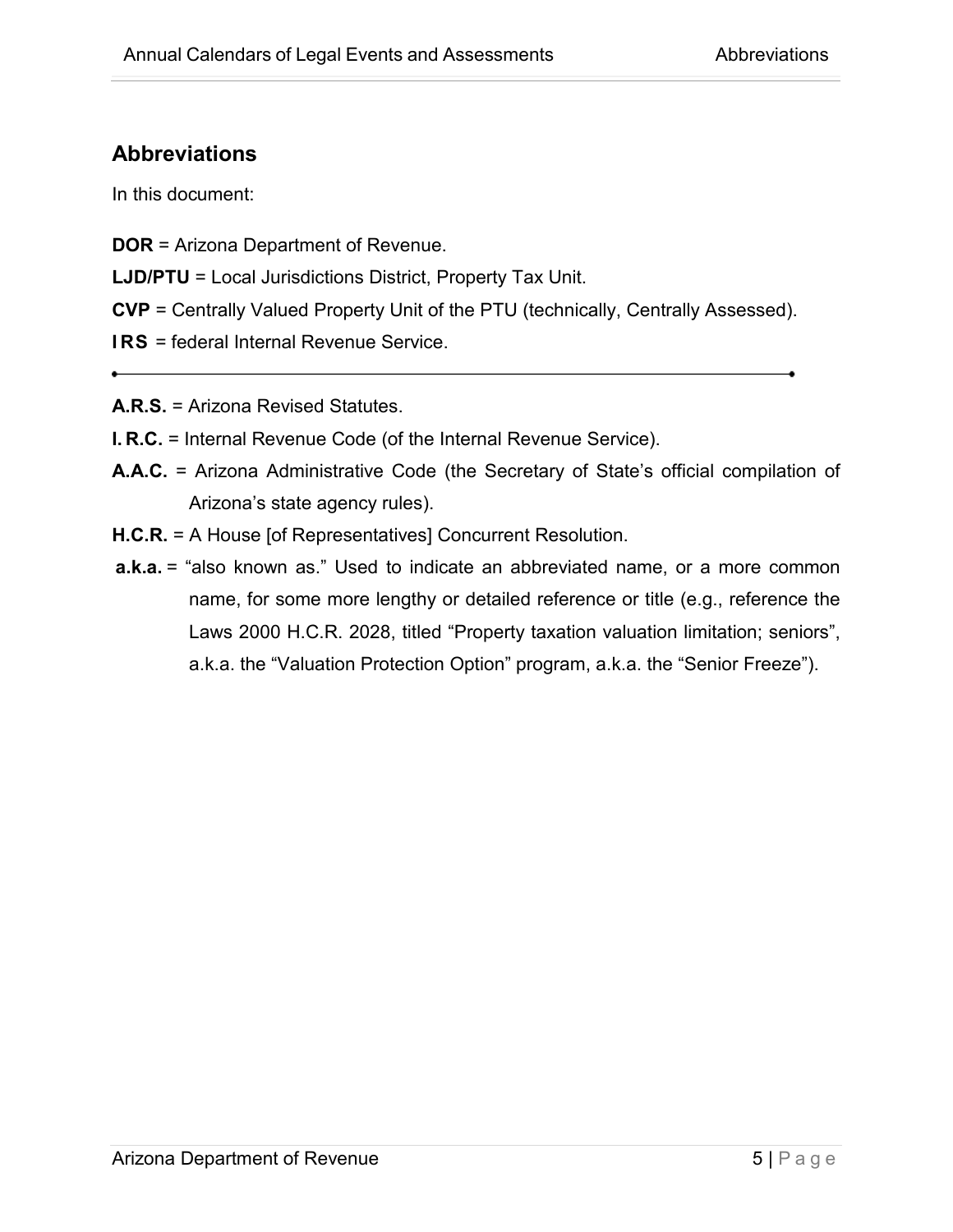## **Section One**

<span id="page-9-0"></span>Locally Assessed (Valued by the Local County Assessor)

Real Property Tax Roll Assessment Calendar Dates

<span id="page-9-1"></span>

|               | 2020 Arizona Revised Statute Legal Dates                                        |
|---------------|---------------------------------------------------------------------------------|
| January 1     | The property tax lien attaches on the first day of January of the current tax   |
|               | year (2020). A.R.S. 42-17153(C)(1).                                             |
| January 1     | The valuation date of the year preceding the year in which taxes are            |
|               | levied.                                                                         |
|               | A.R.S. 42-11001(19) and 42-13051(B)(2).                                         |
|               | Note: For locally assessed real property, the values that are determined        |
|               | in the current "valuation year" (2020) are used for the following "tax year"    |
|               | in which the taxes are levied (2021).                                           |
| January 5     | The county assessor and the county treasurer shall remove the                   |
|               | restrictions on all records that are redacted pursuant to this section by       |
|               | January 5 in the year after the court order expires. A.R.S. 11-484(J).          |
| January<br>to | Between the first Monday in January and March 1 of the current tax year         |
| March 1       | (2020) a taxpayer who has not previously filed evidence of their tax            |
|               | exempt status that is entitled to a property tax exemption must submit an       |
|               | affidavit or furnish any evidence required by the county assessor. Failure      |
|               | on the part of a taxpayer to file the required affidavit or to furnish required |
|               | evidence constitutes a waiver of the exemption.                                 |
|               | A.R.S. 42-11152(A) (1) and (3) and 42-11153(A).                                 |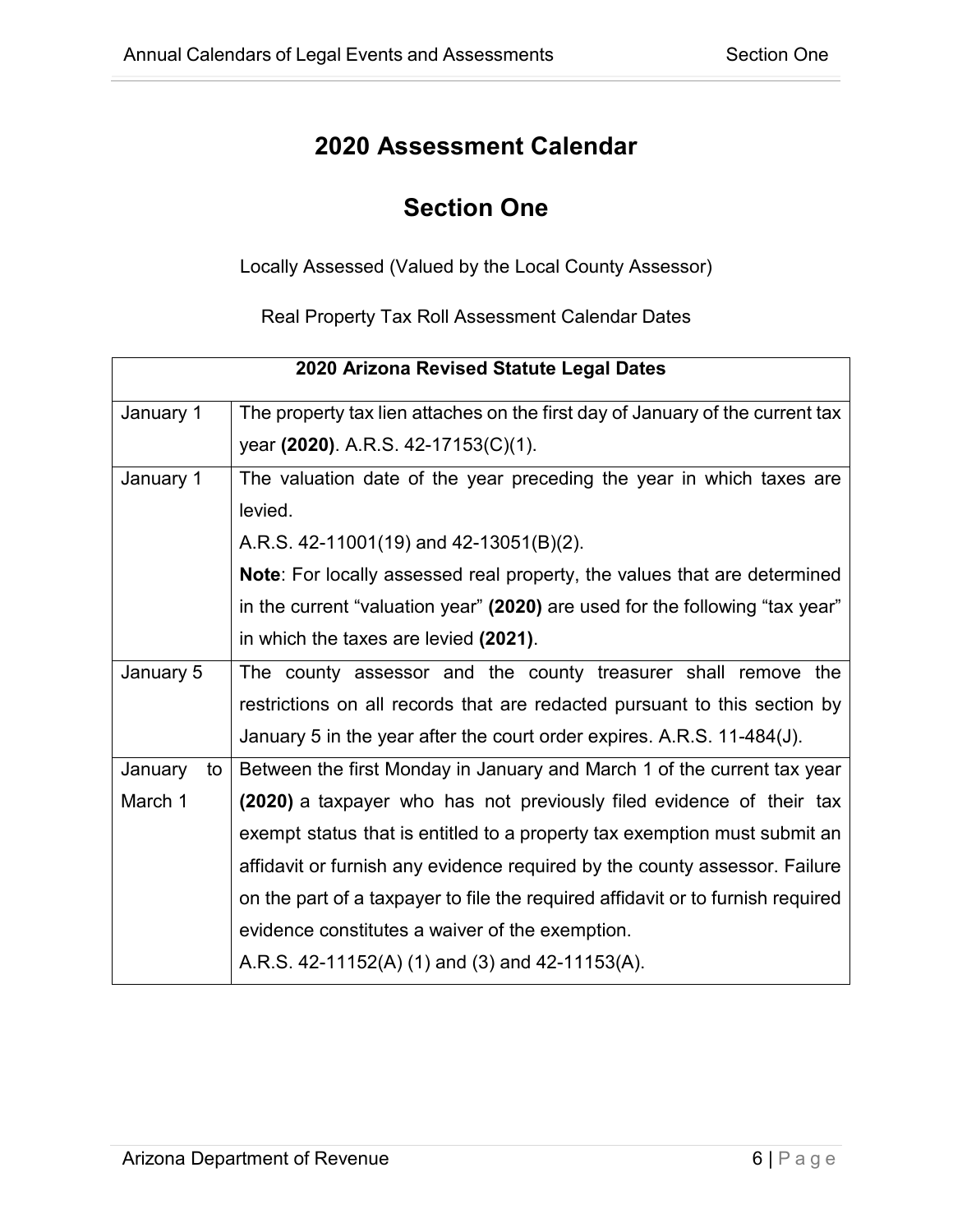| 2020 Arizona Revised Statute Legal Dates |                                                                               |  |
|------------------------------------------|-------------------------------------------------------------------------------|--|
| January 15                               | Equalization orders (which are issued for the purpose of correcting           |  |
|                                          | inequities between or within counties, or inequities between or within        |  |
|                                          | property classifications) are to be issued by the Department to the county    |  |
|                                          | assessor no later than January 15 of the valuation year and shall be for      |  |
|                                          | the valuation year in which the order is issued. At the same time that the    |  |
|                                          | county assessor of a county is notified of an equalization order, the         |  |
|                                          | governor, the president of the senate and the speaker of the house of         |  |
|                                          | representatives must be notified by certified mail or by e-mail. The county   |  |
|                                          | assessor or any taxpayer who may be affected by the order may appeal          |  |
|                                          | the order to the State Board of Equalization on or before February 15 of      |  |
|                                          | the valuation year. DOR shall also report to the property tax oversight       |  |
|                                          | commission " on the accuracy of valuations reported in prior years."          |  |
|                                          | A.R.S. 42-13251 through 42-13257, inclusive.                                  |  |
| January 15                               | On or before January 15 of the current tax year (2020), the county            |  |
|                                          | assessor shall provide in electronic format to the superintendent of public   |  |
|                                          | instruction the actual assessed valuation used for determining the primary    |  |
|                                          | and secondary property tax rates for each school district in the county.      |  |
|                                          | A.R.S. 15-994(B).                                                             |  |
| January 20                               | On or before January 20 of each year, the clerk of the board of supervisors   |  |
|                                          | shall make an abstract of the tax roll for the current tax year (2020)        |  |
|                                          | containing the valuations by each taxing jurisdiction of all property in the  |  |
|                                          | county. A.R.S. 42-15155(A).                                                   |  |
| January 31                               | On or before January 31, the county assessor shall mail a notice to each      |  |
|                                          | taxpayer who claimed a deferral of taxes for the preceding tax year (2019)    |  |
|                                          | stating that the taxpayer must file another claim before April 1, in order to |  |
|                                          | receive a deferral of taxes for the new tax year (2020).                      |  |
|                                          | A.R.S. 42-17305(A) and 42-17310(A).                                           |  |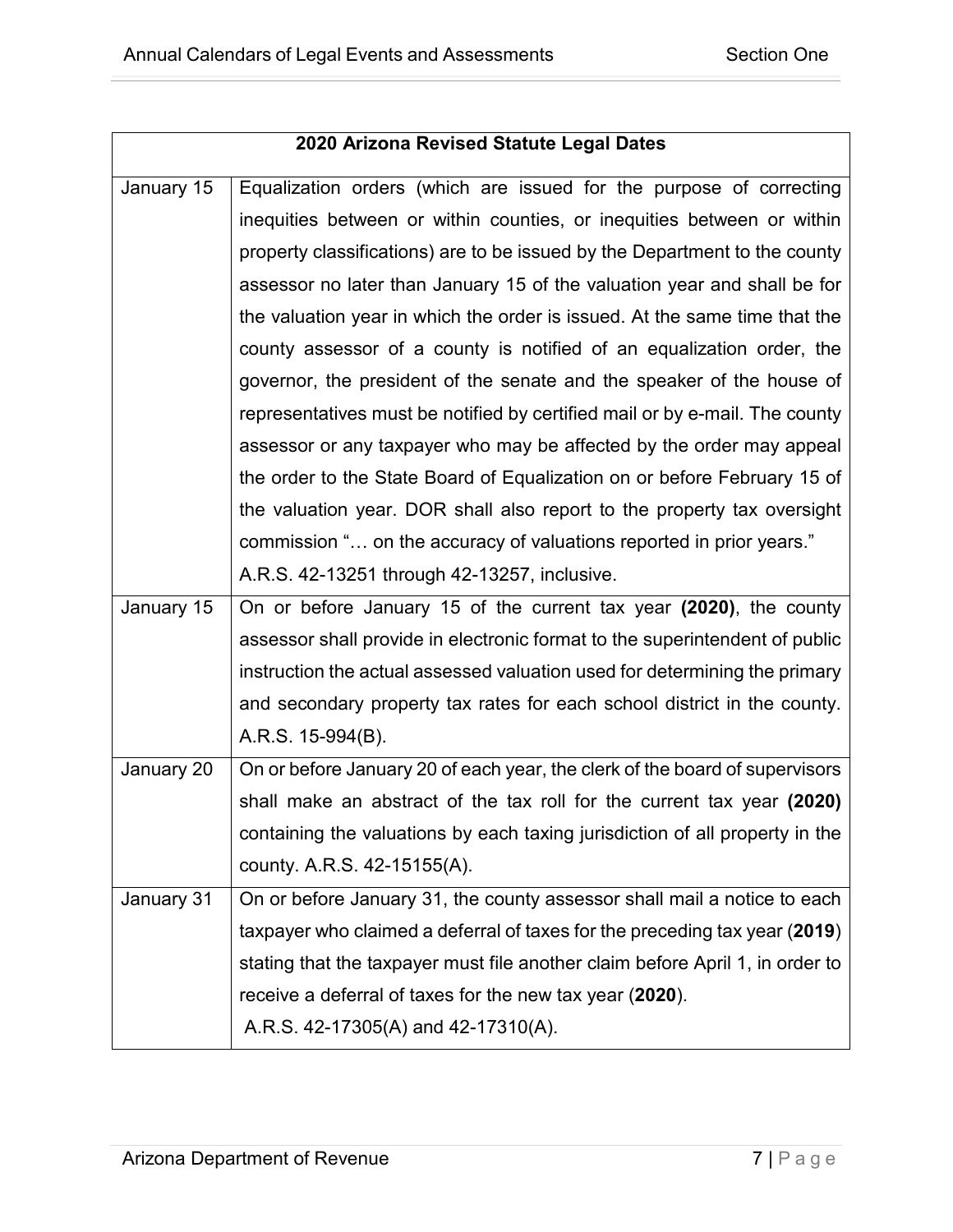|                                      | 2020 Arizona Revised Statute Legal Dates                                                                                                                                                                                                                                                                                                                                                                                                                                                                                                                                                                                                                                                                |
|--------------------------------------|---------------------------------------------------------------------------------------------------------------------------------------------------------------------------------------------------------------------------------------------------------------------------------------------------------------------------------------------------------------------------------------------------------------------------------------------------------------------------------------------------------------------------------------------------------------------------------------------------------------------------------------------------------------------------------------------------------|
| February 1<br>through<br>February 28 | The tax lien sale of real property for delinguent taxes shall be held in<br>February on the day designated in the list and notice by the county<br>treasurer. A.R.S. 42-18112 (A) and (B).                                                                                                                                                                                                                                                                                                                                                                                                                                                                                                              |
| February 10                          | On or before February 10 of the current tax year (2020), the county<br>assessor shall transmit and certify to the property tax oversight<br>commission, and to the governing body of each county, city, town and<br>community college district within the county, the total net primary<br>assessed values that are required to compute the levy limit prescribed by<br>A.R.S. 42-17051. A.R.S. 42-17052(A), 42-17107(A) and 15-1461.01(A).                                                                                                                                                                                                                                                             |
| February 10                          | On or before February 10 of the current tax year (2020), the county<br>assessor shall transmit to the county school superintendent the limited<br>property value of each school district in the county to assist in computing<br>equalization assistance for education as provided in A.R.S. 15-991.<br>A.R.S. 42-17052(B).                                                                                                                                                                                                                                                                                                                                                                             |
| February 10                          | On or before February 10 of the current tax year (2020), the county<br>assessor shall transmit to the joint legislative budget committee and to<br>the governor's office of strategic planning and budgeting the values<br>required to compute the truth in taxation rates prescribed by A.R.S. 41-<br>1276. A.R.S. 42-17052(C).<br>When the assessor transmits valuations under A.R.S. 42-17052, the<br>county assessor shall also transmit to each city, town and community<br>college district that imposes a primary property tax, to each fire district<br>that imposes a secondary property tax and to the property tax oversight<br>commission a final levy limit worksheet. A.R.S. 42-17054(A). |
| February 15                          | A county assessor who receives an equalization order may appeal that<br>order to the State Board of Equalization pursuant to A.R.S. 42-16159 on<br>or before February 15 of the current valuation year (2020).<br>A.R.S. 42-13255.                                                                                                                                                                                                                                                                                                                                                                                                                                                                      |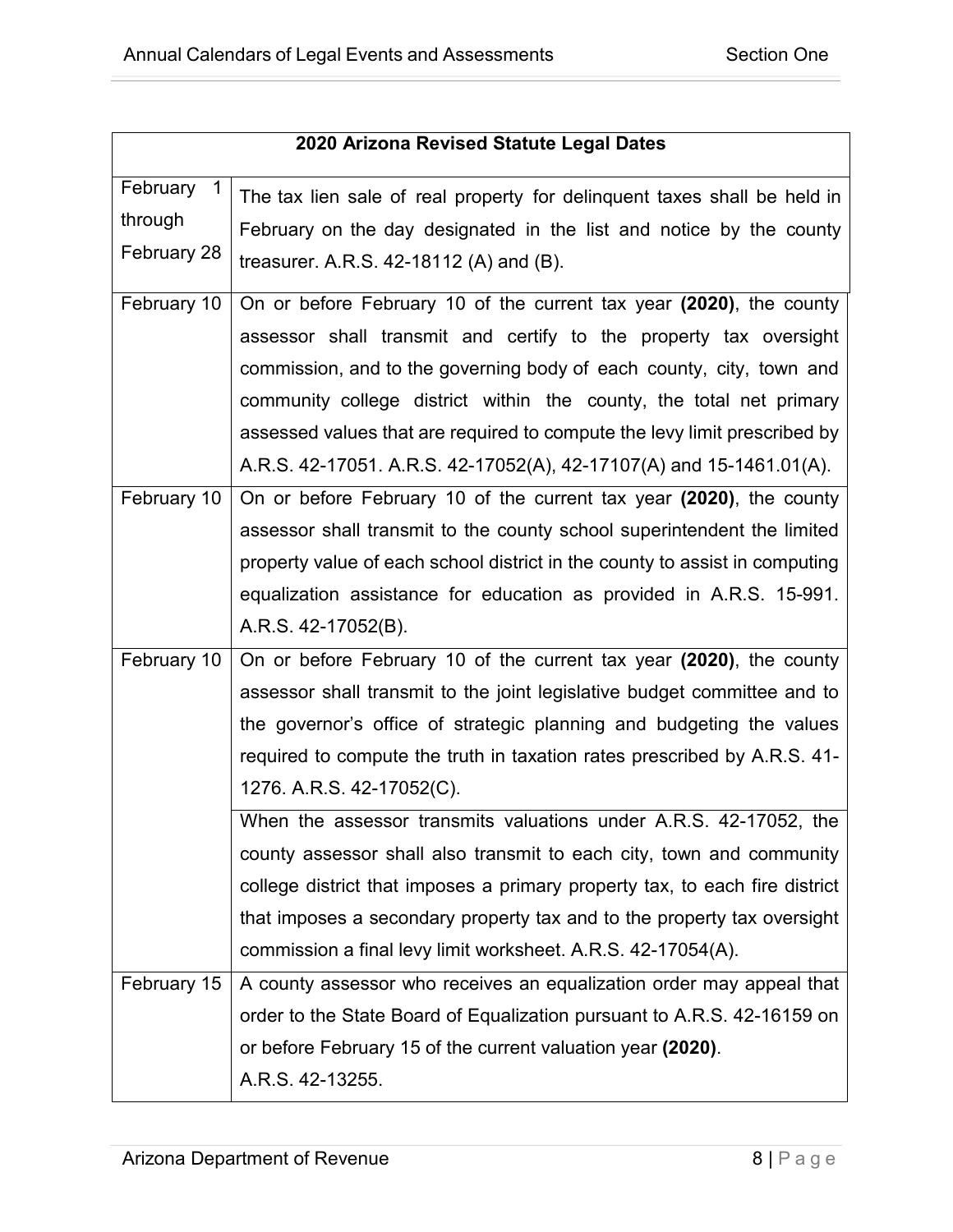| 2020 Arizona Revised Statute Legal Dates |                                                                                  |  |
|------------------------------------------|----------------------------------------------------------------------------------|--|
| February 15                              | On or before February 15 of each year, the county treasurer shall (1)            |  |
|                                          | submit a report of all returns and payments received for the preceding           |  |
|                                          | calendar year $(2019)$ to the Department and $(2)$ shall submit a report to      |  |
|                                          |                                                                                  |  |
|                                          | the joint legislative budget of all returns and payments received for the        |  |
|                                          | preceding calendar year (2019) with respect to leases of government              |  |
|                                          | property improvements owned by the government lessor.                            |  |
|                                          | A.R.S. $42-6204(F)$ (1) and (2).                                                 |  |
| February 28                              | Failure on the part of a taxpayer who has not previously filed evidence of       |  |
|                                          | their tax exempt status that is entitled to a property tax exemption to have     |  |
|                                          | submitted an affidavit or to have furnished any evidence required by the         |  |
|                                          | county assessor between the first Monday in January and March 1 of the           |  |
|                                          | current tax year (2020) constitutes a waiver of the exemption.                   |  |
|                                          | A.R.S. 42-11153(A).                                                              |  |
| On Any                                   | Except for properties affected by an equalization order, every person who        |  |
| Date Before                              | is the owner of record or who is the purchaser under a deed of trust or an       |  |
| March 1                                  | agreement of sale of property which by law is valued by the county               |  |
|                                          | assessor for placement on the rolls (for tax year 2021) shall, on any date       |  |
|                                          | before March 1 of the current valuation year (2020), be notified at their        |  |
|                                          | last known mailing address, in writing, by the county assessor, as to the        |  |
|                                          | full cash value of their property and its limited property value, if applicable, |  |
|                                          | to be used for assessment purposes (for tax year 2021).                          |  |
|                                          | A.R.S. 42-15101(A).                                                              |  |
| February                                 | The county assessor shall notify the owner of a property whether the             |  |
|                                          | county assessor has approved or disapproved the agricultural                     |  |
|                                          | classification of their property on or before the date on which the county       |  |
|                                          | assessor next mails to that owner the Notice of Value for their property.        |  |
|                                          | Any owner not granted agricultural classification by the county assessor         |  |
|                                          | may appeal that decision. A.R.S. 42-12155.                                       |  |
|                                          |                                                                                  |  |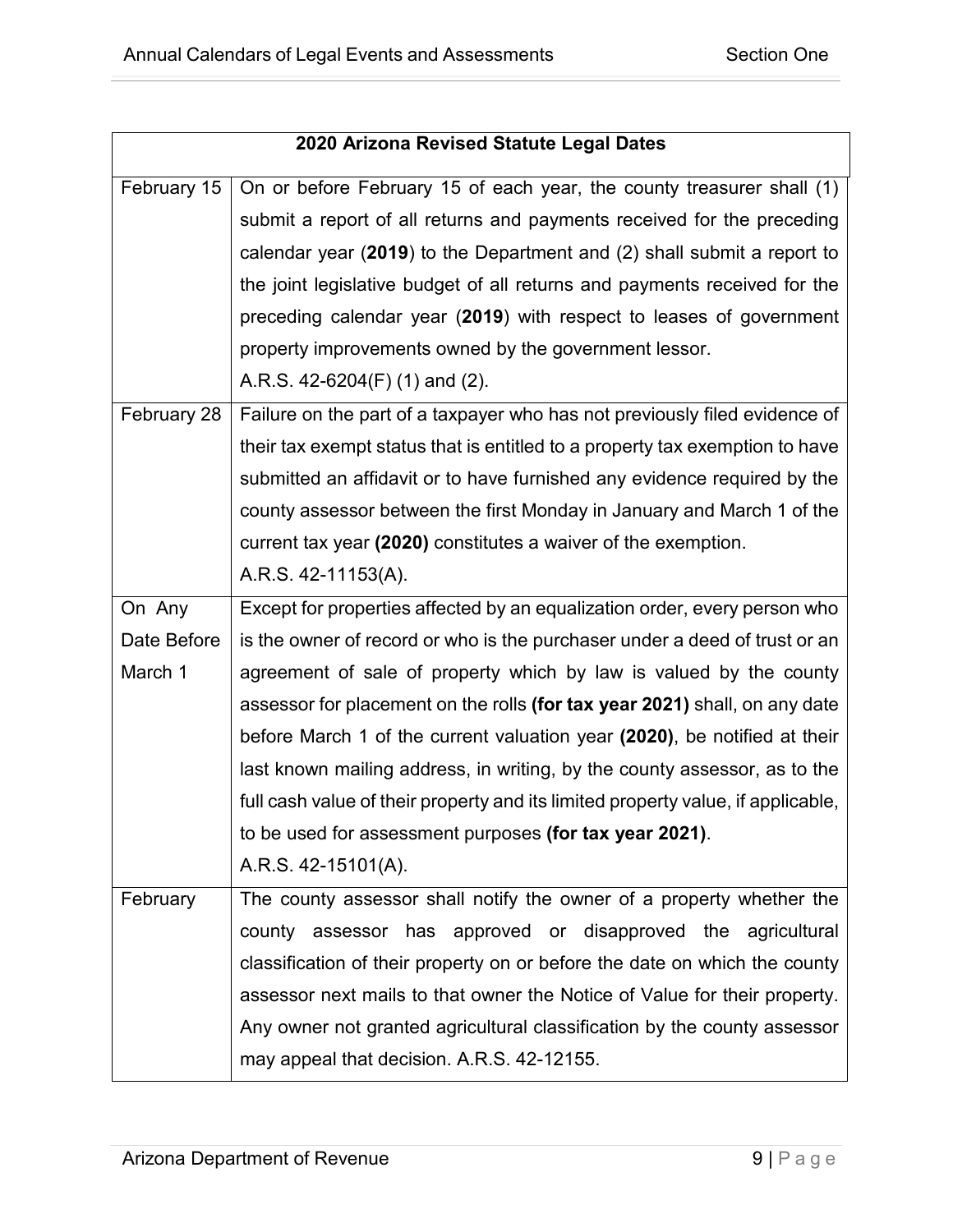|            | 2020 Arizona Revised Statute Legal Dates                                    |
|------------|-----------------------------------------------------------------------------|
| March      | The Director may extend the final date for mailing Notices of Value         |
|            | beyond March 1 for a period of not more than 30 days for delays caused      |
|            | by an act of God, flood or fire. A.R.S. 42-15101(D).                        |
| March 1 or | If a widow, widower or disabled person, or an organization that is          |
| after      | recognized as being exempt from federal income tax by the IRS under         |
|            | 501(c) of the I.R.C., submits a petition after the deadline, that person or |
|            | organization may " have the waiver redeemed" by the county board of         |
|            | supervisors at any regular meeting, except that no taxes due and payable    |
|            | before the petition was submitted may be refunded or abated.                |
|            | A.R.S. 42-11153(B).                                                         |
| March 1    | After the assessor's mailing date of notices of value, property owners      |
|            | may inquire of, and be advised by, the county assessor as to the            |
|            | valuation placed on the roll (for tax year 2021) for their property.        |
|            | A.R.S. 42-15101(F).                                                         |
| March 1    | The county assessor shall send a notice of reapplication to a resident      |
|            | who has previously qualified for the Senior Freeze property valuation       |
|            | program six months before the date of the three-year reapplication          |
|            | requirement (which is September 1). The provisions governing the            |
|            | program are found in Article 9, Section 18, Subsection 7 of the Arizona     |
|            | <b>State Constitution.</b>                                                  |
| March 1    | At the request of a county assessor who receives an equalization order      |
|            | issued by the Department, the State Board Of Equalization shall hold a      |
|            | hearing and issue its decision within 15 days after receipt of an appeal    |
|            | pursuant to A.R.S. 42-13255. A.R.S. 42-16159(A). [Assessor must             |
|            | appeal the order on or before February 15 of the valuation year.]           |
| March 2    | The second one-half of taxes on real property for the prior tax year (2019) |
|            | is due and payable the first day of March. A.R.S. 42-18052(A).              |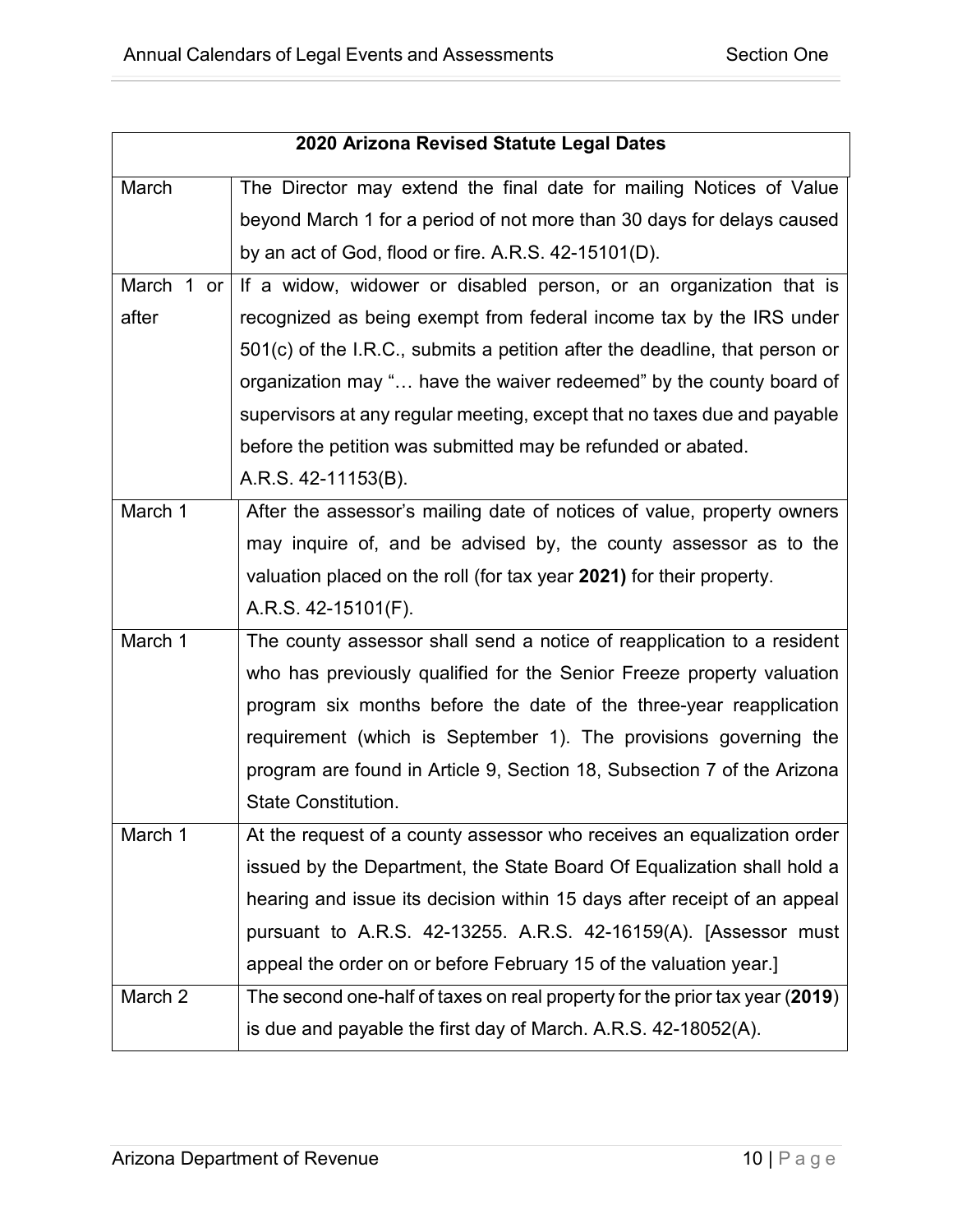|          | 2020 Arizona Revised Statute Legal Dates                                       |
|----------|--------------------------------------------------------------------------------|
| March 31 | The county assessor's final date for mailing property valuation notices in     |
|          | situations where the Director has authorized an extension of the mailing       |
|          | date beyond March 1 for a period of not more than 30 days.                     |
|          | A.R.S. 42-15101(D).                                                            |
| March 31 | After January 1, but before April 1 of the current tax year (2020), a          |
|          | taxpayer may file a claim with the county assessor for residential property    |
|          | tax deferral for that tax year. A.R.S. 42-17303 and 42-17305(A).               |
| April 1  | Any special taxing district that is subject to voluntary contributions and     |
|          | which elects to make the contribution shall, on or before the first day of     |
|          | April of each year, notify the county assessor of the county in which the      |
|          | district's properties are located of its election to make that contribution.   |
|          | A.R.S. 48-242(B).                                                              |
| April 1  | On or before the first day of April, the State Retirement Plans shall notify   |
|          | the county assessor of the county in which their property is located if a      |
|          | government property lease excise tax (GPLET) will be paid or if a              |
|          | voluntary contribution will be made. A.R.S. 42-11102(C).                       |
| April 29 | On receipt of a Notice of Value (for valuation year 2020 / tax year            |
|          | 2021), any property owner who is dissatisfied with the valuation or            |
|          | classification of their real property may file a Petition for Review form with |
|          | the county assessor. The petition shall be filed within 60 days after the      |
|          | date the county assessor mailed the Notice of Value or Amended Notice          |
|          | of Value. A.R.S. 42-15104 and 42-16051(D).                                     |
| April 29 | Before April 30, the department shall transmit an abstract containing the      |
|          | current tax year (2020) values, by county and taxing district, of all          |
|          | property subject to property taxation in the state to the county or State      |
|          | Board of Equalization, as appropriate, and to each county board of             |
|          | supervisors. A.R.S. 42-15156(B).                                               |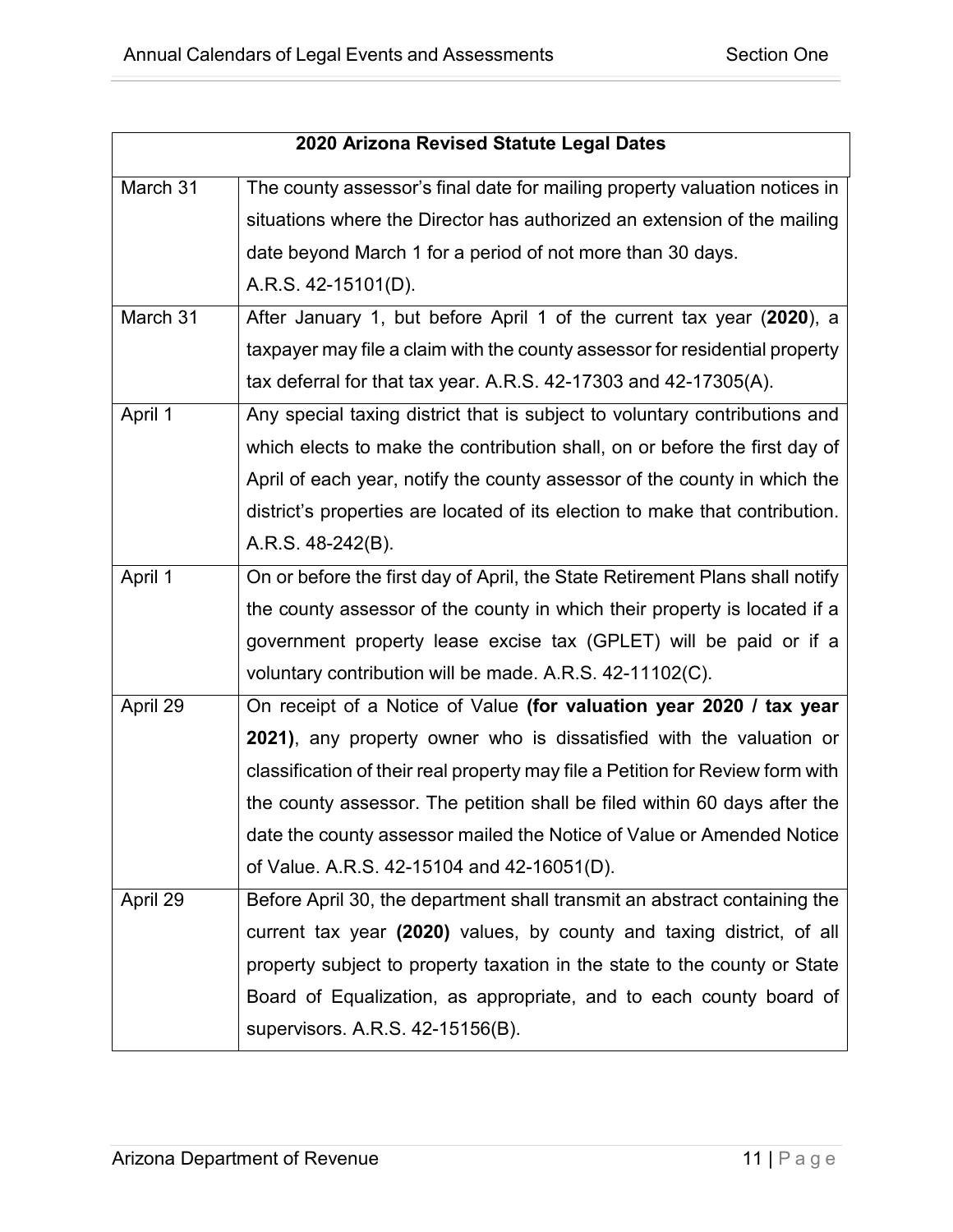|        | 2020 Arizona Revised Statute Legal Dates                                      |
|--------|-------------------------------------------------------------------------------|
| May 1  | The Department or a county assessor who is dissatisfied with the              |
|        | determination by the State Board of Equalization of an appeal of an           |
|        | equalization order under A.R.S. 42-16159 may appeal to the tax court          |
|        | within 60 days after the decision of the State Board.                         |
|        | A.R.S. 42-16203(C).                                                           |
| May 1  | Any special taxing district that is subject to voluntary contributions, and   |
|        | which elects to make a contribution, shall submit to the county assessor      |
|        | of each county in which its electrical district facilities are located, on or |
|        | before May 1 of every year, the factors necessary to compute each             |
|        | county's proportion of the total contribution.                                |
|        | A.R.S. $48-241(3)$ and $48-242(C)(4)$ .                                       |
| May 1  | The second one-half of taxes on all real property for the prior tax year      |
|        | (2019) is delinguent after 5:00 p.m. on the first day of May.                 |
|        | A.R.S. 42-18052 (B) and (D).                                                  |
| June 1 | Any person holding a certificate of purchase and desiring to pay              |
|        | subsequent taxes, accrued interest and related fees then due may do           |
|        | so on or after June 1. A.R.S. 42-18121(A).                                    |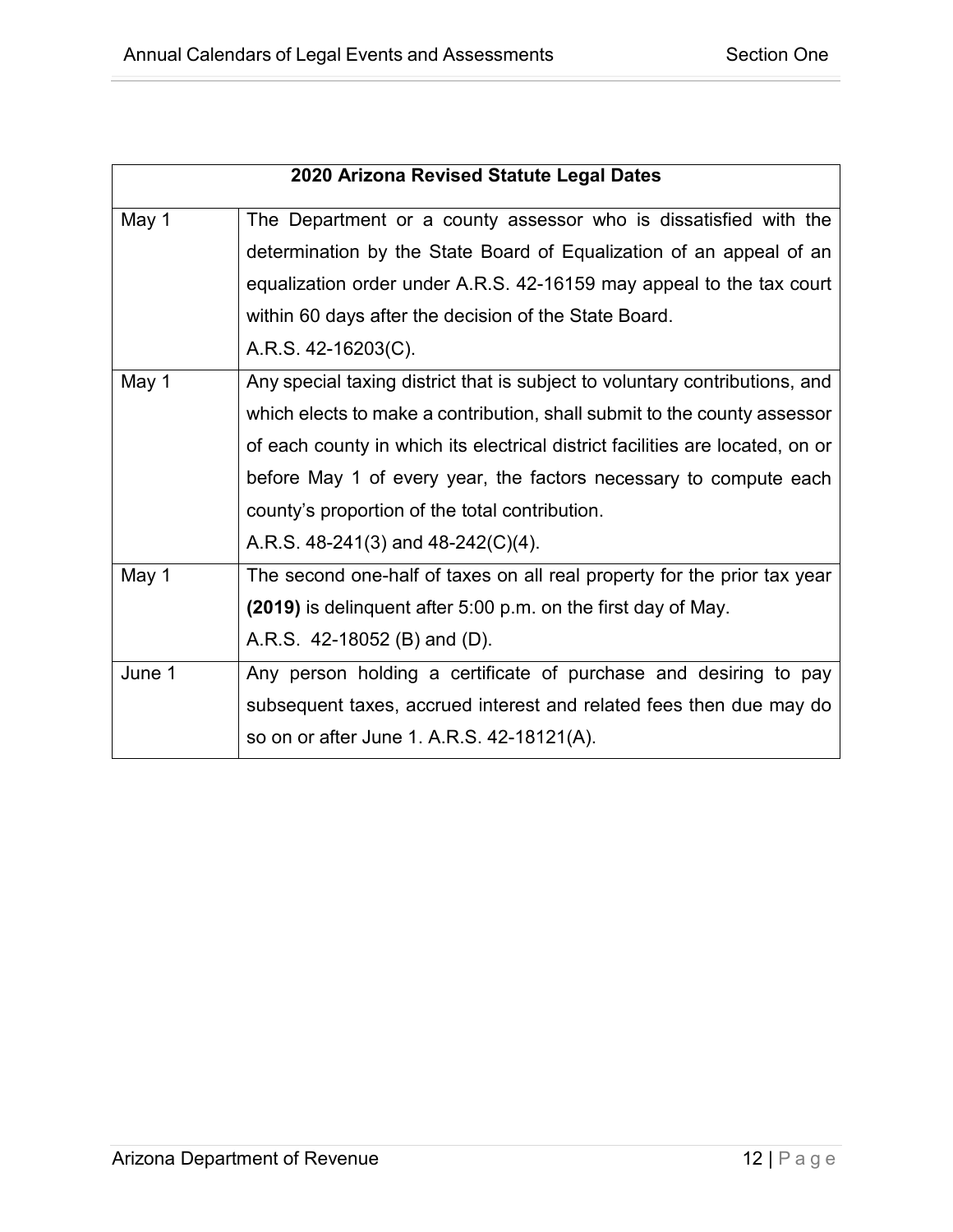| 2020 Arizona Revised Statute Legal Dates |                                                                                                     |  |
|------------------------------------------|-----------------------------------------------------------------------------------------------------|--|
| June 15                                  | If an administrative appeal filed with the county assessor is rejected                              |  |
|                                          | because it fails to include substantial information and if the notice of                            |  |
|                                          | rejection is mailed, the petitioner may file an amended return [i.e., petition                      |  |
|                                          | form] with the county assessor within 15 days after the date on which the                           |  |
|                                          | notice of rejection was mailed.                                                                     |  |
|                                          | If a notice of rejection is mailed after June 15, the petitioner may appeal                         |  |
|                                          | within 15 days to the county board of equalization, if a board is established                       |  |
|                                          | in the county, or to the State Board of Equalization, as applicable.                                |  |
|                                          | A.R.S. 42-16053 (1) and (2).                                                                        |  |
| June 15                                  | On or before the third Monday of June, the county assessor shall determine                          |  |
|                                          | the full cash value of all property owned by the State Retirement Plans and                         |  |
|                                          | transmit that determination to the board of supervisors.                                            |  |
|                                          | A.R.S. $42-11102(C)(1)$ .                                                                           |  |
| June 15                                  | On or before the third Monday of June, the county assessor shall transmit                           |  |
|                                          | the value of "remote municipal property" to the state treasurer and to the                          |  |
|                                          | county board of supervisors. A.R.S. 42-15252(C).                                                    |  |
| June 15                                  | On or before the third Monday of June, the Department shall calculate the                           |  |
|                                          | assessment ratios necessary for primary and secondary tax purposes for                              |  |
|                                          | Class Seven <sup>1</sup> properties and transmit those ratios to the counties <sup>2</sup> .<br>all |  |
|                                          | A.A.C. R15-4-401.                                                                                   |  |
|                                          | Notes:                                                                                              |  |
|                                          | 1. What was property class Seven when this A.A.C. Rule was written is now                           |  |
|                                          | property class Five, pursuant to Laws 1999, Ch. 344, 9 through 20 (H.B.                             |  |
|                                          | 2634). However, R15-4-401 still refers to property class Seven.                                     |  |
|                                          | 2. The Department transmits these ratios directly to the county assessors.                          |  |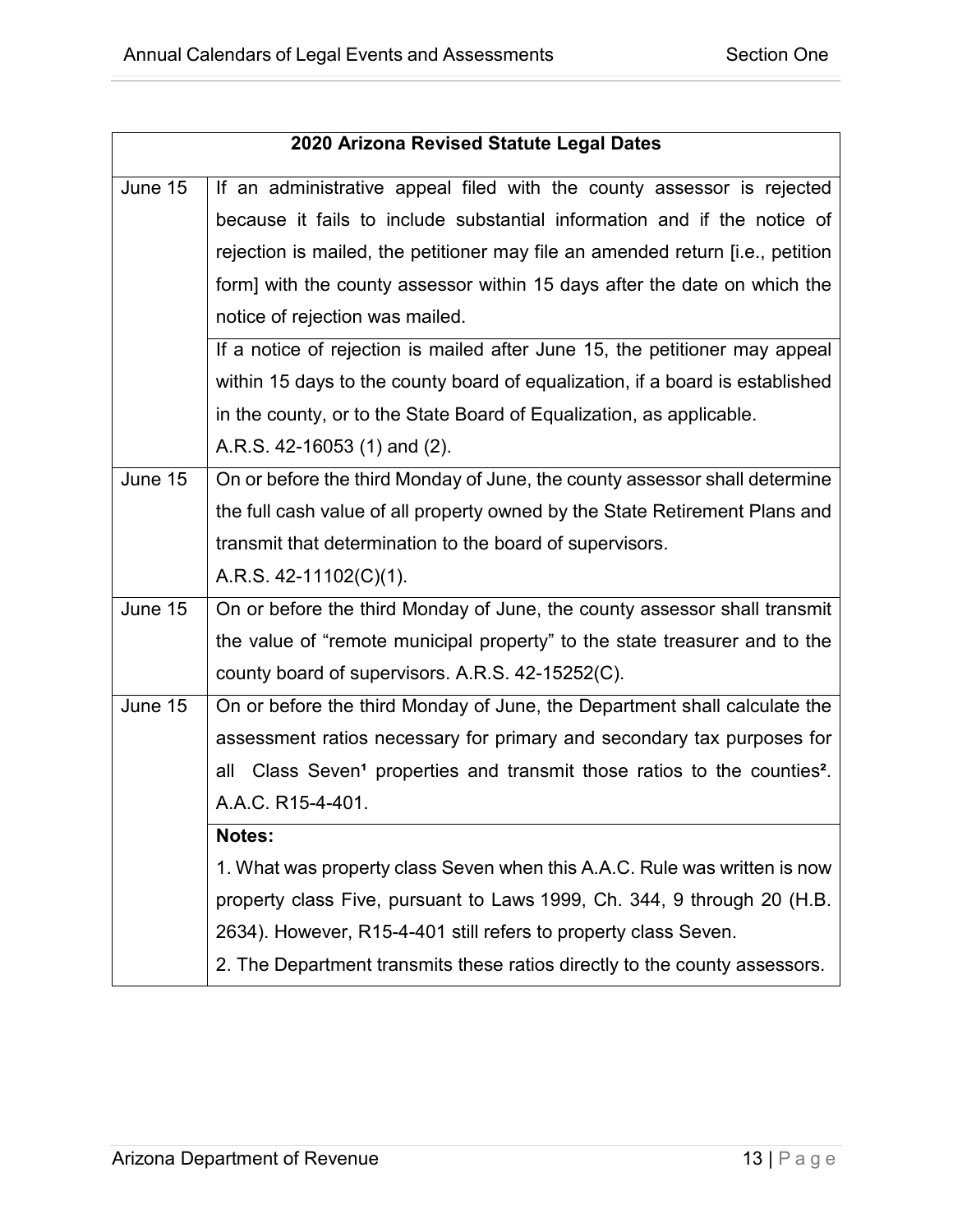| 2020 Arizona Revised Statute Legal Dates |                                                                                   |
|------------------------------------------|-----------------------------------------------------------------------------------|
|                                          |                                                                                   |
| June 30                                  | On June 30, in a county with a population of more than two million persons,       |
|                                          | the county treasurer shall determine both the amount of money in the              |
|                                          | Elderly Assistance Fund established under Title 42, Chapter 17, Article 8         |
|                                          | and the number of individuals living in organized school districts that are       |
|                                          | qualified and approved for the Senior Freeze program pursuant to Article          |
|                                          | IX, Section 18 (7), (8), and (9), Constitution of Arizona, and shall use the      |
|                                          | money in the Fund to proportionately reduce the primary school district           |
|                                          | taxes on the property of these qualified and approved individuals for the         |
|                                          | following tax year (2021). A.R.S. 42-17401(C).                                    |
| June 30                                  | No later than June 30 of each year a government lessor shall provide the          |
|                                          | county assessor with a complete list of all development agreements                |
|                                          | between the government lessor and their prime lessees, including the              |
|                                          | commencement and termination dates of their agreements, the names and             |
|                                          | addresses of their prime lessees, and the locations of the properties that        |
|                                          | are subject to those agreements. A.R.S. 42-6206(E).                               |
| June 30                                  | At the end of a fiscal year, the director of the Arizona Department of Housing    |
|                                          | (A.R.S. 33-1409) shall notify all county assessors to waive the assessment        |
|                                          | [for the Mobile Home Relocation Fund] for any year if the Fund exceeds            |
|                                          | eight million dollars. If the Fund is less than six million dollars, the director |
|                                          | may reinstate the assessment. A.R.S. 33-1476.03 (B) and (C).                      |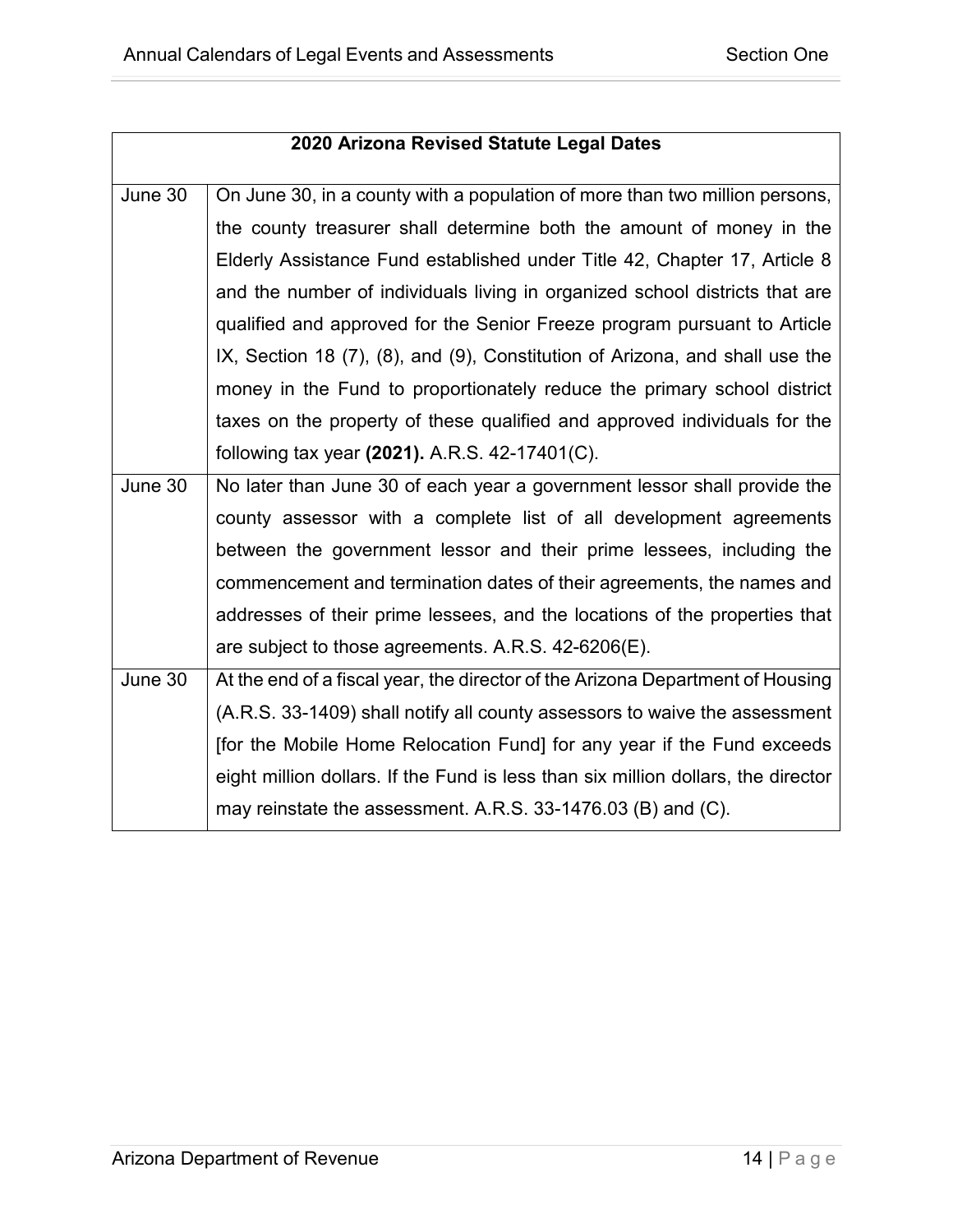|          | 2020 Arizona Revised Statute Legal Dates                                         |
|----------|----------------------------------------------------------------------------------|
| July 20  | On or before the third Monday in July, the governing body of each county,        |
|          | incorporated city or town shall prepare a full and complete statement of its     |
|          | financial affairs for the preceding fiscal year and an estimate of the different |
|          | amounts required to meet its public expenses for the current fiscal year.        |
|          | Estimates, plus a notice of public hearing, shall be published once a week       |
|          | for at least two consecutive weeks following the tentative adoption of the       |
|          | estimates. A.R.S. 42-17101 (1) and (2) and 42-17103 (A) and (C).                 |
| August 1 | The State Historic Preservation Officer shall notify the county assessor and     |
|          | the applicant of the approval or denial of an application for historic property  |
|          | reclassification on or before August 1 of the valuation year (2020). Those       |
|          | applications not approved by August 1 shall be considered denied for that        |
|          | valuation year and the accompanying tax year. If any part of the application     |
|          | is denied, or at any time before approval, the applicant may withdraw the        |
|          | application. A.R.S. 42-12103 (B), (C), and (D).                                  |
| August 1 | Any property owner whose application for reclassification as a historic          |
|          | property has been denied by the State Historic Preservation Officer may          |
|          | appeal that decision to the tax court. A.R.S. 42-12103(E).                       |
| August 1 | On or before August 1 of the current valuation year (2020), the county           |
|          | assessor shall mail to the last known mailing address of each golf course        |
|          | owner or manager the form prescribed by the Department required to report        |
|          | the data needed to calculate the economic obsolescence adjustment to             |
|          | value. A.R.S. 42-13152(D)(6).                                                    |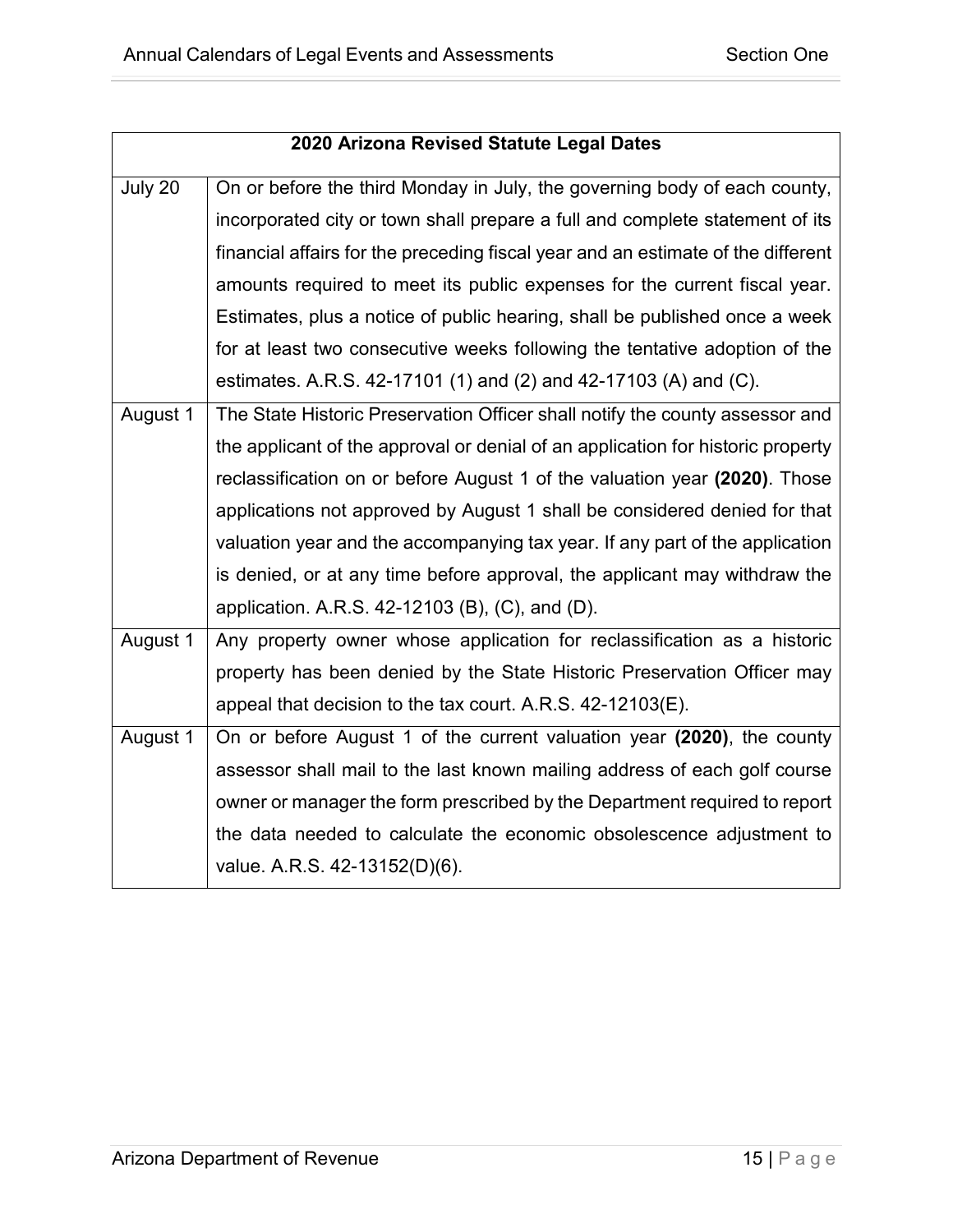|           | 2020 Arizona Revised Statute Legal Dates                                  |
|-----------|---------------------------------------------------------------------------|
| August 1  | On or before August 1 of the current valuation year (2020), the county    |
|           | assessor shall mail to the last known mailing address of each timeshare   |
|           | property's managing entity the timeshare use form prescribed by the       |
|           | Department required to report the data needed to determine the            |
|           | valuation of their timeshare property. A.R.S. 42-13453(B).                |
| August 3  | The governing body of the county, city or town shall hold a public        |
|           | hearing and special board meeting on or before the 14th day before the    |
|           | day on which it levies taxes (the 3rd Monday in August). Any taxpayer     |
|           | may appear and be heard in favor of or against any proposed               |
|           | expenditure or tax levy. A.R.S. 42-17104(A).                              |
| August 15 | On an administrative appeal petitioner's written request, the county      |
|           | assessor shall meet with the petitioner. In all cases, the county         |
|           | assessor shall consider the petition and shall rule on each petition by   |
|           | August 15 of the valuation year (2020). If a petition is denied, in whole |
|           | or in part, the petitioner may appeal that decision within 25 days to the |
|           | county board of equalization, if one is established in the county, and if |
|           | not, to the State Board of Equalization.                                  |
|           | A.R.S. 42-16054(A), 42-16055(A), and 42-16056(C).                         |
|           | The petitioner may appeal directly to the tax court within 60 days after  |
|           | the date of mailing of the county assessor's decision relating to the     |
|           | petition or a subsequent administrative appeal decision.                  |
|           | A.R.S. 42-16201 (A) and (B).                                              |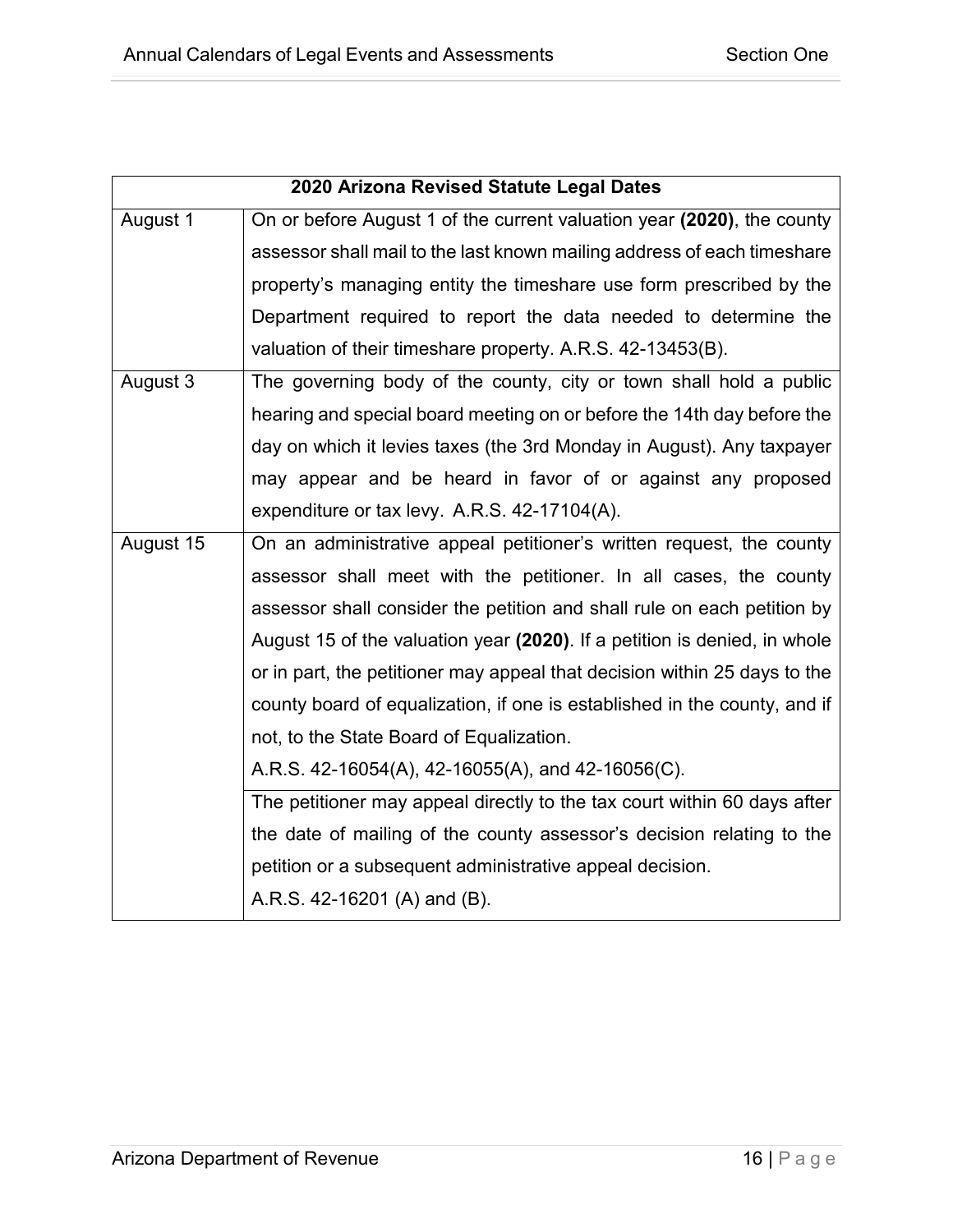| 2020 Arizona Revised Statute Legal Dates |                                                                               |
|------------------------------------------|-------------------------------------------------------------------------------|
| August 17                                | The county assessor of each county in which a special taxing district's       |
|                                          | electric generation facilities that are subject to voluntary contributions    |
|                                          | are located, with assistance from the Department of Revenue and the           |
|                                          | district, if required, shall, on or before the third Monday in August of      |
|                                          | each tax year, compute the district's gross contribution.                     |
|                                          | A.R.S. 48-242(B).                                                             |
| August 17                                | On or before the third Monday in August of the tax year (2020)                |
|                                          | community college district, school district, and city or town shall fix, levy |
|                                          | and assess the amount to be raised from primary and secondary                 |
|                                          | property taxation. A.R.S. $42-17151(A)(1)$ .                                  |
|                                          | The board of supervisors shall, at the time of levying other taxes, also      |
|                                          | levy a State Equalization Assistance property tax. A.R.S. 15-994(A).          |
| August 21                                | Not later than the Friday following the third Monday in August of the tax     |
|                                          | year (2020), the clerk of the county board of supervisors shall report to     |
|                                          | the Department the amount, by school district, of Additional State Aid        |
|                                          | for Education and the data used for computing the amount.                     |
|                                          | A.R.S. 15-972(C).                                                             |
| August 30                                | Not later than August 30 of the tax year (2020), the Department shall         |
|                                          | report to the board of supervisors the property tax rate or rates to be       |
|                                          | used for property tax reduction. A.R.S. 15-972(C).                            |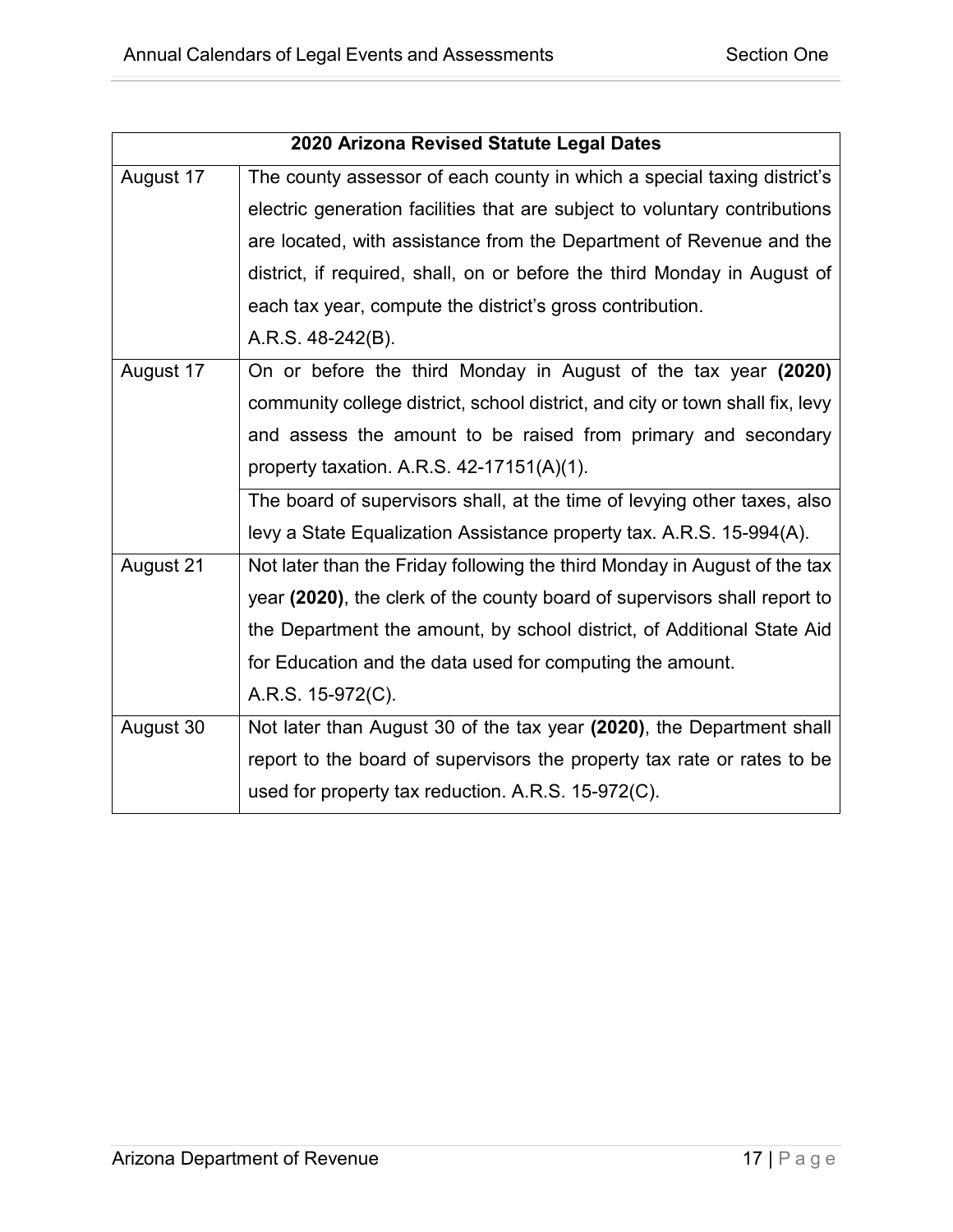| 2020 Arizona Revised Statute Legal Dates |                                                                              |
|------------------------------------------|------------------------------------------------------------------------------|
| August 31                                | A shopping center owner who elects to have their shopping center             |
|                                          | valued by the income method must submit all necessary income and             |
|                                          | expense information to the county assessor before September 1 of the         |
|                                          | year (2020) immediately preceding the year (2019) for which the              |
|                                          | property will be valued. A.R.S. 42-13204.                                    |
| September 1                              | On or before September 1 of each year, the county treasurer shall mail       |
|                                          | delinquent tax notices for real property that is assessed in the             |
|                                          | taxpayer's name. A.R.S. 42-18103.                                            |
| September 1                              | To be eligible for the Senior Freeze property valuation program, a           |
|                                          | qualifying resident shall "make application" [i.e., file an application] and |
|                                          | furnish any other documentation required by the county assessor on or        |
|                                          | before September 1.                                                          |
|                                          | The provisions governing the program are found in Article 9, Section         |
|                                          | 18, Subsection 7 of the Arizona State Constitution.                          |
| September 5                              | Not later than September 5 of the current tax year (2020), the clerk of      |
|                                          | the county board of supervisors shall report to the Department the           |
|                                          | amount, by school district, of additional state aid for education and the    |
|                                          | data used for computing the amount. A.R.S. 15-972(F).                        |
| September 9                              | If a petitioner's request is denied, in whole or in part, by the county      |
|                                          | assessor, the petitioner may appeal that decision within 25 days after       |
|                                          | the assessor's decision is mailed to the county board of equalization, if    |
|                                          | one is established in the county, and if one is not established in the       |
|                                          | county, to the State Board of Equalization. In cases where the county        |
|                                          | assessor replied on August 15, the last date to file this appeal is          |
|                                          | September 9. A.R.S. 42-16056(C).                                             |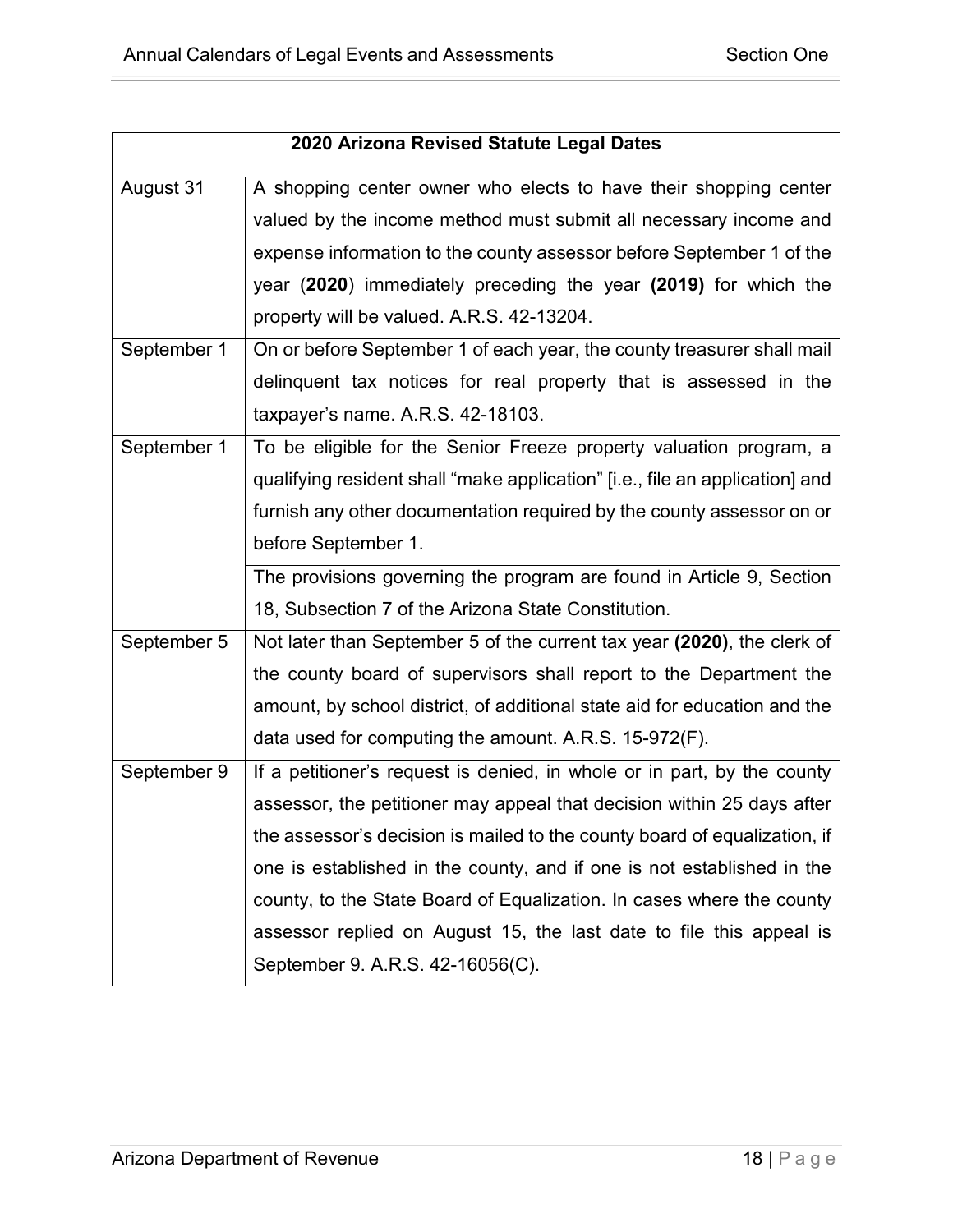| 2020 Arizona Revised Statute Legal Dates |                                                                           |
|------------------------------------------|---------------------------------------------------------------------------|
| September 10                             | Not later than September 10 of the current tax year (2020), the           |
|                                          | Department shall verify all of the amounts and report to the county       |
|                                          | board of supervisors the property tax rate or rates to be used for        |
|                                          | property tax reduction for additional state aid for education.            |
|                                          | A.R.S. 15-972(F).                                                         |
| September 15                             | On or before September 15 of the current tax year (2020), the Property    |
|                                          | Tax Oversight Commission shall notify a political subdivision, a fire     |
|                                          | district, or a school district and the county board of supervisors of any |
|                                          | necessary adjustment to the primary property tax levy and tax rate.       |
|                                          | A.R.S. 42-17003(B).                                                       |
| September 18                             | On or before the third Friday in September, the county assessor shall     |
|                                          | compute the contributions to be made by the State Retirement Plans        |
|                                          | based on the methods of valuation of similar properties and shall         |
|                                          | submit the amount of the contributions for the current tax year (2020)    |
|                                          | to the board of supervisors and the county school superintendent.         |
|                                          | A.R.S. 42-11102(C) (2) and (3).                                           |
| September 30                             | Not later than September 30 of the current valuation year (2020), golf    |
|                                          | course owners and managers must return to the county assessor the         |
|                                          | form prescribed by the Department used to report data necessary to        |
|                                          | calculate economic obsolescence, in order for their property to receive   |
|                                          | the economic obsolescence adjustment. A.R.S. 42-13152(D)(6).              |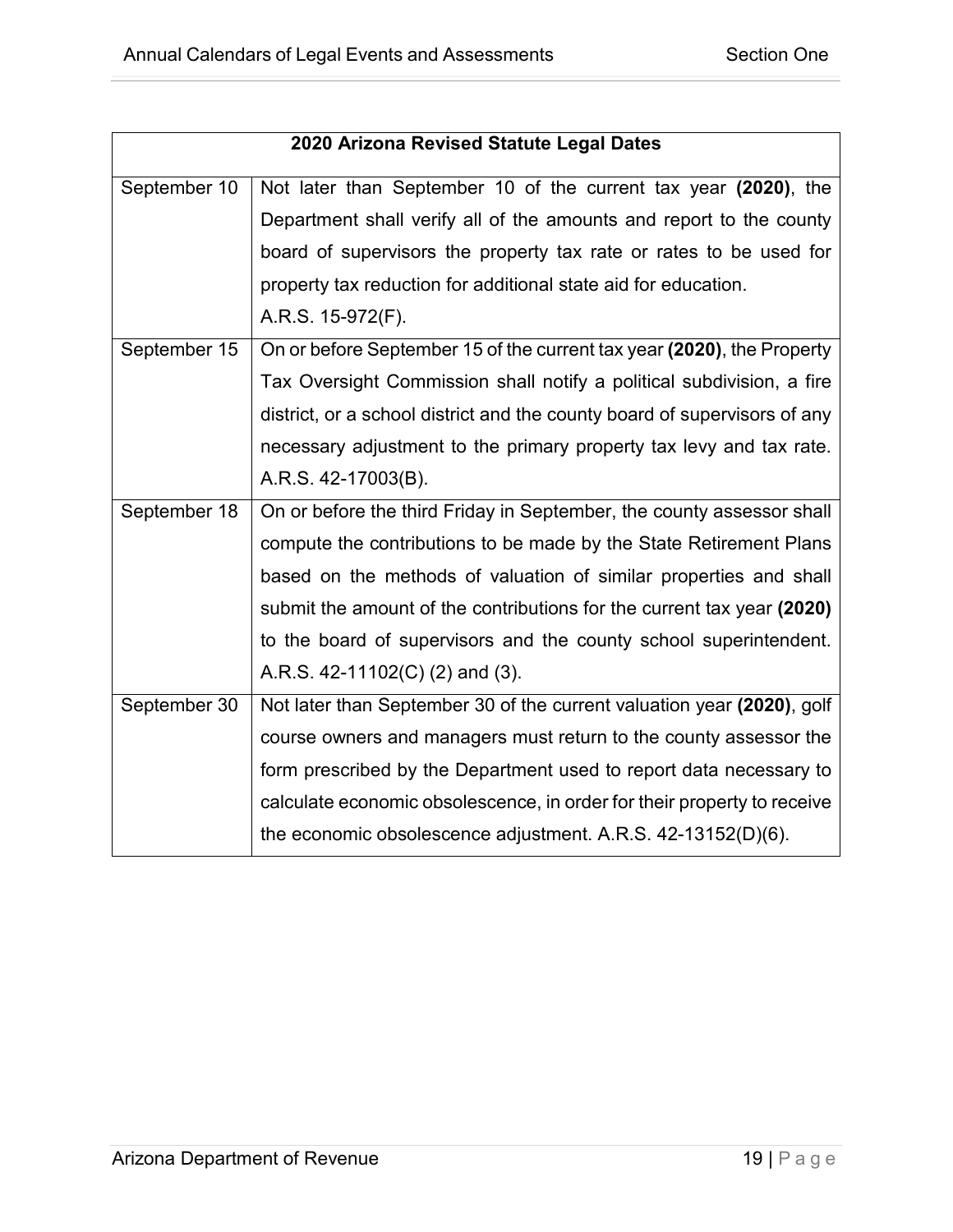| 2020 Arizona Revised Statute Legal Dates |                                                                         |
|------------------------------------------|-------------------------------------------------------------------------|
| September 30                             | Not later than September 30 of the current tax year (2020), the clerk   |
|                                          | of the board of supervisors shall report to the Department the data     |
|                                          | processing specifications, including copies of at least two actual tax  |
|                                          | bills of property class Three owner-occupied primary residence          |
|                                          | properties for each distinct tax area, used in the calculation of       |
|                                          | Additional State Aid for Education. A.R.S. 15-972(G).                   |
| September 30                             | On or before September 30 of the current valuation year (2020), the     |
|                                          | county assessor shall notify the property owner of any change in        |
|                                          | valuation or property classification (for tax year 2021) due to new     |
|                                          | construction, additions to, deletions from, or splits or consolidations |
|                                          | of "assessment parcels," and changes in property use that occurred      |
|                                          | after September 30 of the preceding tax year (2019) and before          |
|                                          | October 1 of the current valuation year (2020). A.R.S. 42-15105(1).     |
|                                          | The property owner has 25 days to appeal the change to the State        |
|                                          | Board of Equalization, if the property is located in a county with a    |
|                                          | population of 500,000 persons or more, or to the county board of        |
|                                          | equalization if the property is located in any other county. A.R.S. 42- |
|                                          | $15105(2)$ and 42-16105(C).                                             |
| October 1                                | On or before October 1 of the current tax year (2020), the political    |
|                                          | subdivision or district disputing the findings of the Property Tax      |
|                                          | Oversight Commission may request a hearing to attempt to resolve        |
|                                          | the dispute. A.R.S. 42-17004(A).                                        |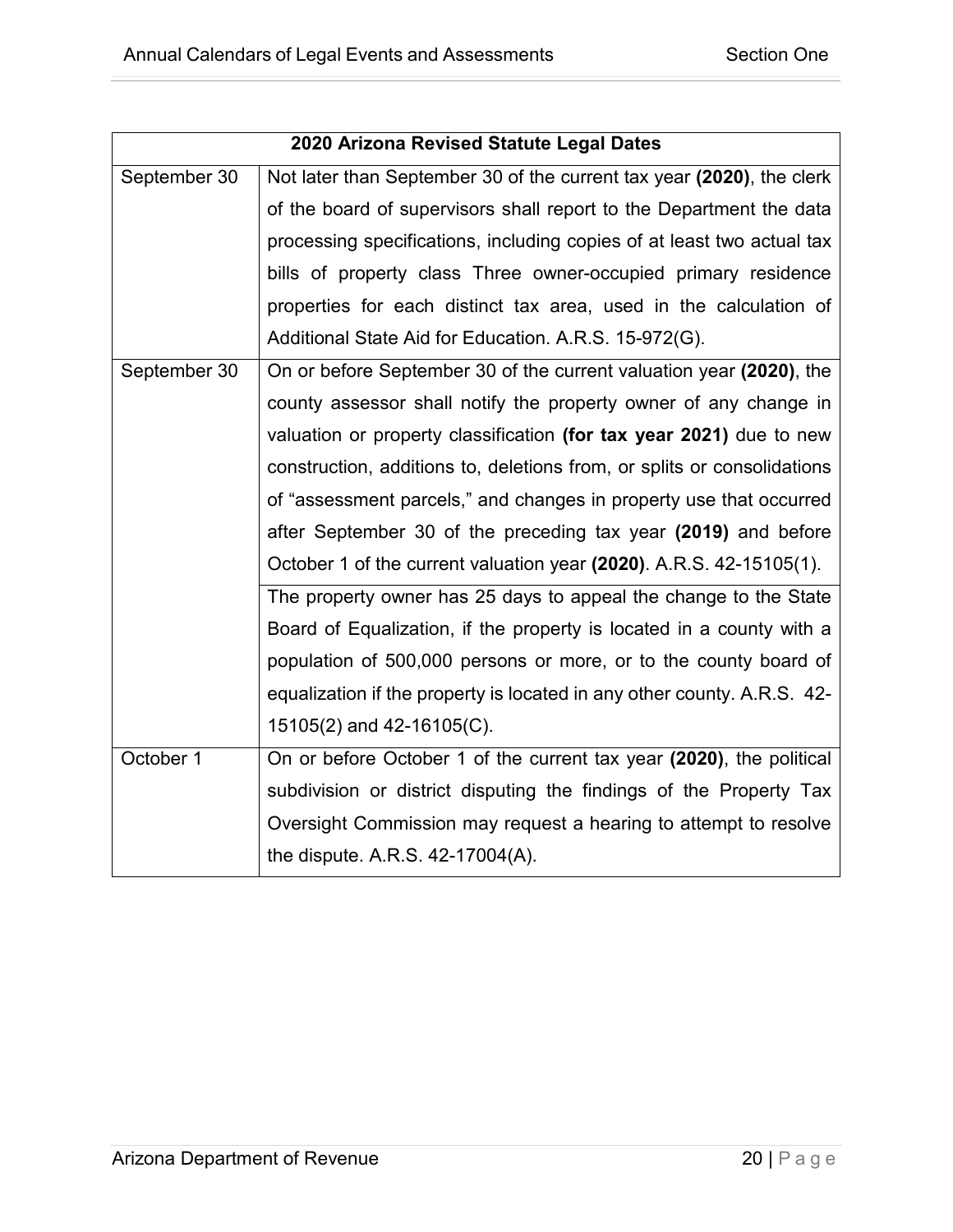| 2020 Arizona Revised Statute Legal Dates |                                                                           |
|------------------------------------------|---------------------------------------------------------------------------|
| October 1                                | On or before October 1 of the current tax year (2020), the county board   |
|                                          | of supervisors shall deliver the assessment and tax roll and the cross-   |
|                                          | index to the county treasurer. A.R.S. 42-18003(A).                        |
|                                          | Immediately on receiving the tax roll from the board of supervisors, the  |
|                                          | county treasurer shall publish an official notice specifying, among other |
|                                          | information, when and where property tax payments may be made.            |
|                                          | A.R.S. 42-18051(A)(4).                                                    |
| October 1                                | The first one-half of taxes on all real property is due and payable on    |
|                                          | October 1 of the current tax year (2020). A.R.S. 42-18052(A).             |
| October 1                                | The Department shall provide to the county treasurers, at least 60 days   |
|                                          | before the [excise] taxes on leased government properties are due and     |
|                                          | payable (which is December 1), and the county treasurers shall            |
|                                          | immediately make available, the Return form that is to be submitted by    |
|                                          | prime lessees to the county treasurers. A.R.S. 42-6204(B).                |
| October 12                               | No later than October 12 of the current tax year (2020), the Department   |
|                                          | shall report to the State Board of Education the amount, by school        |
|                                          | district, of Additional State Aid for Education. A.R.S. 15-972(H).        |
| October 15                               | The county board of equalization and the State Board of Equalization      |
|                                          | must hold hearings relating to the annual Notices of Value and issue all  |
|                                          | decisions within 10 days after the hearing but not later than October 15  |
|                                          | of each valuation year. A.R.S. 42-16108(A) and 42-16165.                  |
|                                          | A property owner who is dissatisfied with the final decision of the State |
|                                          | Board of Equalization may appeal the decision to the tax court within     |
|                                          | 60 days after the date of mailing that is shown on the State Board's      |
|                                          | written decision. A.R.S. 42-16203(C).                                     |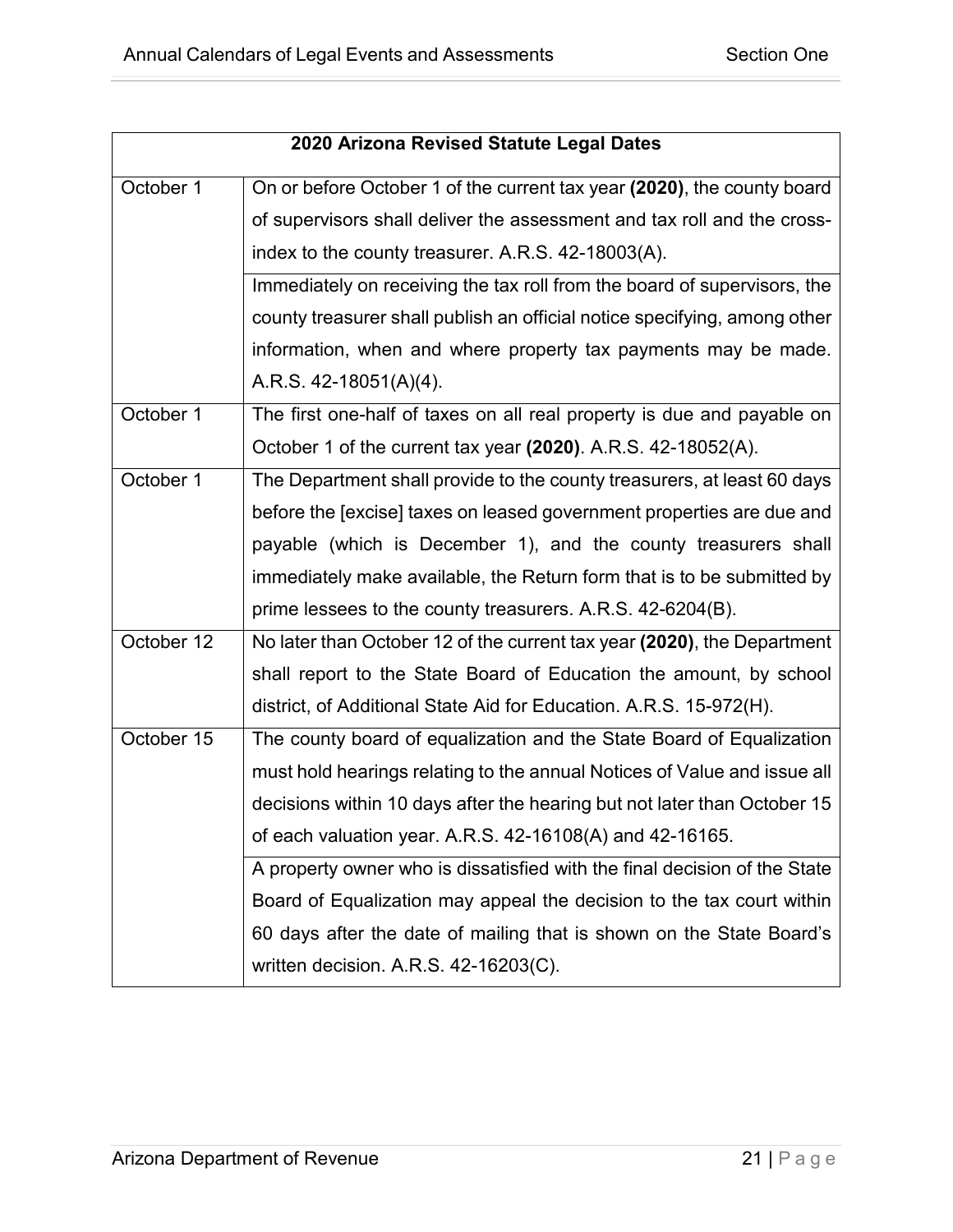| 2020 Arizona Revised Statute Legal Dates |                                                                           |
|------------------------------------------|---------------------------------------------------------------------------|
| October 25                               | The last date for property owners to appeal the assessor's valuation to   |
|                                          | the county or State Board of Equalization, whichever is appropriate.      |
|                                          | This date applies to cases where the county assessor notified the         |
|                                          | property owner, on or before September 30 of the valuation year, of a     |
|                                          | change in valuation or property classification due to new construction,   |
|                                          | additions to, deletions from, or splits or consolidations of assessment   |
|                                          | parcels, and changes in property use that occurred after September 30     |
|                                          | of the preceding tax year (2019) and before October 1 of the current      |
|                                          | valuation year (2020). An appeal to the tax court relating to a change    |
|                                          | in assessment must be filed within 60 days after the date of mailing that |
|                                          | is shown on the Board's decision. A.R.S. 42-15105 and 42-16205.           |
| November 1                               | On or before November 1 of the current valuation year (2020), the         |
|                                          | governing body of each city or town and of each improvement, school,      |
|                                          | sanitary, and all other Special Taxing Districts, shall file with the     |
|                                          | Department and the appropriate county assessor, information as to any     |
|                                          | change in boundaries of any taxing district and the boundaries of any     |
|                                          | newly created taxing districts. This deadline, on request of the          |
|                                          | governing body on or before to November 30 of the current valuation       |
|                                          | year, may be extended no later than December 20 of the year in which      |
|                                          | assessments or taxes are to be levied. A.R.S. 42-17257 (A) and (B).       |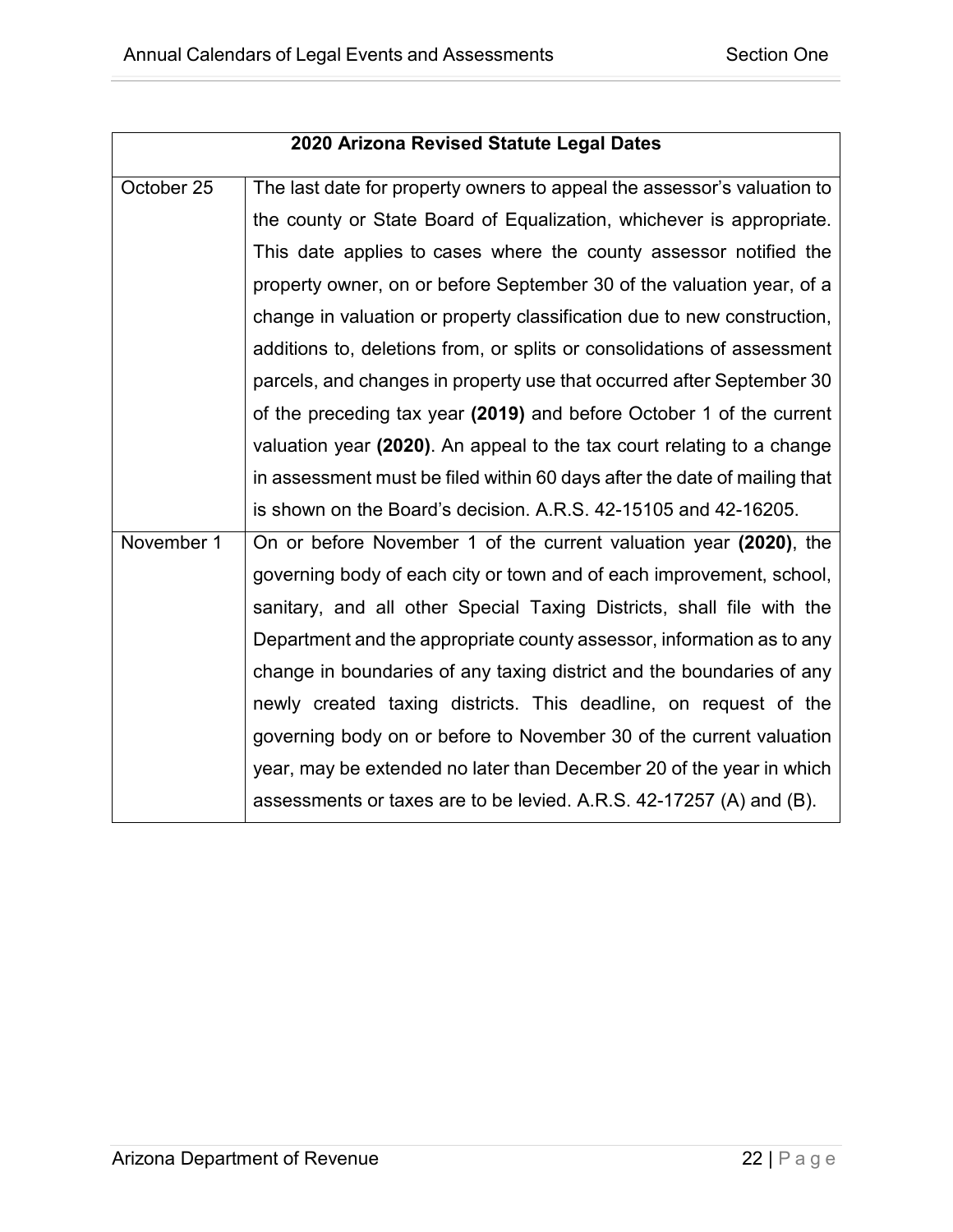| 2020 Arizona Revised Statute Legal Dates |                                                                                                    |
|------------------------------------------|----------------------------------------------------------------------------------------------------|
| November 1                               | The first one-half of taxes on all real property for the current tax year                          |
|                                          | (2020) is delinguent after 5:00 p.m. on November 1. If the delinguency                             |
|                                          | date is a Saturday, Sunday, or other legal holiday, the time of                                    |
|                                          | delinguency is 5:00 p.m. the next business day.                                                    |
|                                          | A.R.S. 42-18052 (B) and (D).                                                                       |
| November 2                               | No later than the first Monday of November, the State Retirement Plans                             |
|                                          | must pay the first one-half of their voluntary contribution for the current                        |
|                                          | tax year (2020). A.R.S. 42-11102(C)(4).                                                            |
| November 15                              | On or before November 15 of each year, all county assessors shall                                  |
|                                          | report to the Department any parcel which has not been appraised                                   |
|                                          | during the preceding three years. A.R.S. 42-13003(A).                                              |
| November 27                              | On or before the fourth Friday in November of the current valuation                                |
|                                          | year (2020), the State Board of Equalization shall transmit to the county                          |
|                                          | board of supervisors a statement of changes, if any, which it has made                             |
|                                          | to the valuation or classification of any property within the county that                          |
|                                          | is valued by the county assessor. A.R.S. 42-16166(1).                                              |
| December 1                               | On or before December 1, for all government property improvements                                  |
|                                          | that are subject to the government property lease excise tax [GPLET]                               |
|                                          | provisions of A.R.S. 42-6203(B), the Department shall adjust the excise                            |
|                                          | tax rates [under paragraphs 1 and 2] that will apply in the next calendar                          |
|                                          | year according to the average annual positive or negative percentage                               |
|                                          | change for the two most recent fiscal years in the Producer Price Index                            |
|                                          | for New Construction published by the U.S. Bureau of Labor Statistics.<br>A.R.S. $42-6203(B)(3)$ . |
|                                          |                                                                                                    |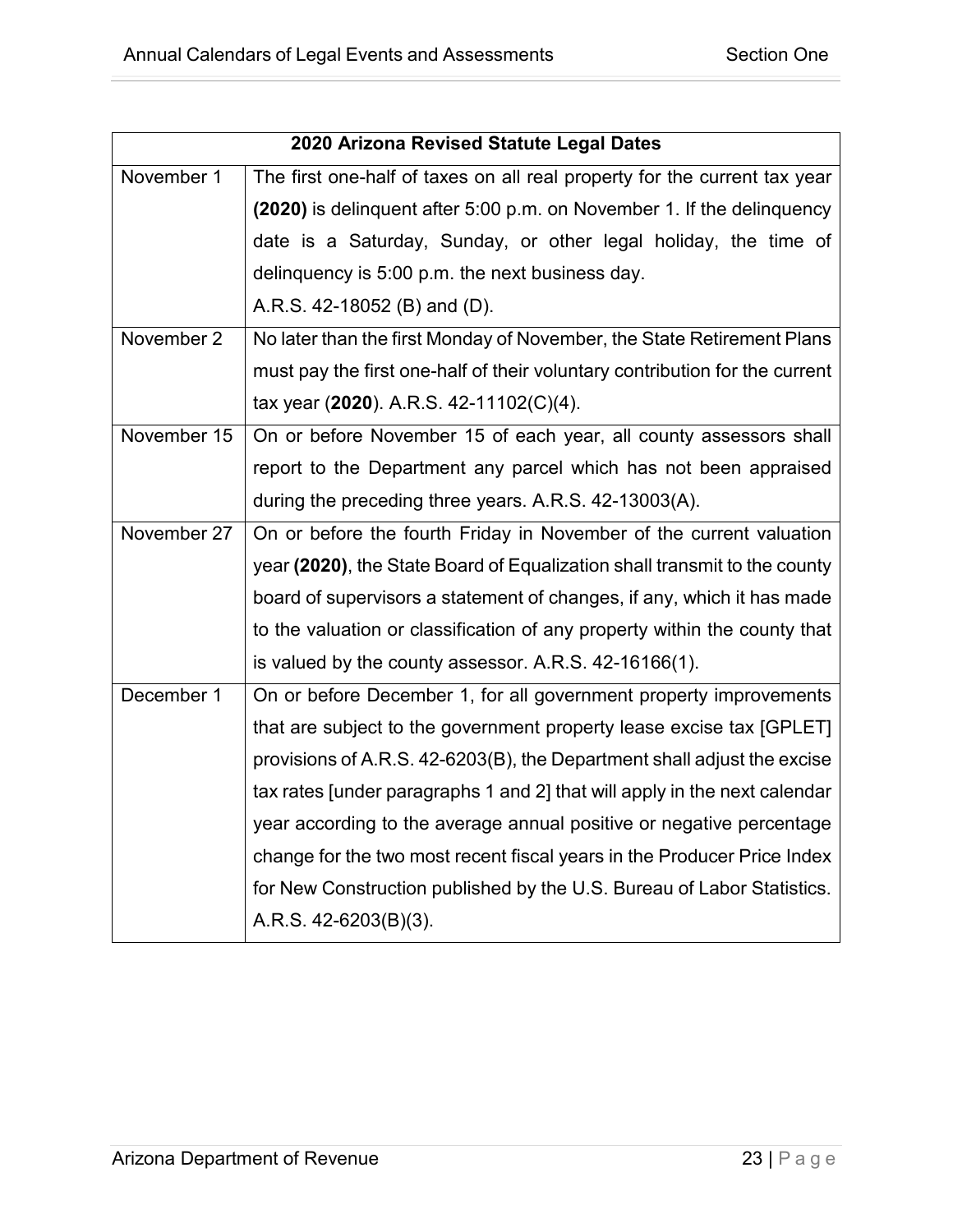| 2020 Arizona Revised Statute Legal Dates |                                                                             |
|------------------------------------------|-----------------------------------------------------------------------------|
| December 1                               | On or before December 1 of the current valuation year (2020), the           |
|                                          | county assessor shall notify a resident who has applied on or before        |
|                                          | September 1 for the Property Valuation Protection Option Program            |
|                                          | (a.k.a. the "Senior Freeze") for the subsequent tax year (2021) that the    |
|                                          | application was either approved or denied. See Arizona Constitution,        |
|                                          | Article IX, Section 18 (7), (8), and (9) regarding program eligibility.     |
| December 1                               | On or before December 1, the county school superintendent will file         |
|                                          | with the county assessor and the board of supervisors a transcript of       |
|                                          | the boundaries of each school district within the county. These             |
|                                          | boundaries shall become the legal boundaries of the districts as of the     |
|                                          | following July 1.                                                           |
|                                          | If the county school superintendent and county assessor determine           |
|                                          | that the boundaries of any school district are in conflict with one another |
|                                          | or with other intersecting legal boundaries, traverse within a legally      |
|                                          | described boundary or are incorrectly described, the county school          |
|                                          | superintendent shall change, reconcile and describe the school district     |
|                                          | boundaries accurately and shall make a report of those boundary             |
|                                          | adjustments to the board of supervisors.                                    |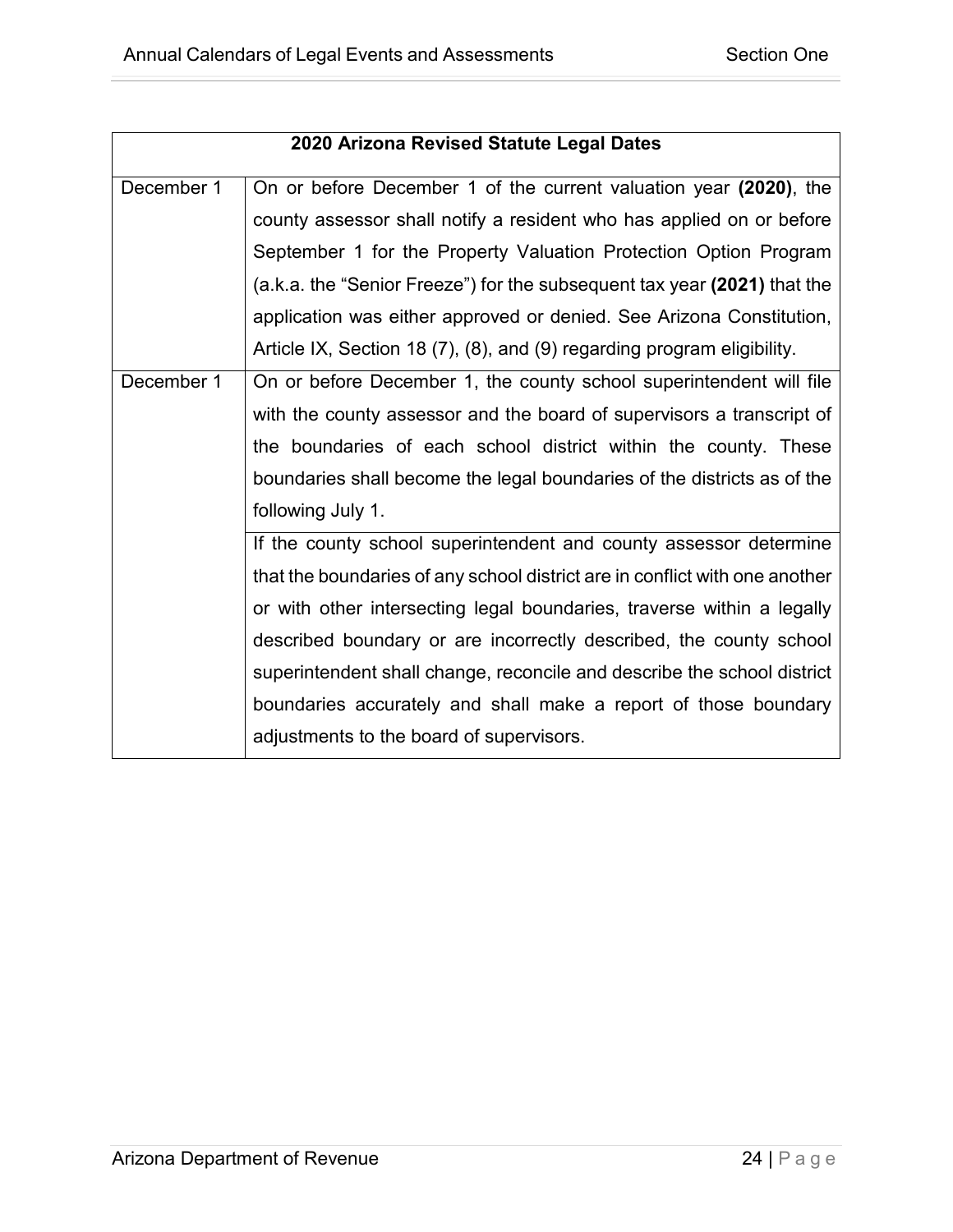| 2020 Arizona Revised Statute Legal Dates |                                                                              |
|------------------------------------------|------------------------------------------------------------------------------|
| December 1                               | On or before December 1, government property lease excise tax                |
|                                          | [GPLET] payments are due and payable to the county treasurer by the          |
|                                          | prime lessees of leased government improvements. The payments are            |
|                                          | delinquent if not paid on or before December 1. Interest accrues on          |
|                                          | delinguent payments pursuant to A.R.S. 42-1123, and the county               |
|                                          | treasurer shall assess a penalty of five percent of any payment not paid     |
|                                          | by December 1. A.R.S. $42-6204$ (A) through (D).                             |
|                                          | A prime lessee who (1) becomes subject to the excise tax after the           |
|                                          | beginning of the current calendar year / tax year in which taxes are due     |
|                                          | [i.e., if a lease term begins or if an abatement period ends], or $(2)$ a    |
|                                          | prime lessee whose taxable status terminates before the end of the           |
|                                          | current calendar year / tax year in which taxes are due [i.e., if a lease    |
|                                          | term ends or if an abatement period begins], shall pay the excise taxes      |
|                                          | due for the calendar year / tax year on a [daily] pro rata basis for that    |
|                                          | year. A.R.S. 42-6203(G).                                                     |
| December 15                              | Not later than December 15 of each year, the county assessor shall           |
|                                          | ascertain all real property in the county subject to taxation which is not   |
|                                          | valued by the Department. The county assessor shall determine the full       |
|                                          | cash value of all taxable real property as of January 1 of the next, and     |
|                                          | shall list that property with the valuation found for it for use on the roll |
|                                          | for the subsequent tax year A.R.S. 42-13051.                                 |
| December 15                              | No later than December 15 of the current valuation year (2020), the          |
|                                          | county assessor shall report to the department of education " the            |
|                                          | determined values of properties that are subject to the government           |
|                                          | property lease excise tax [GPLET] pursuant to Chapter 6, Article 5 [of       |
|                                          | Title 42]." A.R.S. 42-13051(B)(3).                                           |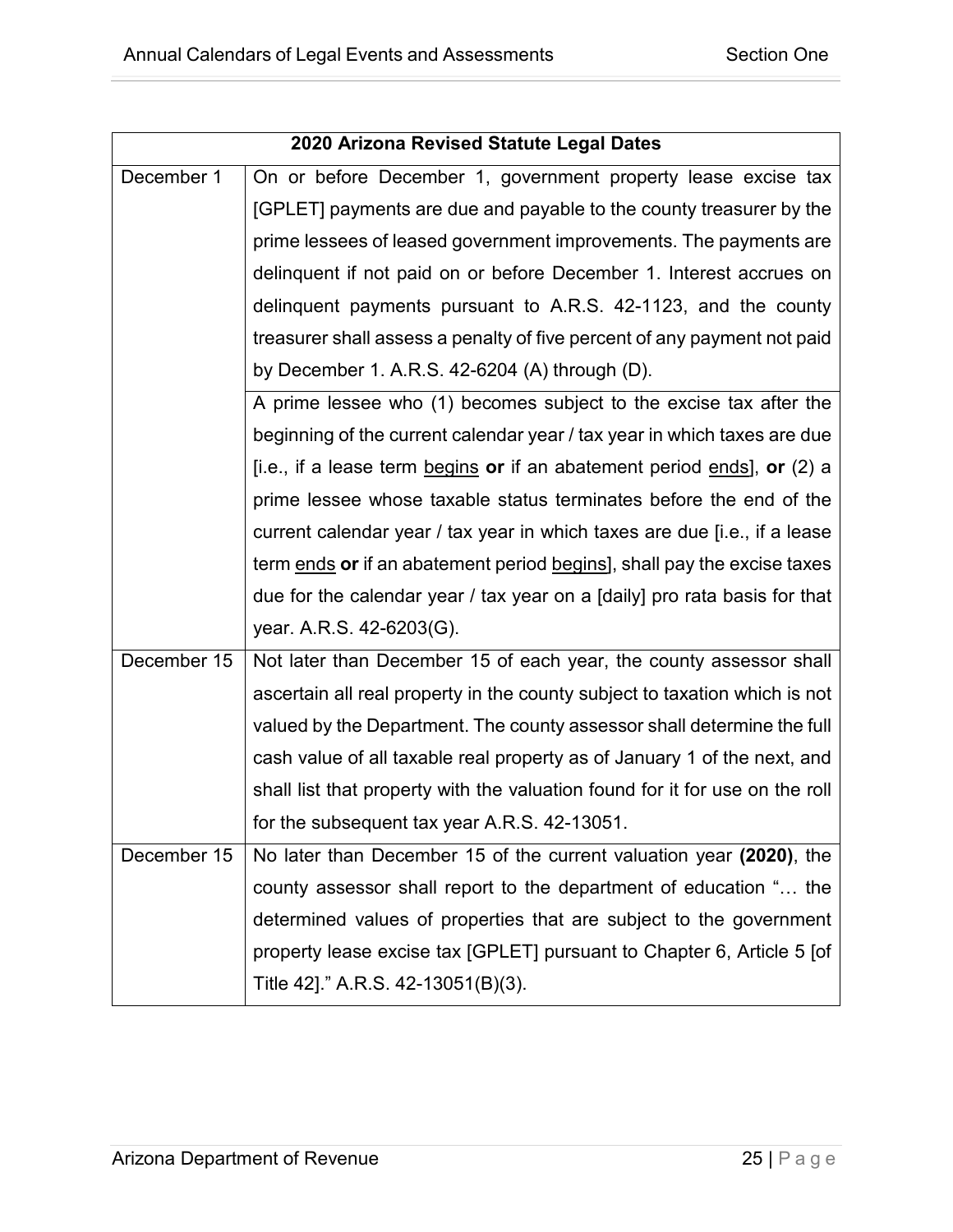| 2020 Arizona Revised Statute Legal Dates |                                                                          |
|------------------------------------------|--------------------------------------------------------------------------|
| December 15                              | On or before December 15, the Department shall post the adjusted         |
|                                          | [GPLET] excise tax rates for the following calendar year / tax year on   |
|                                          | its official website and shall transmit those rates to each county       |
|                                          | treasurer. A.R.S. $42-6203(B)(3)$ .                                      |
| December 15                              | A.R.S. 42-16201(A): A property owner who is dissatisfied with the        |
|                                          | valuation or classification of the property as determined by the county  |
|                                          | assessor may appeal directly to the court as provided by this article on |
|                                          | or before December 15 regardless of whether the person has               |
|                                          | exhausted the administrative remedies under this chapter, except as      |
|                                          | provided in subsection (B) of A.R.S. 42-16201.                           |
|                                          | A.R.S. 42-16201(B): A person who files a petition with the county        |
|                                          | assessor pursuant to A.R.S. 42-16051 may file an appeal with the court   |
|                                          | within 60 days after the date of mailing the most recent administrative  |
|                                          | decision relating to the petition or subsequent administrative appeal.   |
|                                          | A.R.S. 42-16201(C): Filing an appeal with the court suspends and         |
|                                          | renders subject to dismissal any pending administrative proceeding by    |
|                                          | the tax payer relating to any issue that is or may be determined by the  |
|                                          | court under a pending appeal.                                            |
| December 15                              | A property owner who is dissatisfied with the final decision of a county |
|                                          | board of equalization may appeal the decision to the tax court within    |
|                                          | 60 days after the date the board's final decision was mailed or by       |
|                                          | December 15, whichever is later. A.R.S. 42-16202(A).                     |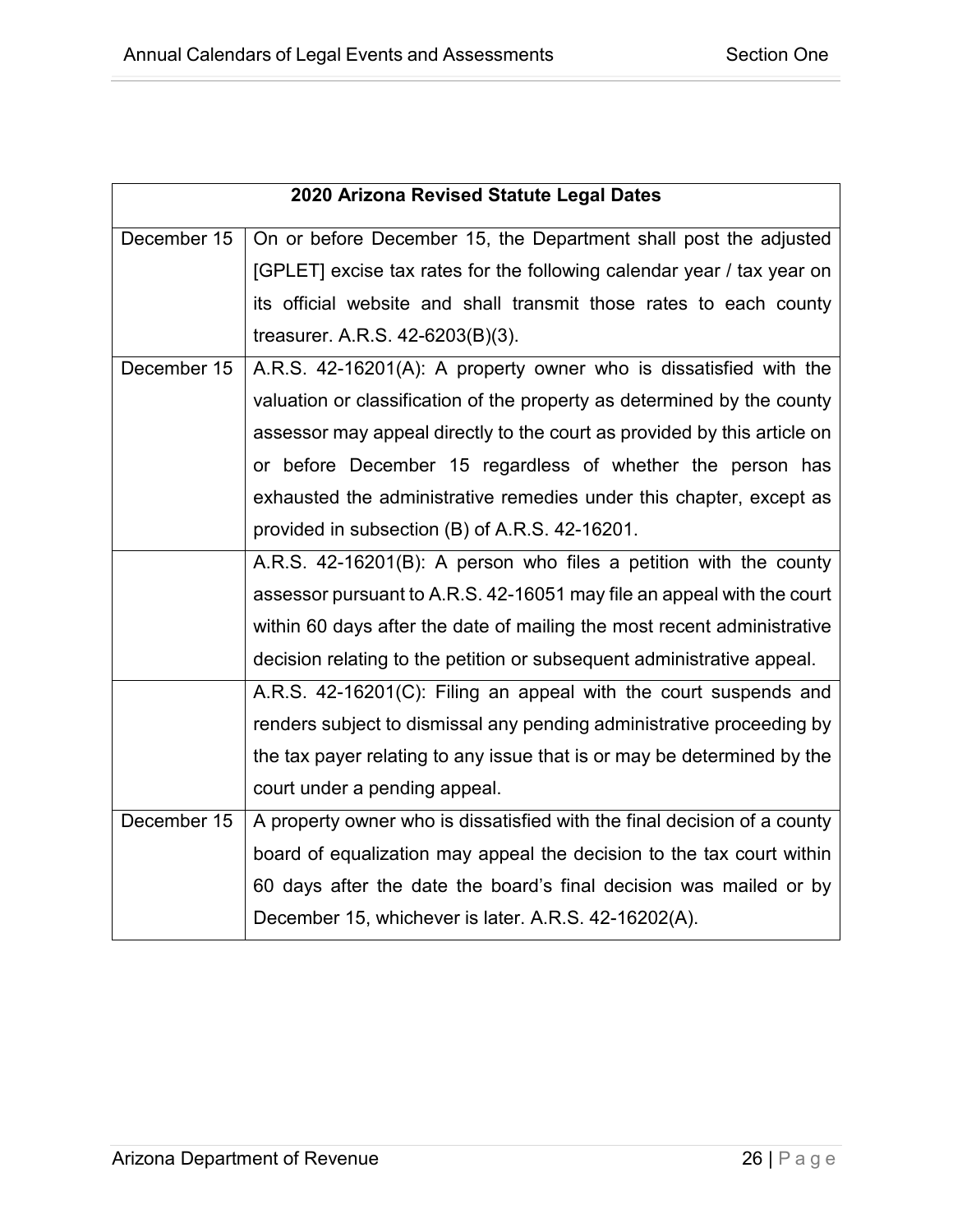| 2020 Arizona Revised Statute Legal Dates |                                                                            |
|------------------------------------------|----------------------------------------------------------------------------|
| December 15                              | If the former owner of a property did not have a pending appeal or had     |
|                                          | not received a final notice of the disposition of an appeal, a new owner   |
|                                          | of property that was valued by the assessor and that changed               |
|                                          | ownership before December 15 of the valuation year may appeal the          |
|                                          | valuation or classification to court on or before December 15 of the       |
|                                          | valuation year. A.R.S. 42-16205.01(A)(1).                                  |
|                                          | If the change of ownership occurs after December 15 of the valuation       |
|                                          | year the new owner may appeal to tax court by December 15 of the           |
|                                          | year in which the taxes are levied. A.R.S. 42-16205.01(A)(2).              |
| December 15                              | On or before December 15 of the calendar year preceding the valuation      |
|                                          | year, each county assessor shall provide complete copies of data files     |
|                                          | and proposed assessments to the Department. A.R.S. 42-13251(C).            |
| December 20                              | On or before December 20 of each year the county assessor shall            |
|                                          | complete and certify the assessment roll and deliver it to the clerk of    |
|                                          | the board of supervisors. A.R.S. 42-15153 (A) and (B).                     |
| December 31                              | The owner of property that no longer qualifies for historic property       |
|                                          | classification shall notify the county assessor of the change before the   |
|                                          | next January 1. A.R.S. 42-12106(B).                                        |
| December 31                              | On or before December 31 of each tax year, the county treasurer shall      |
|                                          | prepare a list of all real estate for which property taxes are delinquent. |
|                                          | A.R.S. 42-18106(A)(1).                                                     |
| December 31                              | If the total amount of taxes is 100 dollars or less, the entire amount of  |
|                                          | the taxes is due and payable on October 1; the entire amount that is       |
|                                          | unpaid is delinquent after December 31 at 5:00 p.m.                        |
|                                          | A.R.S. 42-18052(C).                                                        |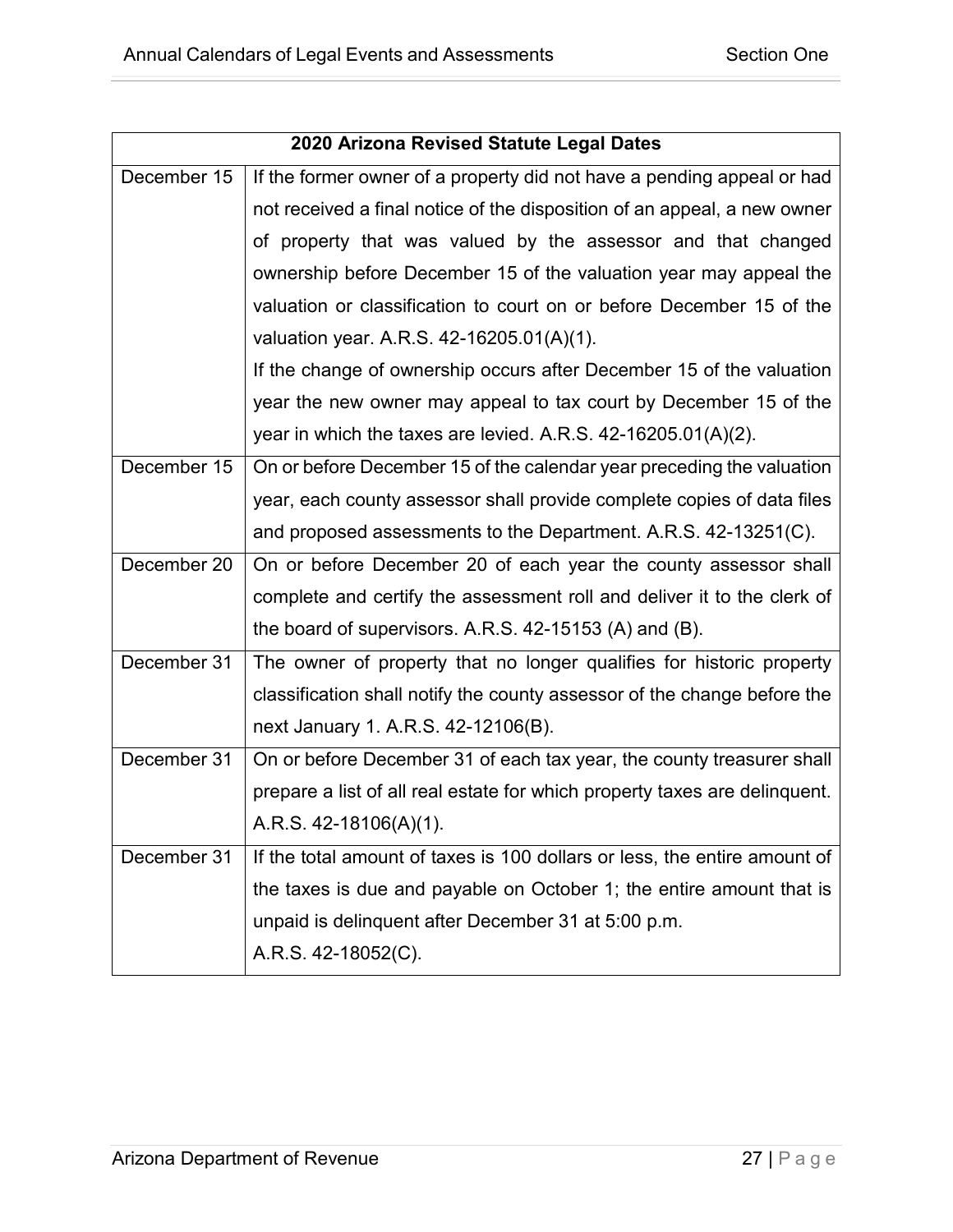| 2020 Arizona Revised Statute Legal Dates |                                                                              |
|------------------------------------------|------------------------------------------------------------------------------|
| December 31                              | If a taxpayer who allowed the first one-half of property taxes for the       |
|                                          | current tax year to become delinquent on November 1 pays the full            |
|                                          | year's taxes on or before December 31, no interest shall be due on the       |
|                                          | delinquent first one-half of the taxes. A.R.S. $42-18051(A)(2)(b)$ and $42-$ |
|                                          | $18053(B)$ .                                                                 |
| December 31                              | On or before December 31 of each calendar year, the Department shall         |
|                                          | increase the total property tax exemption (i.e., tax dollar) amount, the     |
|                                          | total assessed value limitation amount, and the total [household]            |
|                                          | income limitation amount(s) for widows, widowers, and disabled               |
|                                          | persons for use in the subsequent tax year. These adjusted amounts           |
|                                          | are based on the average annual percentage increase, if any, in the          |
|                                          | GDP price deflator in the two most recent complete state fiscal years.       |
|                                          | A.R.S. 42-11111(C).                                                          |
| December 31                              | If the board of supervisors determines that any real property is not         |
|                                          | worth the amount of taxes, interest, costs, and penalties due, the board     |
|                                          | may "compromise" the taxes due. If the property is also substantially        |
|                                          | contaminated with hazardous substances or petroleum, the Board may           |
|                                          | reduce the lien for delinquent taxes, interest, costs and penalties in an    |
|                                          | amount not to exceed the actual expenses to mitigate conditions at the       |
|                                          | property. A.R.S. 42-18124.                                                   |
|                                          | For property acquired after December 31, 2001, the expenses must             |
|                                          | have been incurred by or on behalf of the property owner within five         |
|                                          | years after acquiring title to the property. A.R.S. $42-18124(D)(2)$ .       |
|                                          | For property acquired on or before December 31, 2001, the expenses           |
|                                          | must be incurred by or on behalf of the property owner on or before          |
|                                          | December 31, 2006. A.R.S. 42-18124(D)(3).                                    |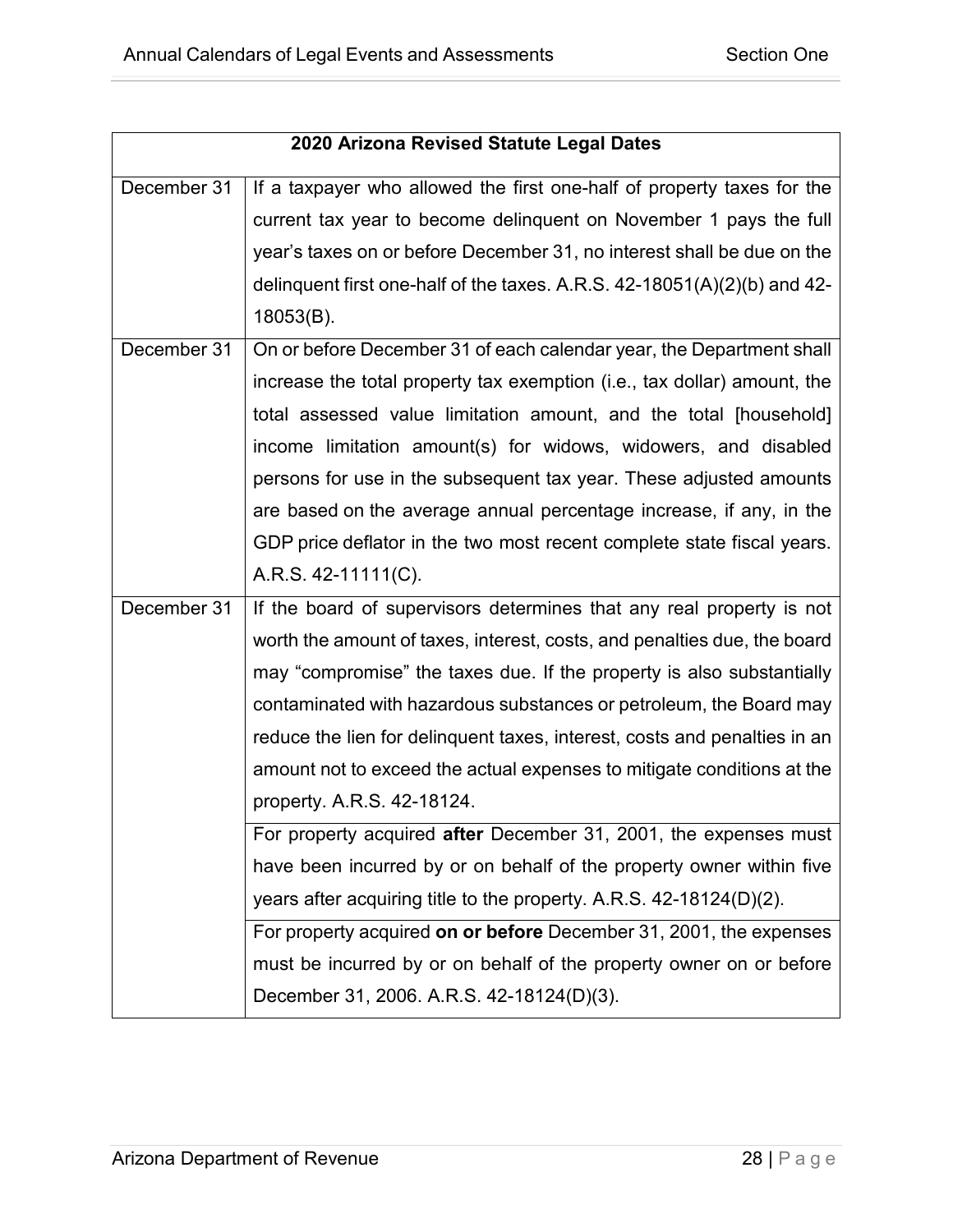#### **Section Two**

<span id="page-32-0"></span>Locally Assessed (Valued by the Local County Assessor)

Personal Property Tax Roll Assessment Calendar Dates

<span id="page-32-1"></span>

| 2020 Arizona Revised Statute Legal Dates |                                                                     |
|------------------------------------------|---------------------------------------------------------------------|
| January 1                                | The property tax lien attaches on the first day of January of the   |
|                                          | current tax year (2020). A.R.S. 42-17153(C)(1).                     |
| January 1                                | For personal property, valuation year means the calendar year       |
|                                          | in which taxes are levied A.R.S. $42-11001(20)(b)$ .                |
| February 1                               | On or before February 1 of each year, the county assessor shall     |
|                                          | mail a form, notice or demand to each person who owns or has        |
|                                          | charge or control of taxable personal property in the state.        |
|                                          | A.R.S. 42-15053(A).                                                 |
| March 1                                  | The second one-half of taxes on all personal property for the prior |
|                                          | valuation year / tax year $(2019)$ is due and payable on the first  |
|                                          | day of March. A.R.S. 42-18052(A).                                   |
| April 1                                  | Each person who owns or has charge or control of taxable            |
|                                          | personal property in the state shall prepare and deliver to the     |
|                                          | county assessor a correct report of that property on or before      |
|                                          | April 1 of each year. A.R.S. 42-15053(A).                           |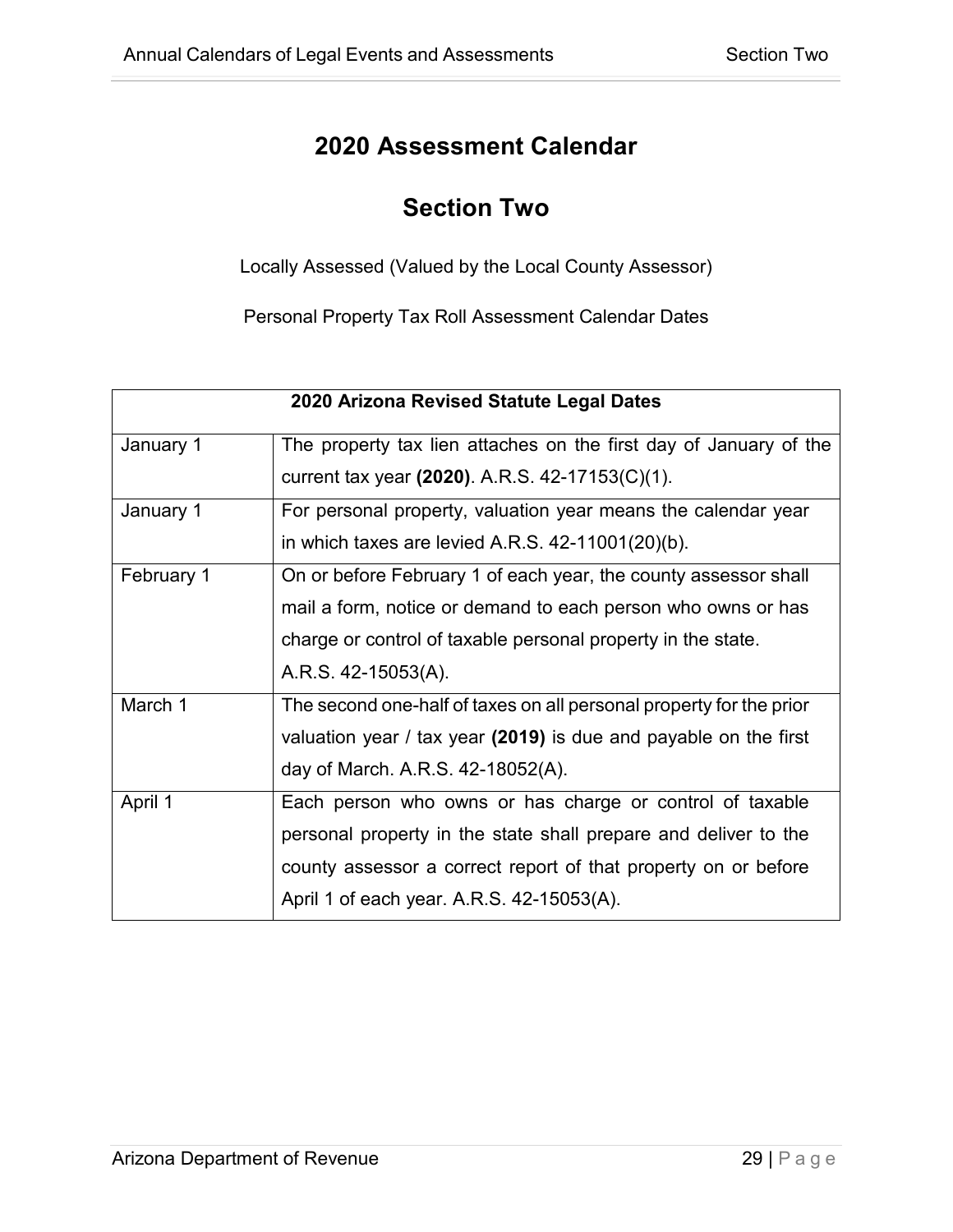|              | 2020 Arizona Revised Statute Legal Dates                                |  |
|--------------|-------------------------------------------------------------------------|--|
| May 1        | The second one-half of taxes on personal property for the prior         |  |
|              | valuation year / tax year (2019) is delinguent after $5:00$ p.m. on the |  |
|              | first day of May. If May 1 is a Saturday, Sunday, or other legal        |  |
|              | holiday, the time of delinguency is 5:00 p.m. the next business day.    |  |
|              | The county treasurer shall issue the tax bill within 30 days after the  |  |
|              | second installment becomes delinquent, or the entire amount is          |  |
|              | delinquent under A.R.S. 42-18052 (B), (C), and (D). A.R.S. 42-          |  |
|              | 19108(A).                                                               |  |
| May 1        | On written request and for good cause shown, the county                 |  |
|              | assessor may extend for up to 30 days the time for filing the           |  |
|              | required report of taxable personal property. A.R.S. 42-                |  |
|              | 15053(A).                                                               |  |
| August 25    | On or before August 25 of each year, the county assessor shall          |  |
|              | transmit all personal property valuations to the county treasurer.      |  |
|              | A.R.S. 42-19007(A).                                                     |  |
| August 30    | On or before August 30 of each year, the county assessor shall mail     |  |
|              | a Notice of Valuation to the owner or the person in possession of       |  |
|              | personal property. A.R.S. $42-19006(A)$ (1) and (2).                    |  |
| September 29 | An owner or the person in whose possession the property is found        |  |
|              | may file an appeal of the value of their personal property within 30    |  |
|              | days after the date the Notice of Value is delivered [i.e., the         |  |
|              | postmark date] by the county assessor. A.R.S. 42-19051(A).              |  |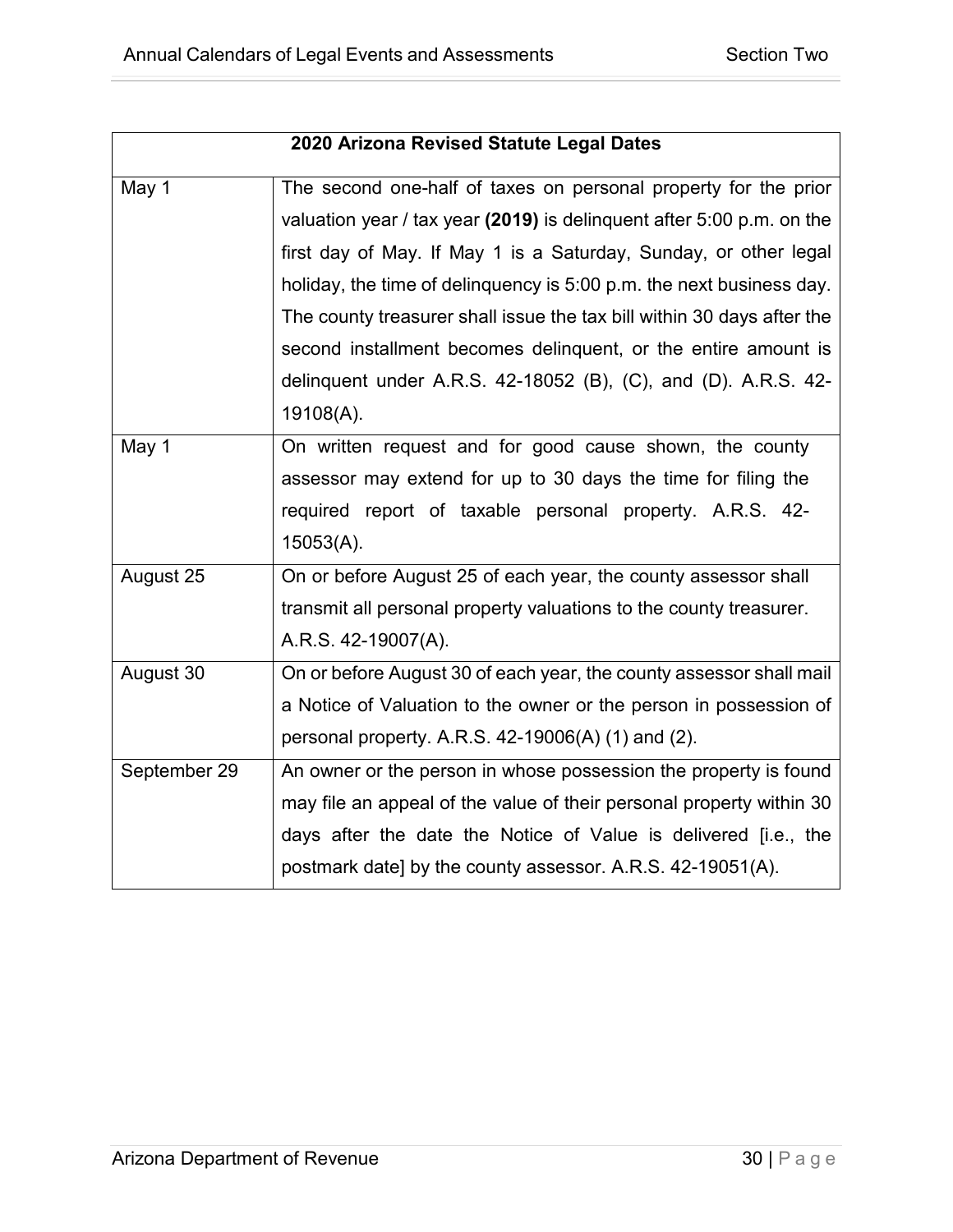|            | 2020 Arizona Revised Statute Legal Dates                                 |
|------------|--------------------------------------------------------------------------|
|            |                                                                          |
| October 1  | The first one-half of taxes on personal property for the current         |
|            | valuation year / tax year (2020) is due and payable on October 1. If     |
|            | the total amount of taxes is 100 dollars or less, the entire amount is   |
|            | due and payable on October 1. A.R.S. 42-18052 (A) and $(C)(1)$ .         |
| October 19 | The county assessor shall rule on each administrative appeal petition    |
|            | filed within 20 days after the date it was filed. A.R.S. 42-19051(B).    |
| November 1 | The first one-half of taxes on personal property for the current         |
|            | valuation year / tax year $(2020)$ is delinquent at 5:00 p.m. on         |
|            | November 1. If November 1 is a Saturday, Sunday, or other legal          |
|            | holiday, the time of delinquency is 5:00 P.M. the next business day.     |
|            | A.R.S. $42-18052(B)$ and $(D)$ .                                         |
| November 1 | After personal property taxes that are due become delinguent, the        |
|            | county treasurer shall make and deliver to the sheriff a tax bill        |
| through    | directing the sheriff to seize and sell as much of the personal property |
| December   | as is necessary to pay the taxes, interest, and costs of seizure and     |
|            | sale. The county treasurer may issue the tax bill within 30 days after   |
|            | the first installment authorized by A.R.S. 42-18052(B) becomes           |
|            | delinquent. A.R.S. 42-19108(A).                                          |
| November 8 | A person who appeals a county assessor's decision must file their        |
|            | appeal with either the county board of equalization or the State Board   |
|            | of Equalization, as appropriate, within 20 days after the date of the    |
|            | county assessor's notice of refusal or decision.                         |
|            | A.R.S. 42-19052(A) (1) or (2).                                           |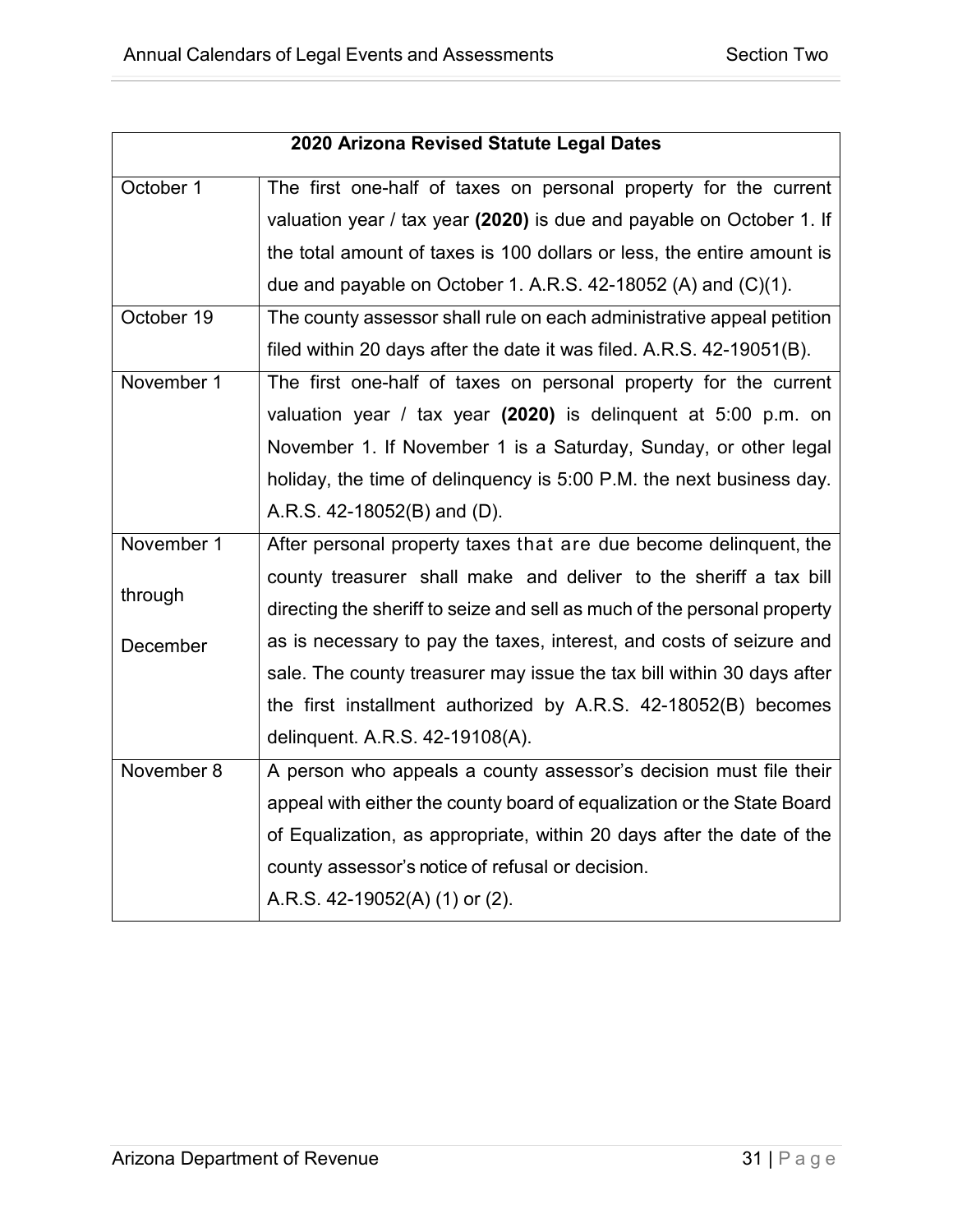|             | 2020 Arizona Revised Statute Legal Dates                                |  |
|-------------|-------------------------------------------------------------------------|--|
| December 1  | The Department is to prescribe depreciation tables for locally          |  |
|             | assessed class One and class Two personal property.                     |  |
|             | A.R.S. 42-13054.                                                        |  |
|             | The Department shall adjust depreciation schedules used to value        |  |
|             | personal property. A.R.S. 42-13353.                                     |  |
|             | <b>Note:</b> December 1 is an internal PTU 'target' date. These actions |  |
|             | are related to publishing the Personal Property Manual.                 |  |
| December 1  | All county boards and the State Board of Equalization must hold         |  |
|             | hearings relating to the personal property Notice of Value and issue    |  |
|             | all appeal decisions on or before December 1 of each year. A.R.S.       |  |
|             | 42-16108(C) and 42-16165(3).                                            |  |
| December 15 | A property owner who is dissatisfied with the valuation or              |  |
|             | classification of their personal property by the county assessor may    |  |
|             | appeal directly to the tax court on or before December 15.              |  |
|             | A.R.S. 42-16201.                                                        |  |
| December 15 | A property owner who is dissatisfied with the valuation or              |  |
|             | classification of the property by a county board of equalization may    |  |
|             | appeal to the tax court within 60 days of the date of mailing of the    |  |
|             | county board of equalization's decision, or by December 15,             |  |
|             | whichever is later. A.R.S. 42-16202(A).                                 |  |
|             | Any party, or the department, that is dissatisfied with the valuation   |  |
|             | or classification of property by the State Board of Equalization may    |  |
|             | appeal to the tax court within 60 days of the date of mailing of the    |  |
|             | State Board of Equalization's decision. A.R.S. 42-16203(C).             |  |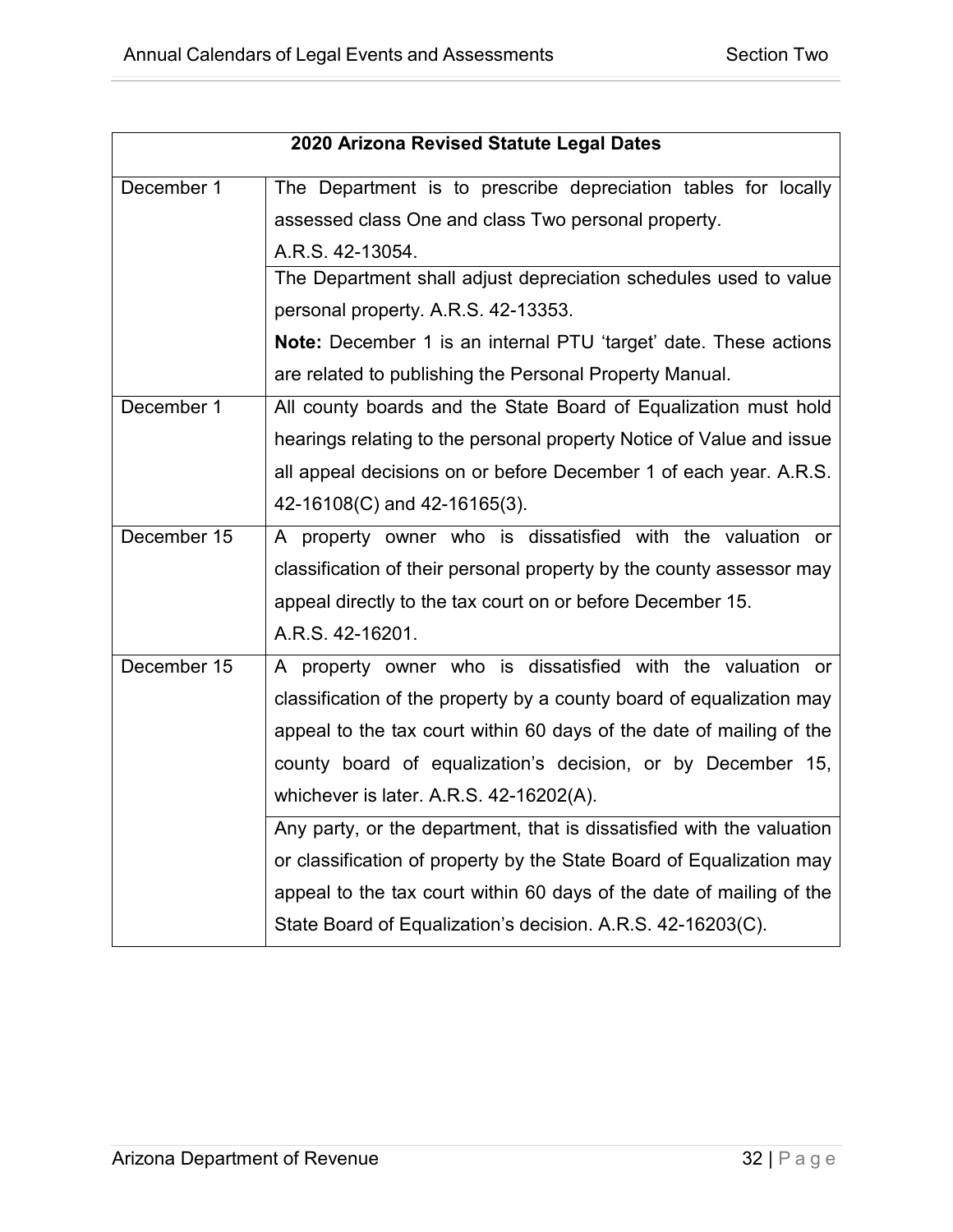|             | 2020 Arizona Revised Statute Legal Dates                             |
|-------------|----------------------------------------------------------------------|
| December 31 | On or before December 31 of each year, the Department shall          |
|             | increase the maximum amount of the property tax exemption for use    |
|             | in the following tax year (2021) for commercial and agricultural use |
|             | personal property which is based on the average annual percentage    |
|             | increase, if any, in the Employment Cost Index in the two most       |
|             | recent complete state fiscal years.                                  |
|             | A.R.S. 42-11127(B).                                                  |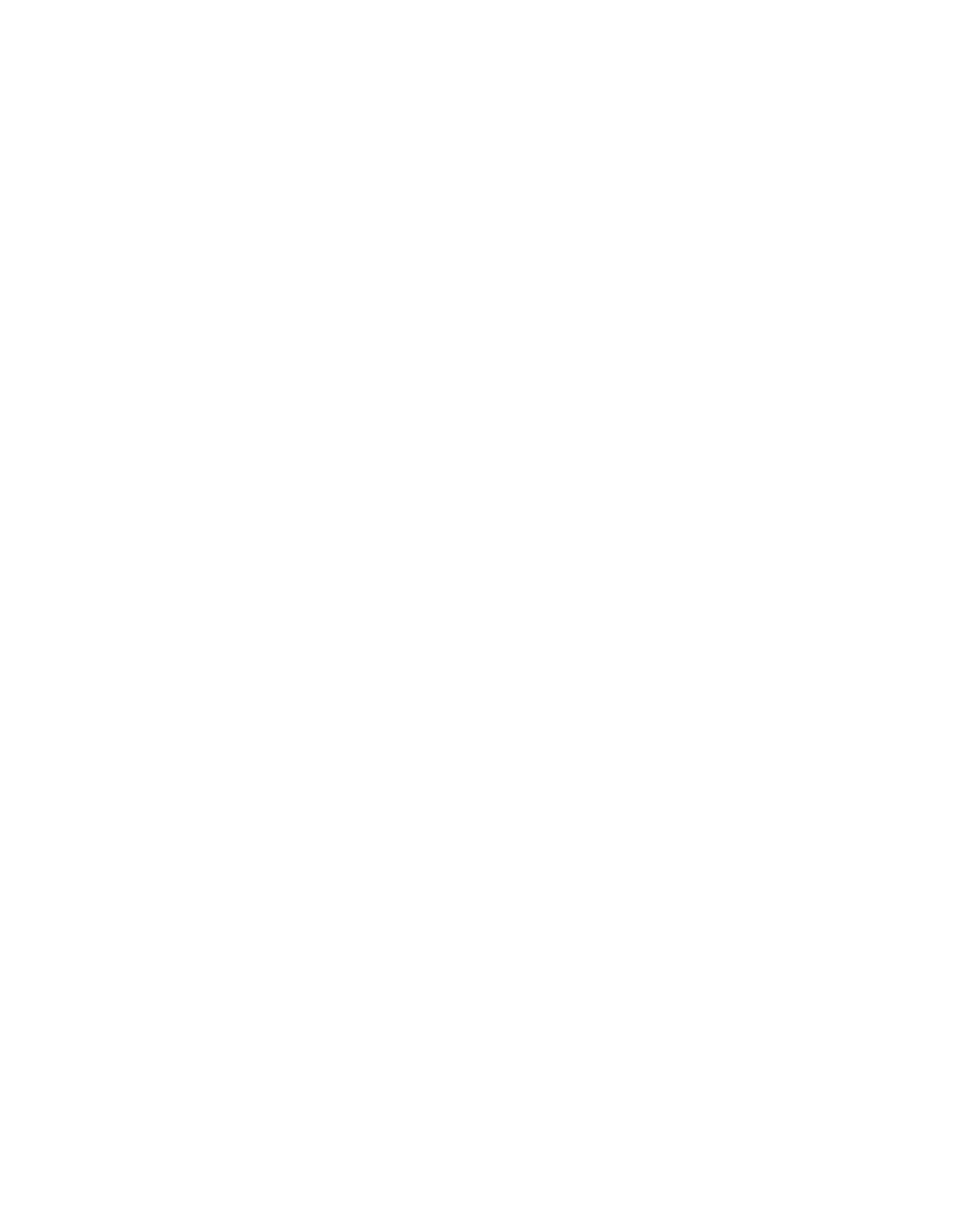#### **Section Three**

<span id="page-38-1"></span><span id="page-38-0"></span>Centrally Assessed (Valued by the Department – a.k.a. CVP)

Real and Personal Property

Tax Roll Assessment Calendar Dates

|            | 2020 Arizona Revised Statute Legal Dates                                |  |
|------------|-------------------------------------------------------------------------|--|
| January 1  | The property tax lien attaches on the first day of January of the       |  |
|            | current tax year (2020). A.R.S. 42-17153(C)(1).                         |  |
| January 1  | The valuation date for the current valuation year (2020).               |  |
|            | A.R.S. 42-11001(19).                                                    |  |
|            | <b>Note:</b> For Centrally assessed real property and items of personal |  |
|            | property, the values that are determined in the current "valuation      |  |
|            | year" (2020) are used for the following "tax year" (2021).              |  |
| January 31 | The Department shall annually prepare an appraisal manual for           |  |
|            | Mines and Natural Resources and shall annually hold a meeting for       |  |
|            | affected taxpayers concerning the manual prior to February 1 for the    |  |
|            | purpose of discussing changes the Department proposes to make           |  |
|            | in the manual for the current tax year. A.A.C. $R15-4-201(E)$ .         |  |
| February 1 | On or before February 1 of each year the Department shall mail to       |  |
|            | each utility company [as described under A.R.S. 42-14152(A)] the        |  |
|            | reporting forms needed for those companies to report the                |  |
|            | information required by the Department to value those companies.        |  |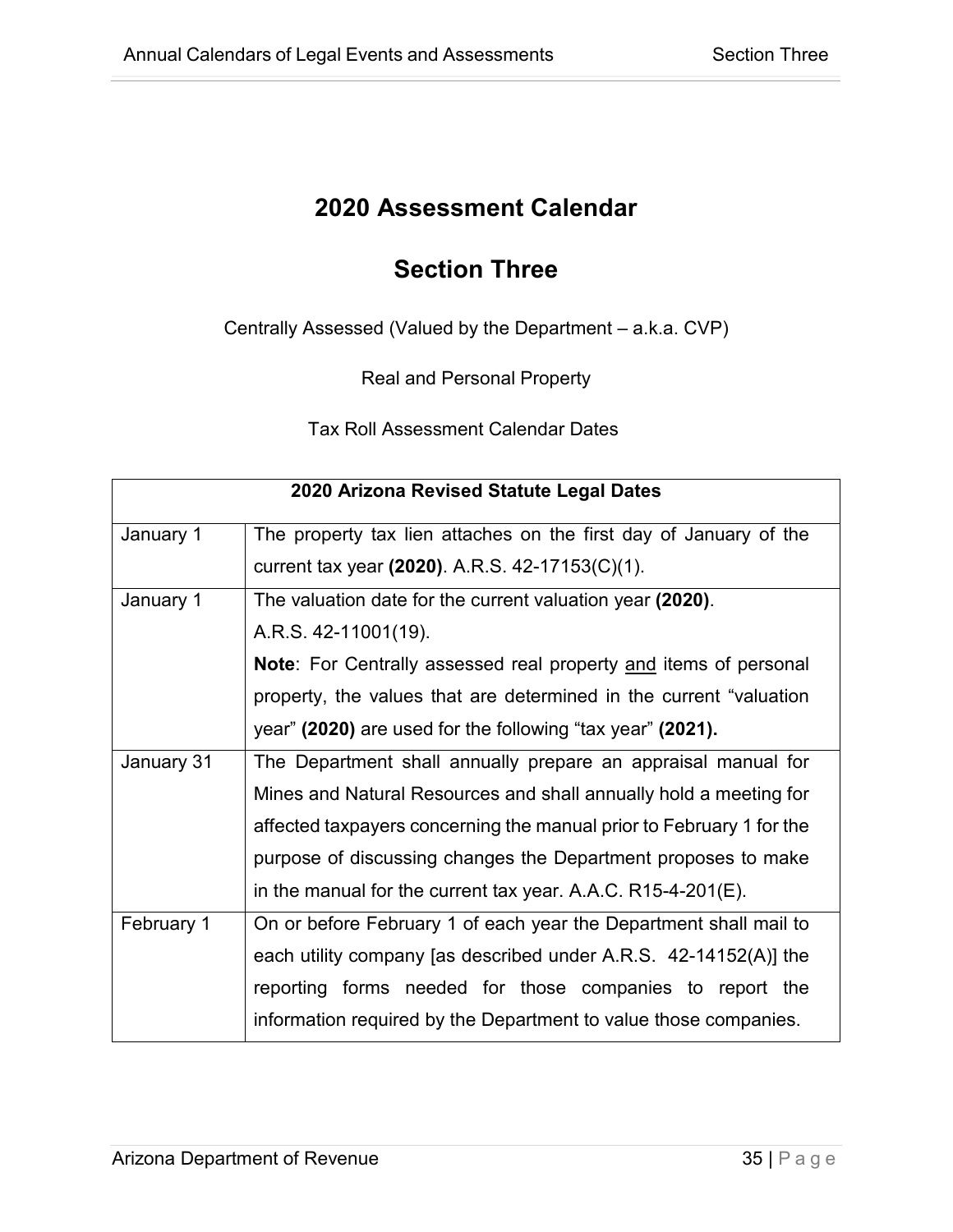| 2020 Arizona Revised Statute Legal Dates |                                                                           |
|------------------------------------------|---------------------------------------------------------------------------|
| March 1                                  | The second one-half of taxes on real property and items of personal       |
|                                          | property for the prior tax year (2019) is due and payable the first       |
|                                          | day of March. A.R.S. 42-18052(A).                                         |
| March 15                                 | The Mines and Natural Resources Manual shall be made available to         |
|                                          | taxpayers by the Department by March 15 of the tax year.                  |
|                                          | A.A.C. R15-4-201(E).                                                      |
|                                          | <b>Note:</b> Although the Arizona Administrative Code (A.A.C.) Rule R15-  |
|                                          | $4-201(E)$ states that the manual is to be available by March 15 of the   |
|                                          | "tax year," as cited above, this particular A.A.C. rule was written prior |
|                                          | to the creation of the separate "valuation year" and "tax year"           |
|                                          | concepts, pursuant to Laws 1996, 7th S.S., Ch. 4 (H.B. 2007). The         |
|                                          | Department's Centrally Valued Property Unit (a.k.a. CVP) now              |
|                                          | produces and distributes this manual by March 15 of the current           |
|                                          | "valuation year" (2020) as a service to all affected taxpayers.           |
| April 1                                  | On or before April 1 of the current valuation year (2020), each           |
|                                          | producer of oil, gas, or geothermal resources shall make and file         |
|                                          | with the Department a return showing the producer's gross                 |
|                                          | production and gross yield from each of the producer's producing          |
|                                          | properties for the immediately preceding calendar year. On request        |
|                                          | and for good cause, the Department may grant a 30-day extension           |
|                                          | of time for filing the report. A.R.S. 42-14103(A).                        |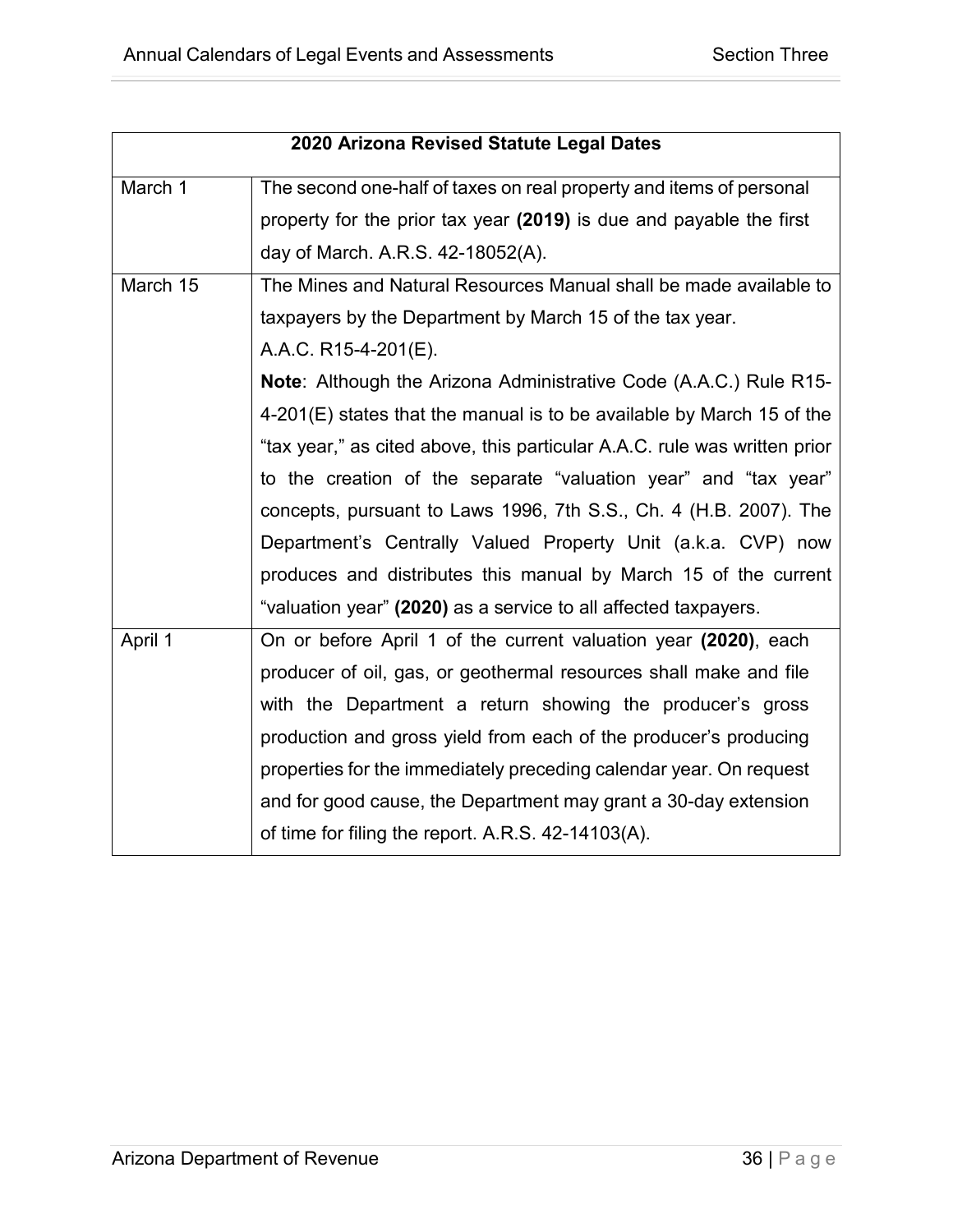|               | 2020 Arizona Revised Statute Legal Dates                               |  |
|---------------|------------------------------------------------------------------------|--|
| April 1       | All requests by property owners for an extension of time for filing    |  |
|               | taxpayer reports shall be made in writing to the Director on or before |  |
|               | April 1. A.A.C. R15-4-109(B).                                          |  |
| April 1       | On or before April 1 of the current valuation year (2020), all owners  |  |
|               | and operators of property valued by the Department must file a         |  |
|               | report under oath setting forth the information needed by the          |  |
|               | Department to enable it to make a valuation of the property of the     |  |
|               | companies.                                                             |  |
|               | A.R.S. 42-14052, 42-14103, 42-14152, 42-14202, 42-14253,               |  |
|               | 42-14303, 42-14352, and 42-14402.                                      |  |
| May 1         | The second one-half of taxes on all real property and items of         |  |
|               | personal property for the prior tax year (2019) is delinquent after    |  |
|               | 5:00 p.m. on the first day of May. A.R.S. 42-18052(B).                 |  |
| <b>May 20</b> | All owners and operators of those properties valued by the             |  |
|               | Department who do not file their required reports by May 20 of the     |  |
|               | current valuation year (2020) forfeit their rights of appeal, pursuant |  |
|               | to A.R.S. 42-14005.                                                    |  |
|               | A.R.S. 42-14052, 42-14152, 42-14202, and 42-14253                      |  |
|               | Note: Railroad companies, telecommunication companies, airport         |  |
|               | fuel delivery companies and private [rail] car companies do not have   |  |
|               | this provision in their valuation statutes.                            |  |
| June 15       | On or before June 15 of the current valuation year (2020), the         |  |
|               | Department shall notify owners of property that is valued by the       |  |
|               | Department of the Department's determination of the preliminary        |  |
|               | full cash value of the property. A.R.S. 42-14002(A).                   |  |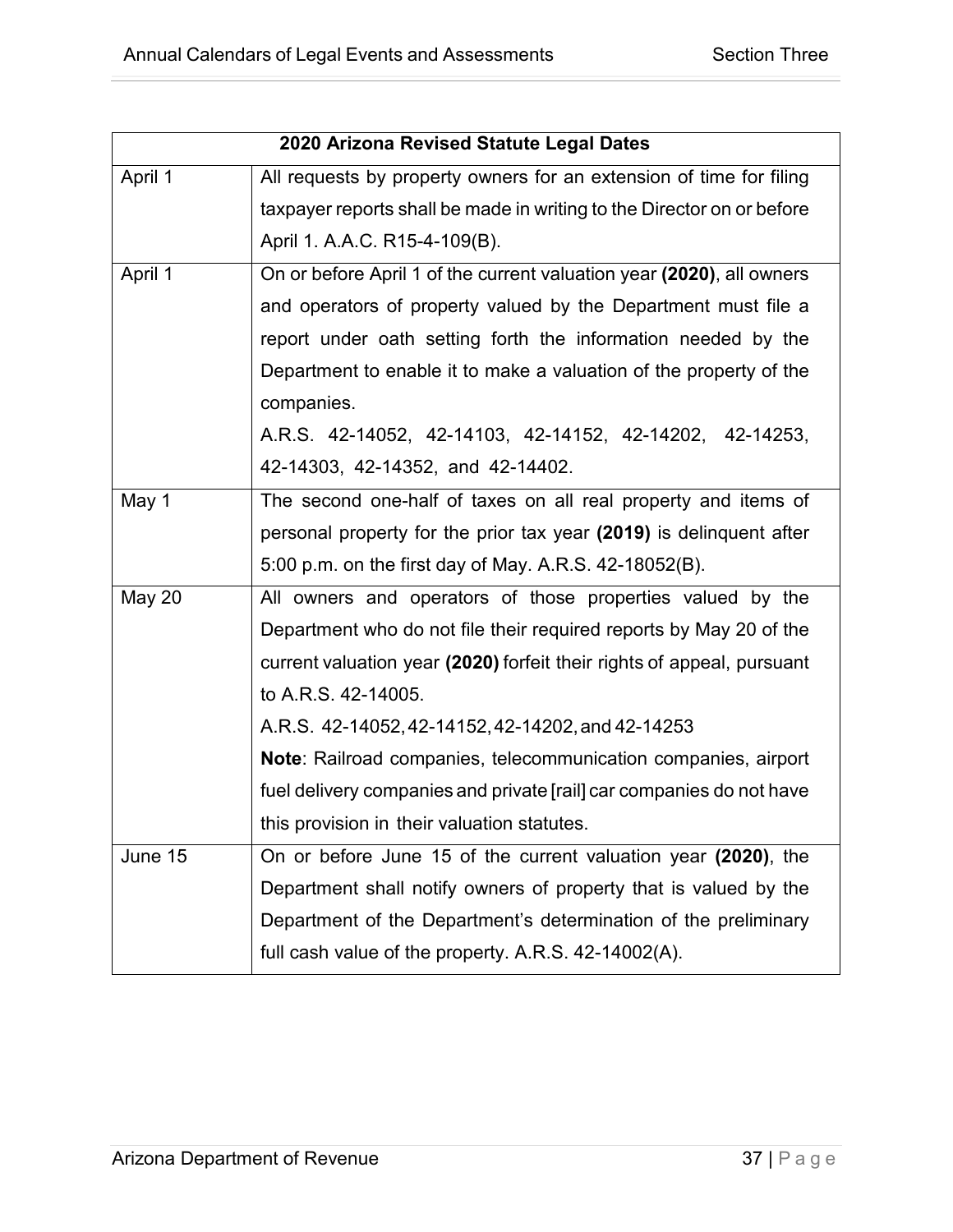| On or before the third Monday of June, the Department shall              |
|--------------------------------------------------------------------------|
|                                                                          |
| determine the full cash value of all properties related to the           |
| generation, transmission, and distribution of electricity in each        |
| district electing to make a voluntary contribution and transmit that     |
|                                                                          |
| On or before July 15 of the current valuation year (2020), any           |
| private [rail] car company may, on written application, request the      |
|                                                                          |
| On or before July 15 of the current valuation year (2020), any owner     |
| of property valued by the Department may file a written application      |
| to appear before the Department and be heard concerning the              |
|                                                                          |
| On or before August 31 of the current valuation year (2020), the         |
| Department shall find the full cash value of all property valued by      |
|                                                                          |
| A.R.S. 42-14053, 42-14054, 42-14153, 42-14203, 42-14254,                 |
|                                                                          |
| <b>Note:</b> These statutes require the Department to decide any hearing |
| requested by the taxpayers regarding the preliminary full cash           |
|                                                                          |
| On or before August 31 of the current valuation year (2020), the         |
| Department shall rule on any review of the valuation of a private        |
| [rail] car company's property and shall notify the private [rail] car    |
|                                                                          |
|                                                                          |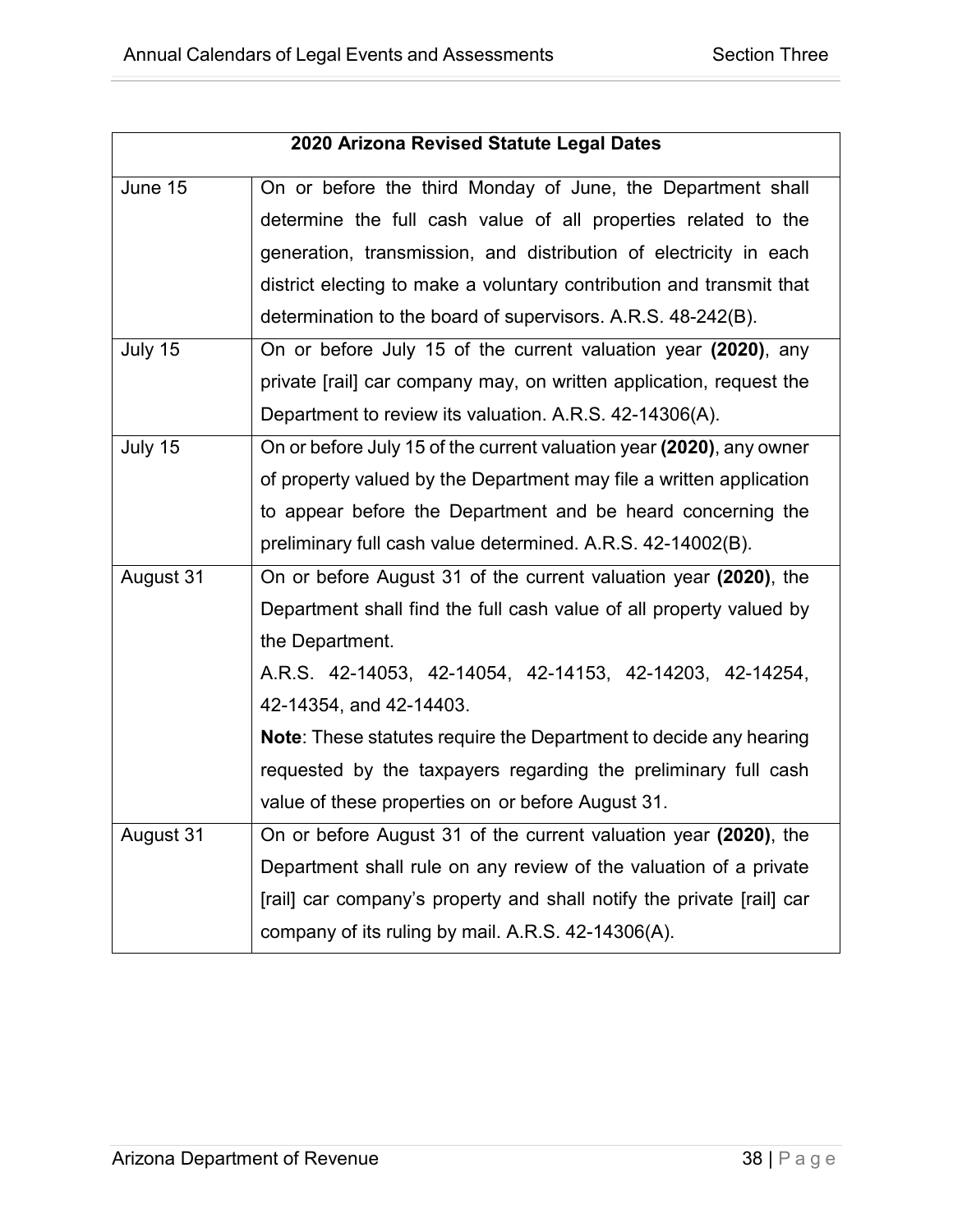|            | 2020 Arizona Revised Statute Legal Dates                               |  |
|------------|------------------------------------------------------------------------|--|
| August 31  | The Department shall notify the owner of property valued by the        |  |
|            | Department of the final full cash value on or before August 31 of the  |  |
|            | current valuation year (2020). A.R.S. 42-14003(B).                     |  |
| October 1  | Any property owner who is not satisfied with the valuation or          |  |
|            | classification of their property as determined by the Department       |  |
|            | may file an administrative appeal petition with the State Board of     |  |
|            | Equalization which is postmarked on or before October 1, or within     |  |
|            | 15 days after the date on which the Department mailed the decision     |  |
|            | to the property owner, whichever date is later. A.R.S. 42-16158(A).    |  |
| October 1  | The first one-half of taxes on all real property and items of personal |  |
|            | property is due and payable on October 1 of the current tax year       |  |
|            | (2020). A.R.S. 42-18052(A).                                            |  |
| October 31 | The State Board of Equalization shall decide all private [rail] car    |  |
|            | company appeals on or before October 31 of the current valuation       |  |
|            | year (2020). A.R.S. 42-14307(B).                                       |  |
| October 31 | On or before October 31 of the current valuation year (2020) the       |  |
|            | State Board of Equalization shall transmit to the Department a         |  |
|            | statement of changes, if any, which it has made to the valuation of    |  |
|            | all private [rail] car company's property. A.R.S. 42-16166(2)(b).      |  |
| November 1 | The first one-half of taxes on all real property and items of personal |  |
|            | property of the current tax year (2020) is delinquent after 5:00 p.m.  |  |
|            | on November 1. If the delinquency date is a Saturday, Sunday, or       |  |
|            | other legal holiday, the time of delinguency is 5:00 p.m. on the next  |  |
|            | business day. A.R.S. 42-18052 (B) and (D).                             |  |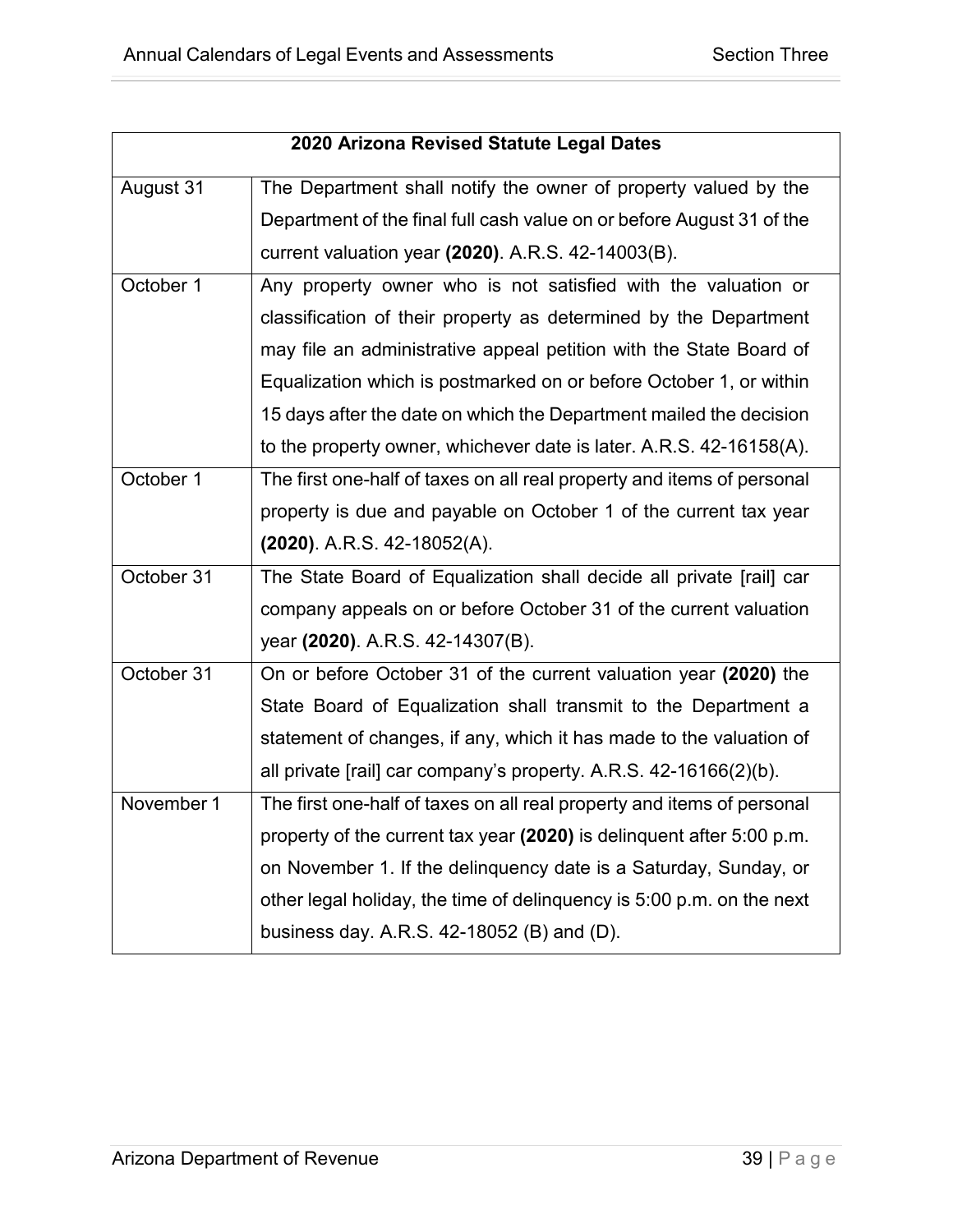| 2020 Arizona Revised Statute Legal Dates |                                                                      |
|------------------------------------------|----------------------------------------------------------------------|
| November 15                              | On or before November 15 of the current valuation year (2020),       |
|                                          | the State Board of Equalization shall complete all hearings and      |
|                                          | issue all decisions with respect to property valued by the           |
|                                          | Department. Any party, or the Department, who is dissatisfied        |
|                                          | with the final decision of the Board may appeal to the tax court     |
|                                          | within 60 days after the date of mailing of the State Board's final  |
|                                          | decision. A.R.S. 42-16165(1) and 42-16203 (A) and (B).               |
| November 27                              | On or before the fourth Friday in November of the current            |
|                                          | valuation year (2020), the State Board of Equalization shall         |
|                                          | transmit to the Department a statement of changes, if any, which     |
|                                          | it has made to the valuation or classification of any property that  |
|                                          | is valued by the Department. A.R.S. $42-16166(2)(a)$ .               |
| November 30                              | On or before November 30 of the current valuation year (2020),       |
|                                          | the Department shall transmit to the several county assessors the    |
|                                          | valuations of operating mines, mills, and smelters, and of oil, gas, |
|                                          | and geothermal resource interest properties that are valued by       |
|                                          | the Department. A.R.S. 42-14054(B) and 42-14104(A).                  |
| November 30                              | On or before November 30 of the current valuation year (2020),       |
|                                          | the Department shall transmit to the several county assessors the    |
|                                          | valuations of gas, water, electricity generating, and sewer and      |
|                                          | wastewater utility company properties, of pipeline company           |
|                                          | properties, and of railroad company properties, that are valued by   |
|                                          | the Department.                                                      |
|                                          | A.R.S. 42-14153(B), 42-14203(C), and 42-14357(A)(1).                 |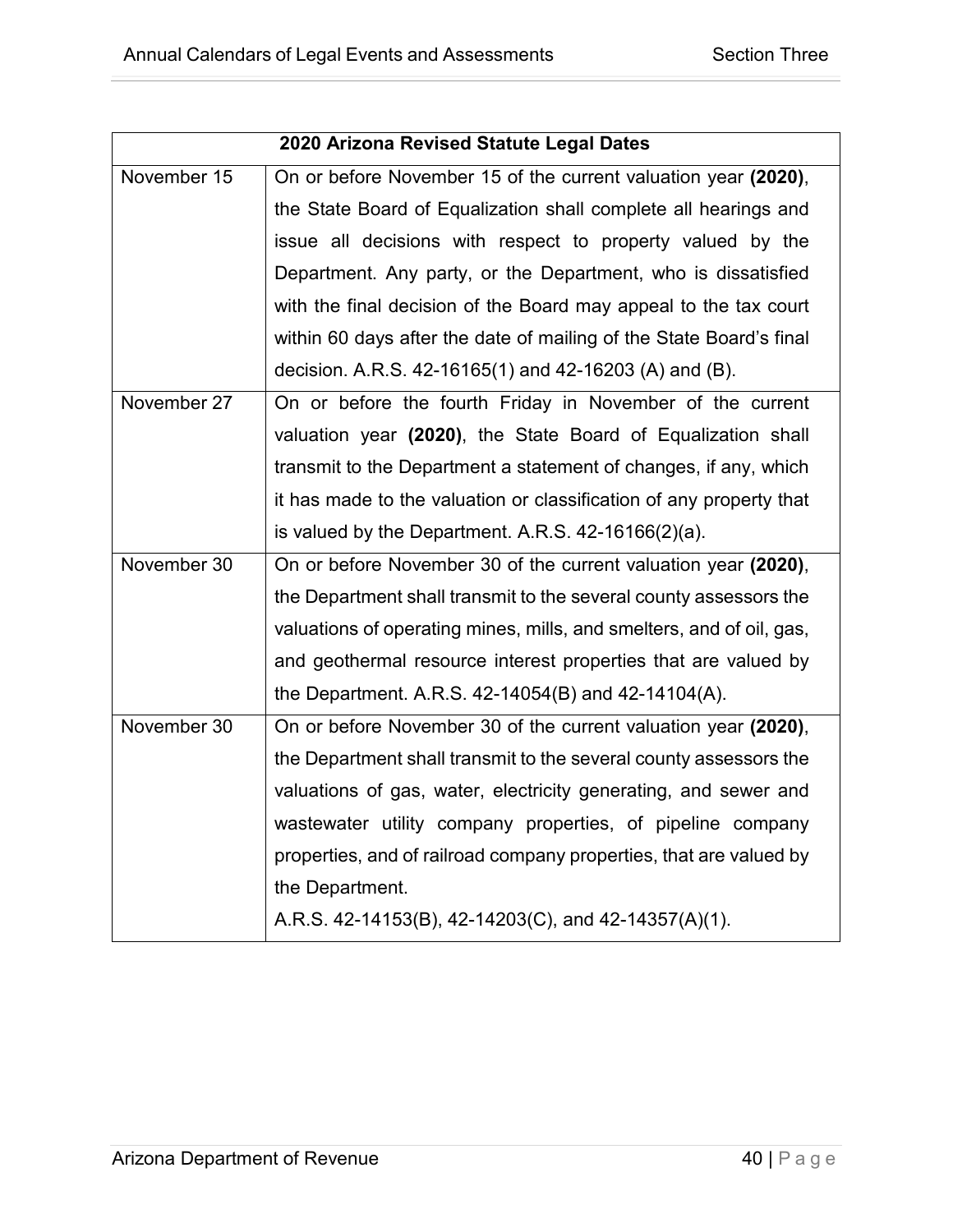| 2020 Arizona Revised Statute Legal Dates                        |  |
|-----------------------------------------------------------------|--|
| On or before November 30 of the current valuation year (2020),  |  |
| the Department shall transmit a statement of the locations,     |  |
| descriptions and valuations of all telecommunication companies' |  |
|                                                                 |  |
|                                                                 |  |
| Any property owner who is dissatisfied with the valuation or    |  |
| classification of their property by the Department may appeal   |  |
| directly to superior court on or before December 15.            |  |
|                                                                 |  |
|                                                                 |  |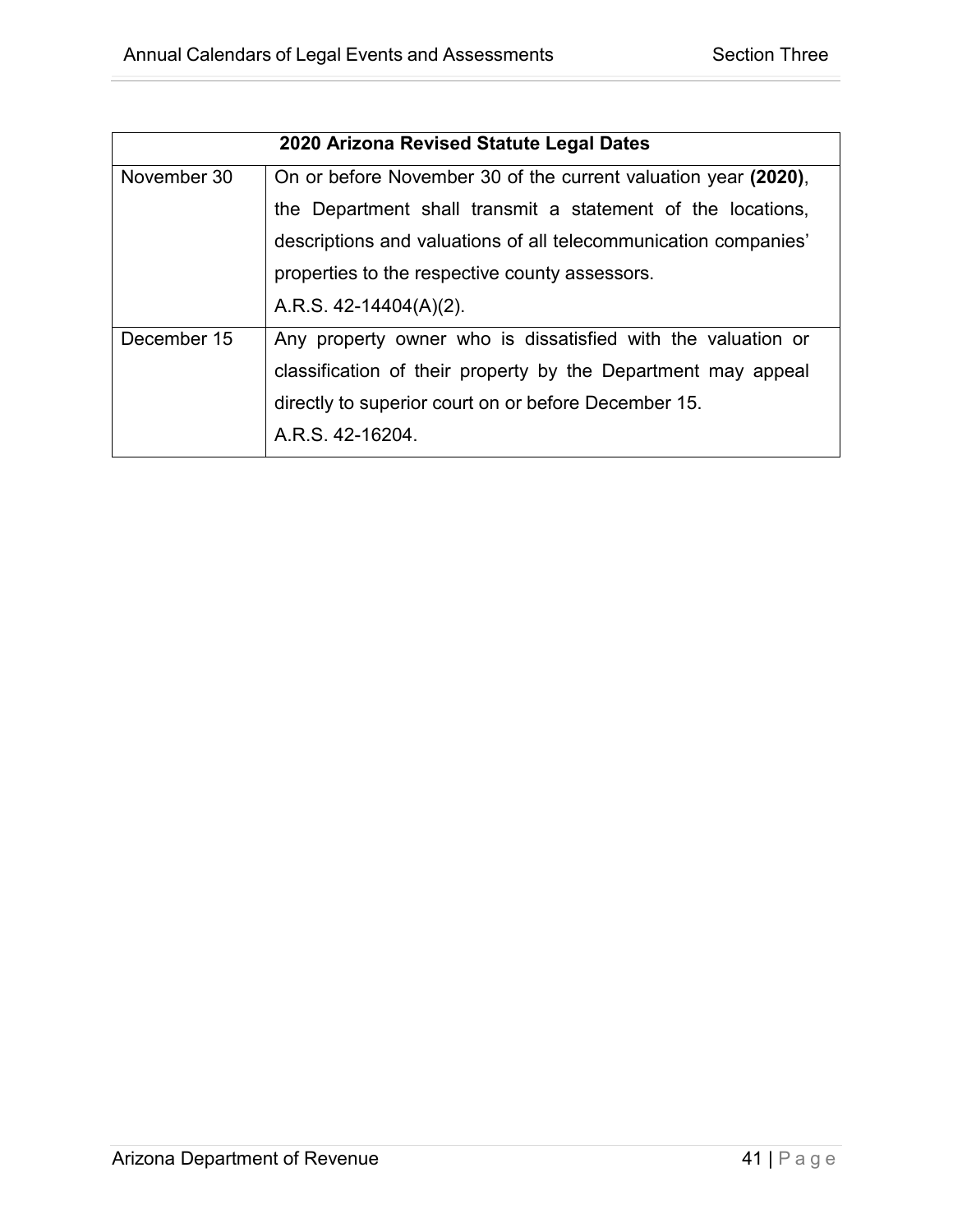## **Section Four**

Statutory Requirements with No Established Calendar Dates

<span id="page-45-1"></span><span id="page-45-0"></span>Applicable to both Locally Assessed and Centrally Assessed properties.

| 2020 Arizona Revised Statute Legal Dates |                                                                        |
|------------------------------------------|------------------------------------------------------------------------|
| January 1                                | The Director of the Department shall meet with the county assessors    |
| through                                  | at least twice each year for the purpose of considering matters        |
| December 31                              | relating to property taxation. A.R.S. $42-13002(C)$ .                  |
| January 1                                | An education, training, and certification advisory committee           |
| through                                  | consisting of a member of the state board of equalization appointed    |
| December 31                              | by the chairman of the state board; three county assessors or deputy   |
|                                          | county assessors appointed by the director; and a training             |
|                                          | coordinator in the property tax unit of the department appointed by    |
|                                          | the director shall meet at least semiannually. A.R.S. 42-13007.        |
| January 1                                | The Property Tax Oversight Commission shall meet at least              |
| through                                  | annually to conduct its affairs and shall render its findings, reports |
| December 31                              | and recommendations, in writing, to the Governor, to the Director of   |
|                                          | the Department of Revenue, and to the Legislature.                     |
|                                          | A.R.S. 42-17002(F).                                                    |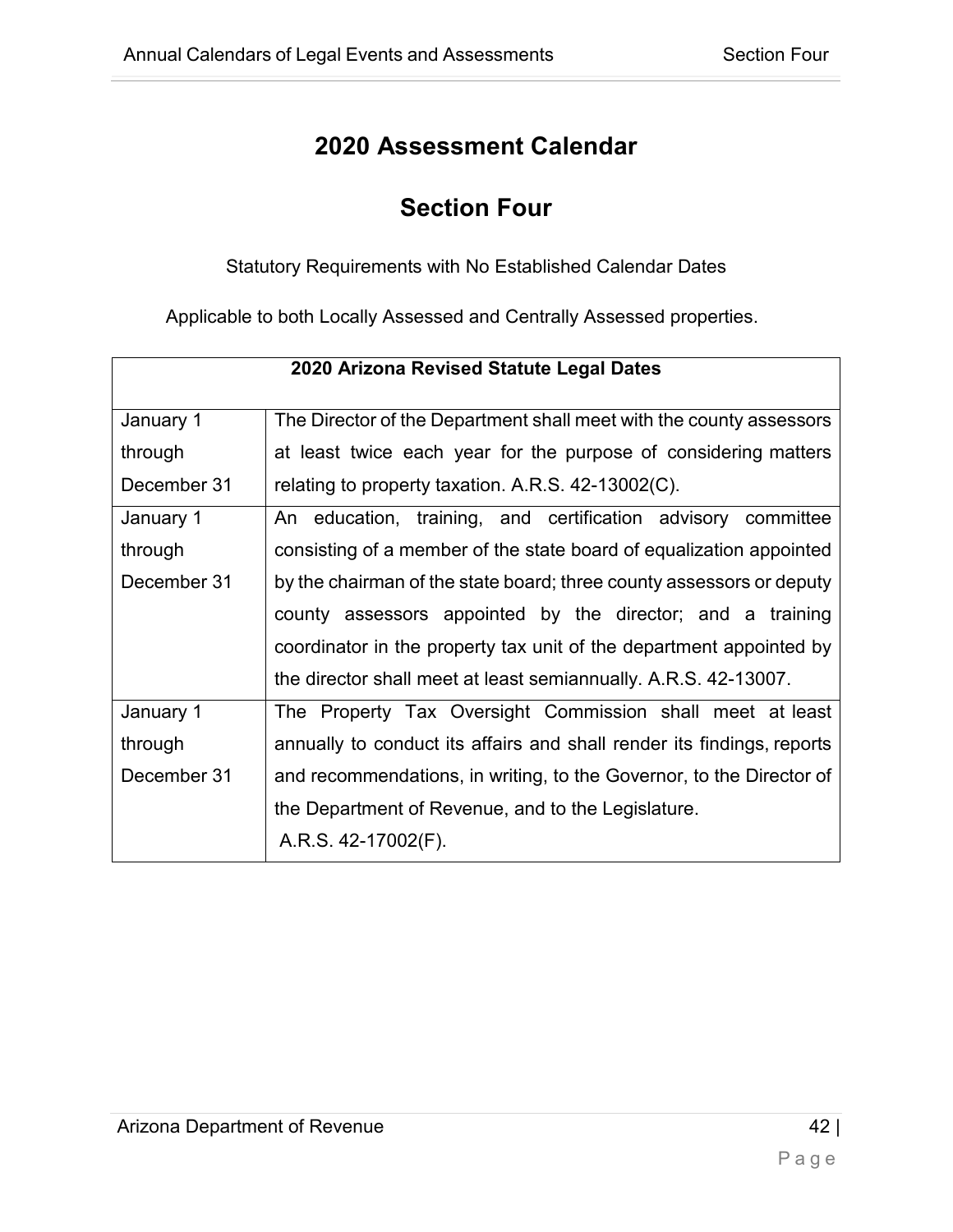| 2020 Arizona Revised Statute Legal Dates |                                                                            |
|------------------------------------------|----------------------------------------------------------------------------|
| January 1                                | At any time during the current tax year (2020), if a property owner        |
| through                                  | or taxpayer believes that the taxpayer's property has been                 |
| December 31                              | assessed improperly as a result of a property tax error for the current    |
|                                          | tax year, or during the immediately preceding three tax years, the         |
|                                          | taxpayer may file a notice of claim with the "tax officer" (i.e., a county |
|                                          | assessor, the Department or a county treasurer, as appropriate).           |
|                                          | Within 60 days after receiving [i.e., the postmark date of] a Notice of    |
|                                          | Claim, the "tax officer" may file a response with the taxpayer to          |
|                                          | consent to, or to dispute, the error. A failure by the "tax officer" to    |
|                                          | respond within 60 days constitutes their consent to the taxpayer's         |
|                                          | requested correction. A.R.S. 42-16251 through 42-16258.                    |
| January 1                                | At any time during the current tax year (2020) if a "tax officer" (i.e., a |
| through                                  | county assessor, the Department, or a county treasurer) believes           |
| December 31                              | that a taxpayer's property has been assessed improperly as a result        |
|                                          | of a property tax error for the current tax year, or during the            |
|                                          | immediately preceding three tax years, the tax officer may file a          |
|                                          | notice of proposed correction with that taxpayer. Within 30 days after     |
|                                          | receiving [i.e., the postmark date of] a notice of proposed correction,    |
|                                          | the taxpayer may file a response with the tax officer to consent to, or    |
|                                          | to dispute, the proposed correction. A failure by the taxpayer to          |
|                                          | respond within 30 days constitutes their consent to the tax officer's      |
|                                          | proposed correction. A.R.S. 42-16251 through 42-16258.                     |